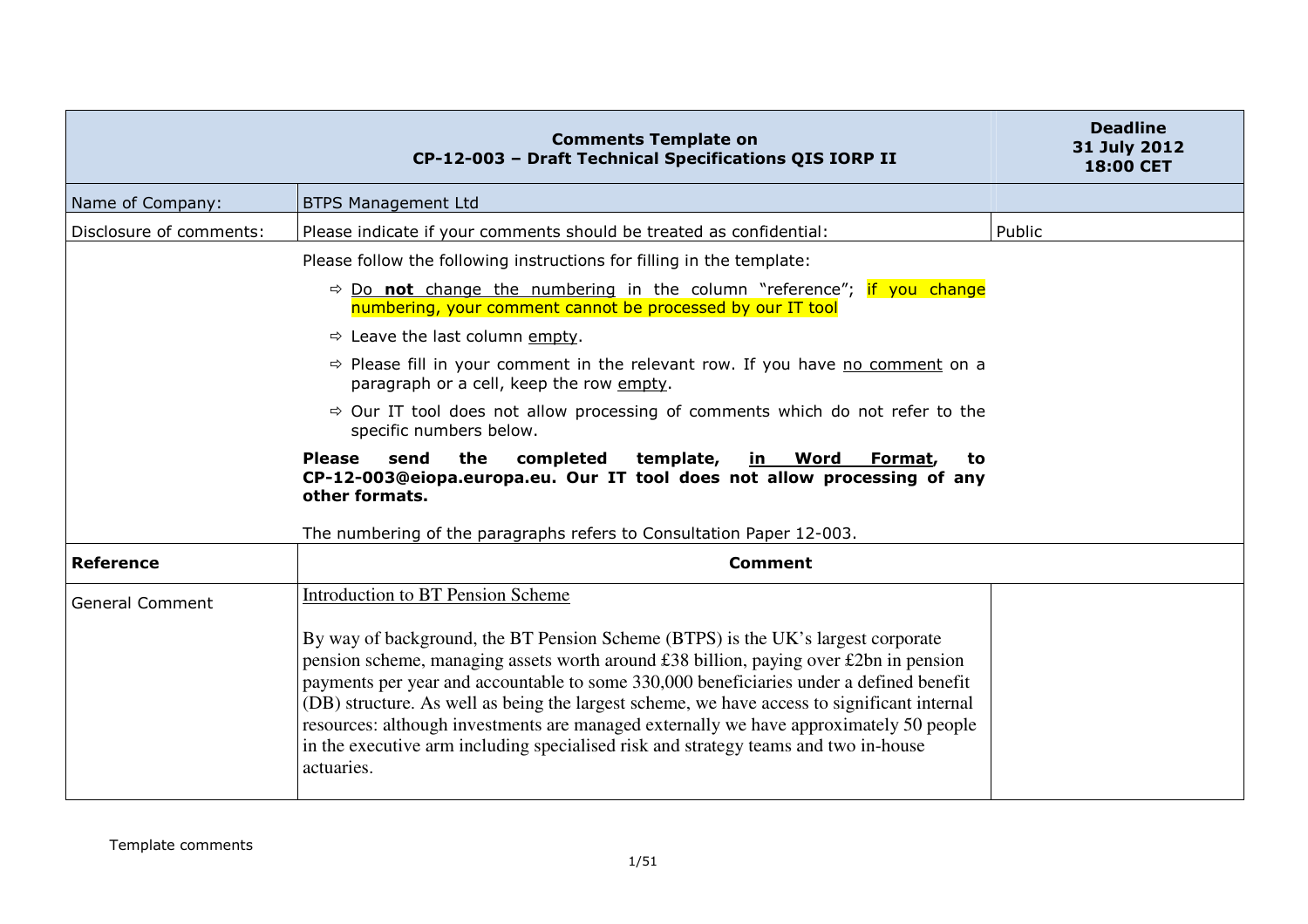| <b>Comments Template on</b><br>CP-12-003 - Draft Technical Specifications QIS IORP II                                                                                                                                                                                                                                                                                                                                                                                                                                                                                                                                                                                                   | <b>Deadline</b><br>31 July 2012<br>18:00 CET |
|-----------------------------------------------------------------------------------------------------------------------------------------------------------------------------------------------------------------------------------------------------------------------------------------------------------------------------------------------------------------------------------------------------------------------------------------------------------------------------------------------------------------------------------------------------------------------------------------------------------------------------------------------------------------------------------------|----------------------------------------------|
| The BT Pension Scheme is an occupational defined benefit scheme with some 75% of its<br>liabilities relating to pensioners or former employees of BT. The Scheme is closed to new<br>entrants and as such does not compete with other pension or similar retirement benefit<br>providers. As the sponsor is a UK based company with limited non-UK employees it has<br>never felt any requirement to deliver cross-border arrangements. The pension scheme is<br>being de-risked in line with its growing maturity, and this is being done in a controlled way<br>in close co-operation with our sponsor.                                                                               |                                              |
| BTPS's approach to asset allocation has been focussing on diversification across asset<br>classes and investment returns to achieve long term stable returns with positive cashflows<br>rather than de-risking into extremely low-yielding UK or other government bonds.                                                                                                                                                                                                                                                                                                                                                                                                                |                                              |
| Overview – impact on growth agenda and financial sustainability                                                                                                                                                                                                                                                                                                                                                                                                                                                                                                                                                                                                                         |                                              |
| We welcome the introduction of regulatory and best practice requirements which reduce<br>risk and improve the benefit security of Scheme members. But it is crucial that any<br>regulatory change does indeed reduce risk and enhance security, both in terms of the<br>overarching aims of the proposals and in their detailed implementation. We are aware that<br>the current consultation does not have the status of formal proposals, but in order to<br>respond we need to consider them as such; we have some significant concerns that the<br>current approach, to the extent that it can be understood at this stage, fails to deliver<br>reduced risk and enhanced security. |                                              |
| In particular, we are concerned about the inflexibility of the current proposals. The single<br>approach to the understanding of risk implied in the proposals means that there may be a<br>further herding of investment institutions into the same narrow set of assets, further<br>increasing their price, dramatically reducing their attractiveness as investments and<br>increasing systemic risk. This seems particularly ill-timed when the markets are already<br>crowding into what are perceived as safe-harbour assets. This is not a sustainable                                                                                                                           |                                              |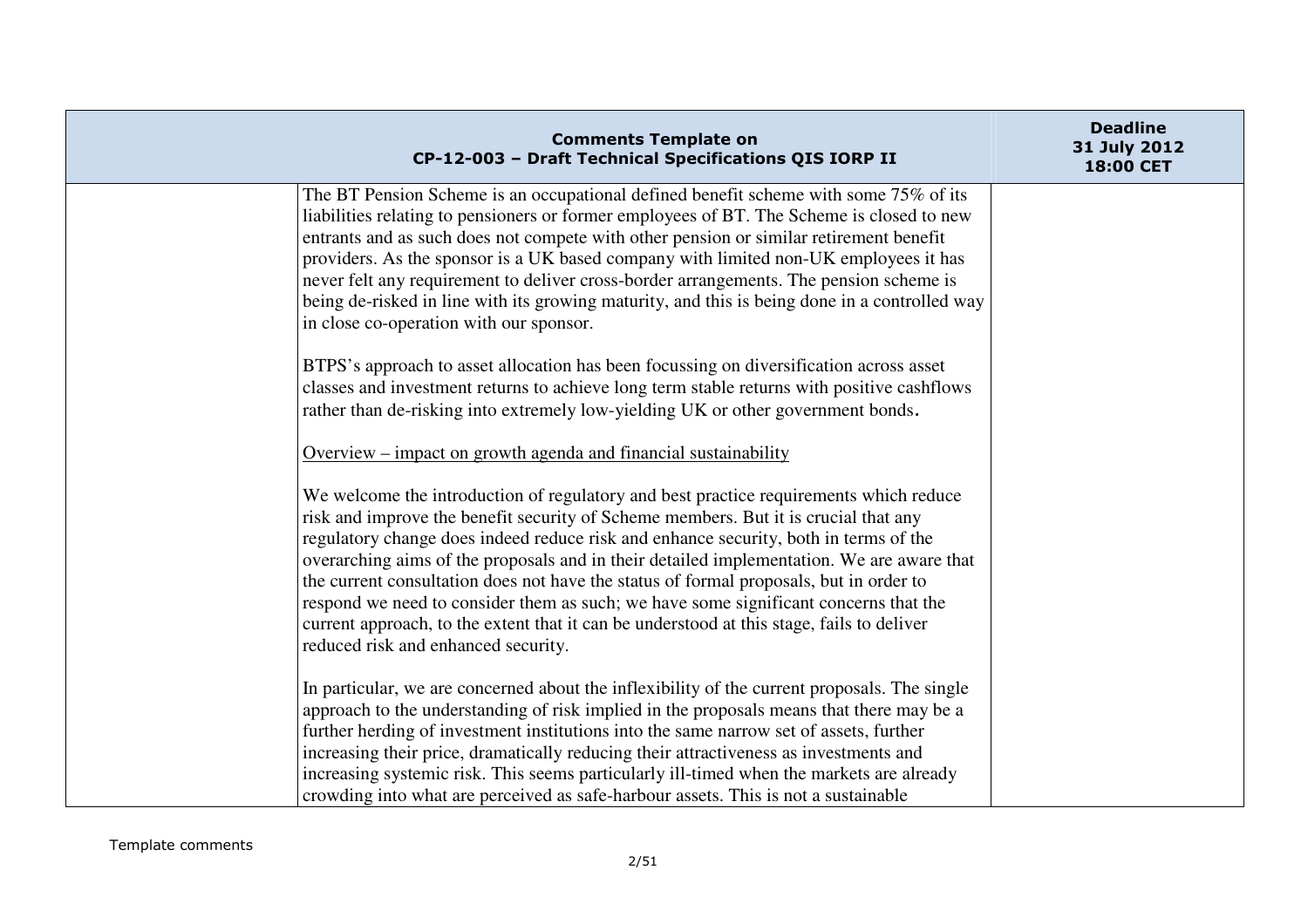| <b>Comments Template on</b><br>CP-12-003 - Draft Technical Specifications QIS IORP II                                                                                                                                                                                                                                                                                                                                                                                                                                                                                          | <b>Deadline</b><br>31 July 2012<br>18:00 CET |
|--------------------------------------------------------------------------------------------------------------------------------------------------------------------------------------------------------------------------------------------------------------------------------------------------------------------------------------------------------------------------------------------------------------------------------------------------------------------------------------------------------------------------------------------------------------------------------|----------------------------------------------|
| investment strategy and risks putting additional burdens on sponsoring companies to<br>finance the additional costs this will imply due to lower future returns.                                                                                                                                                                                                                                                                                                                                                                                                               |                                              |
| The biggest single impact of the current IORP pillar 1 proposals thus may be a significant<br>further reduction in the availability of capital to invest in the growth and prosperity of the<br>European economy, both by reducing the scope for investment in areas such as corporate<br>equities, venture capital and infrastructure, and by increasing the costs of pension promises<br>for the corporate sector. This risks making it significantly more difficult to achieve the<br>European Commission's 'Europe 2020' targets on job creation and investment in growth. |                                              |
| Our clear view is therefore that in order to avoid significant adverse consequences for the<br>European economy, and to avoid introducing new systemic risks, the IORP regime must be<br>flexible enough to allow scheme-specific assumptions for the calculation of liabilities and<br>must avoid in effect obliging pension schemes to match those liabilities with the same<br>classes of assets.                                                                                                                                                                           |                                              |
| Other key comments – complexity                                                                                                                                                                                                                                                                                                                                                                                                                                                                                                                                                |                                              |
| We make a series of comments below and in response to the technical questions, but this<br>should not be taken in any way as an expression of comfort with the overall approach,<br>about which as we note we have significant concerns.                                                                                                                                                                                                                                                                                                                                       |                                              |
| One concern with the overall approach is that it is predicated on the need to have a level<br>playing field with the insurance industry so that there are not competitive distortions in the<br>market. As an IORP established to fulfil existing pension obligations, and as we are closed<br>to new entrants, this argument about competition does not apply to us – and neither does it<br>apply to many IORPs across Europe. To impose such costs on schemes which do not<br>compete in the interest of ensuring fair competition seems inappropriate.                     |                                              |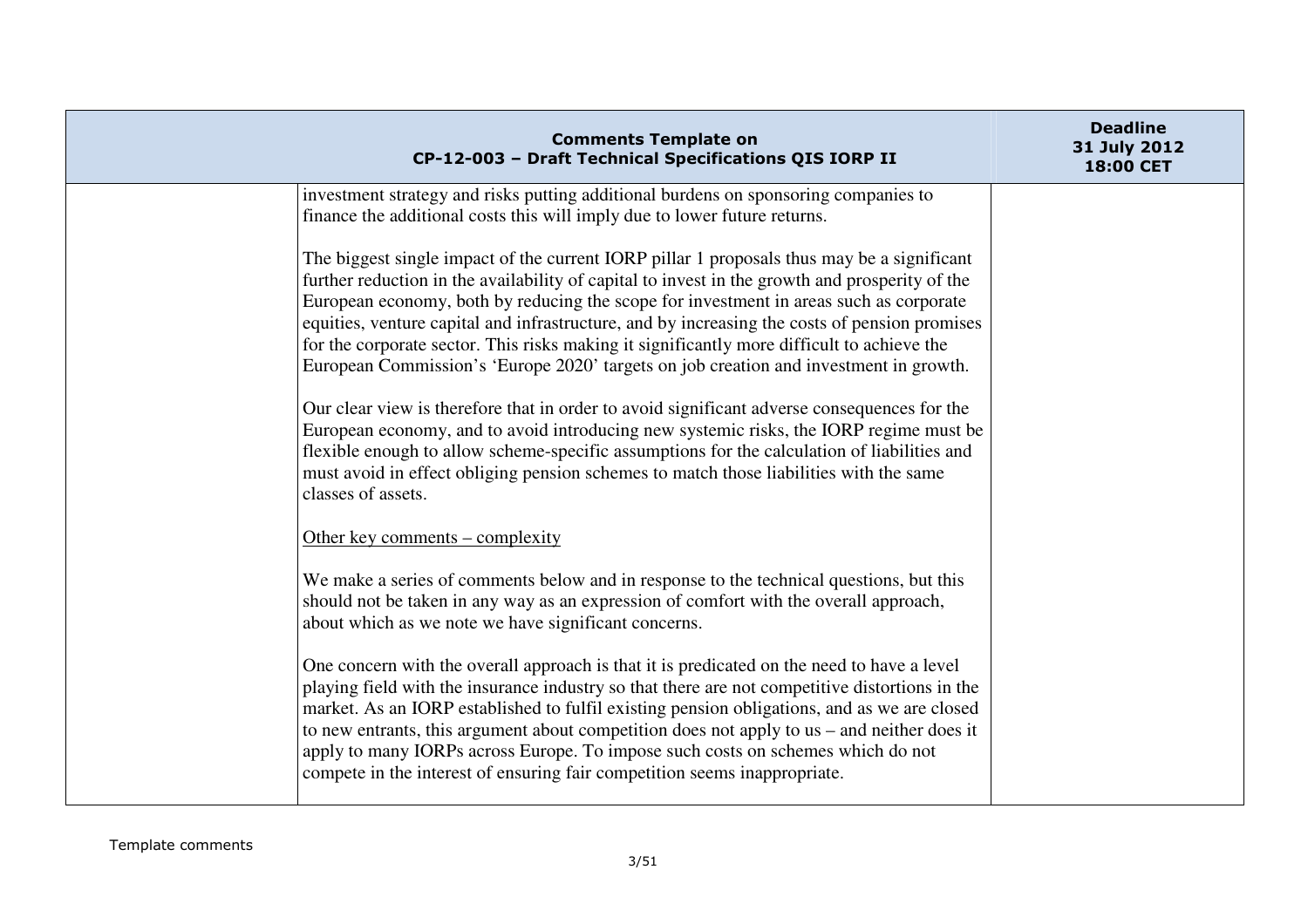| <b>Comments Template on</b><br>CP-12-003 - Draft Technical Specifications QIS IORP II                                                                                                                                                                                                                                                                                                                                                                                                                                                                                                                                                                                                                                                                                                                                                                                                                                                                                                                                                                             | <b>Deadline</b><br>31 July 2012<br>18:00 CET |
|-------------------------------------------------------------------------------------------------------------------------------------------------------------------------------------------------------------------------------------------------------------------------------------------------------------------------------------------------------------------------------------------------------------------------------------------------------------------------------------------------------------------------------------------------------------------------------------------------------------------------------------------------------------------------------------------------------------------------------------------------------------------------------------------------------------------------------------------------------------------------------------------------------------------------------------------------------------------------------------------------------------------------------------------------------------------|----------------------------------------------|
| We are concerned that the QIS process is continuing at a time when the specific nature of<br>the proposed IORP regime remains unclear. It is hard $-$ if not impossible $-$ to provide a<br>considered view of the impact of a set of proposals which are not yet near to being<br>finalised. Not least, it has proved extremely difficult to comment on the calculation<br>methods when we do not know what is the intended use of the results.                                                                                                                                                                                                                                                                                                                                                                                                                                                                                                                                                                                                                  |                                              |
| We note that there were a series of 5 QIS processes over several years for the insurance<br>industry solvency proposals, and that this series was necessary in order for some of the<br>technical complexities to be identified and resolved (we also note that even with 5 such<br>processes there are still elements which remain to be resolved). We believe it is a<br>significant risk to assume that the technicalities of the IORP proposals can be resolved in a<br>single QIS process.                                                                                                                                                                                                                                                                                                                                                                                                                                                                                                                                                                   |                                              |
| We note that our intention is to complete the QIS ourselves and we intend to respond<br>directly to EIOPA with the results of this work. But we understand that the UK's Pensions<br>Regulator is intending to respond to the QIS itself on behalf of UK schemes, in part at least<br>to minimise the burden of the process on schemes. We believe that national supervisors do<br>not necessarily have sufficient information on all schemes – not least their access to<br>information on sponsors is inevitably limited – to enable them to develop an accurate QIS<br>on behalf of all IORPs. We would note that if there is a sense that the QIS is too complex<br>for individual IORPs to respond to, this may be a fundamental failing of the QIS and trying<br>to address it by regulators responding on behalf of IORPs merely masks the problem. The<br>more appropriate solution would be a significant simplification of the QIS process; one<br>way to do this might be to have a series of QIS processes as was done for the insurance<br>industry. |                                              |
| We are significantly concerned that the proposed application of a solvency-based approach<br>to IORPs is too technical and uses inaccurate non-market consistent assumptions.<br>Particularly where the sponsor retains the obligation to pay the pension liabilities and the                                                                                                                                                                                                                                                                                                                                                                                                                                                                                                                                                                                                                                                                                                                                                                                     |                                              |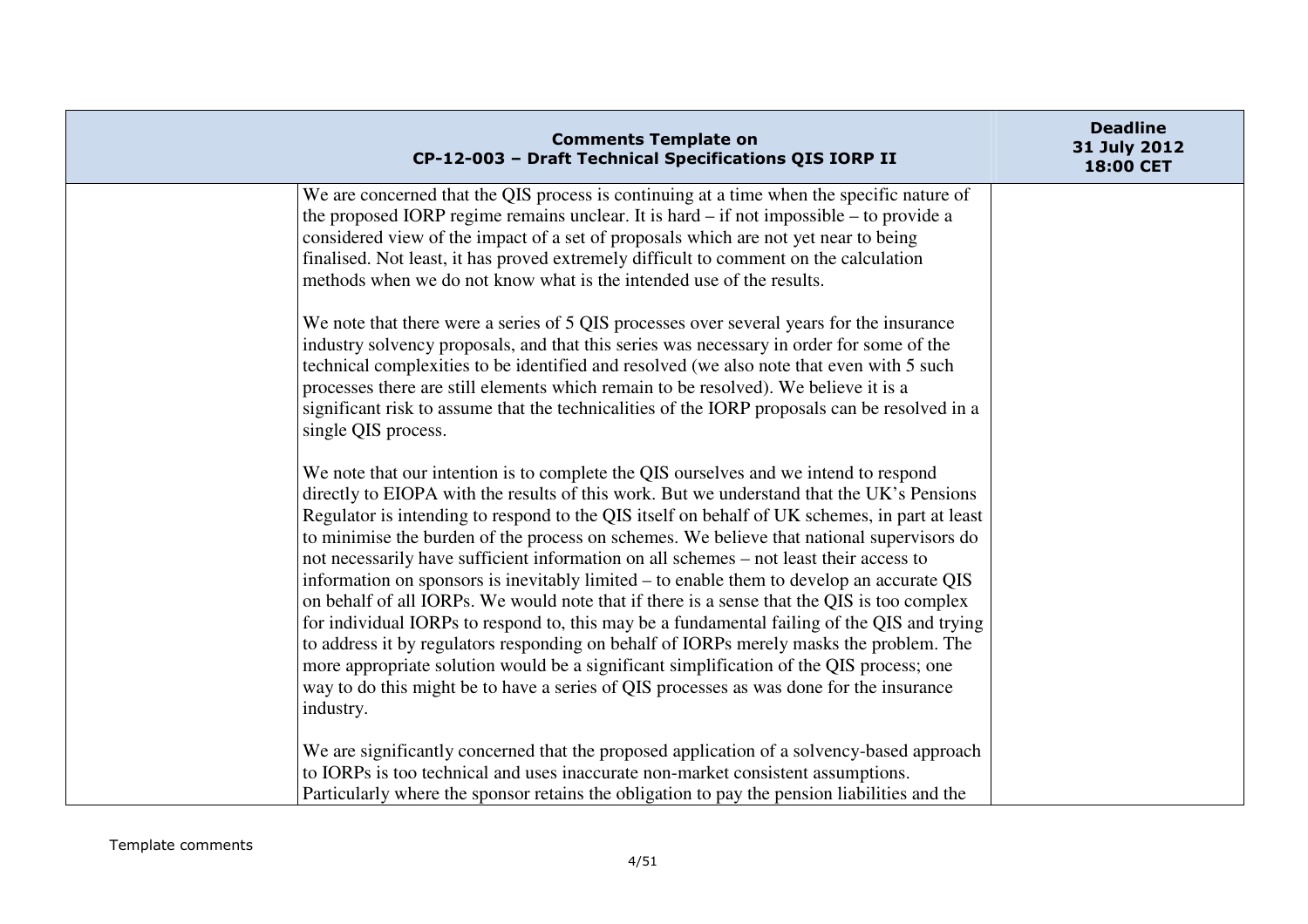| <b>Comments Template on</b><br>CP-12-003 - Draft Technical Specifications QIS IORP II                                                                                                                                                                                                                                                                                                                                                                                                                                                                                                                                                                                                                                                                                                                           | <b>Deadline</b><br>31 July 2012<br>18:00 CET |
|-----------------------------------------------------------------------------------------------------------------------------------------------------------------------------------------------------------------------------------------------------------------------------------------------------------------------------------------------------------------------------------------------------------------------------------------------------------------------------------------------------------------------------------------------------------------------------------------------------------------------------------------------------------------------------------------------------------------------------------------------------------------------------------------------------------------|----------------------------------------------|
| IORP represents a vehicle to assist the sponsor to provide those retirement benefits, the<br>solvency-based approach fails to reflect the underlying realities of the situation. Notably,<br>the SCR process, a complex and expensive calculation, is therefore of no practical<br>relevance to many IORPs. At the March 1 <sup>st</sup> open meeting in Brussels, Commissioner<br>Barnier promised that the proposed IORP directive requirements would not be a "copy and<br>paste" of QIS 5 for insurance markets; we are concerned that this undertaking does not yet<br>seem to have been carried through in practice.                                                                                                                                                                                      |                                              |
| UK pension schemes are small on average with limited resources and they thus rely<br>heavily upon their advisers. Generally, these advisers are focussed on the UK pensions<br>market and are unfamiliar with many of the insurance-related concepts in the proposals.<br>The six week time-scale is too short to expect any appropriately detailed and considered<br>response from most UK IORPs, and we do not accept the argument given for halving the<br>usual three month timeframe for consultations. We would note that CEIOPS' research<br>from 2008 identified the UK as having the largest exposure to this proposed approach.                                                                                                                                                                       |                                              |
| In our view, the UK currently has a properly functioning regulatory regime and a sizable<br>and sustainable Pension Protection Scheme (the PPF). The approach to risk, funding and<br>regulation in the UK is scheme-specific and that approach copes well with the diversity of<br>pension schemes that exist in the UK, responding not least to the varying quality of<br>sponsor covenants enjoyed by pension schemes. It is not clear to us that the holistic<br>balance sheet approach responds effectively to the specifics of the relevant regulatory<br>regimes in different member states. We are also concerned that the holistic balance sheet<br>approach could place unhelpful stress on the value of the sponsor covenant and potentially<br>lead to increased risk to member's benefit security. |                                              |
| We believe that this is just one example of the way in which the Commission and EIOPA<br>approach has been driven by a European harmonisation agenda and an unhelpful focus on<br>competition rather than reflecting appropriately on the marked and substantial differences                                                                                                                                                                                                                                                                                                                                                                                                                                                                                                                                    |                                              |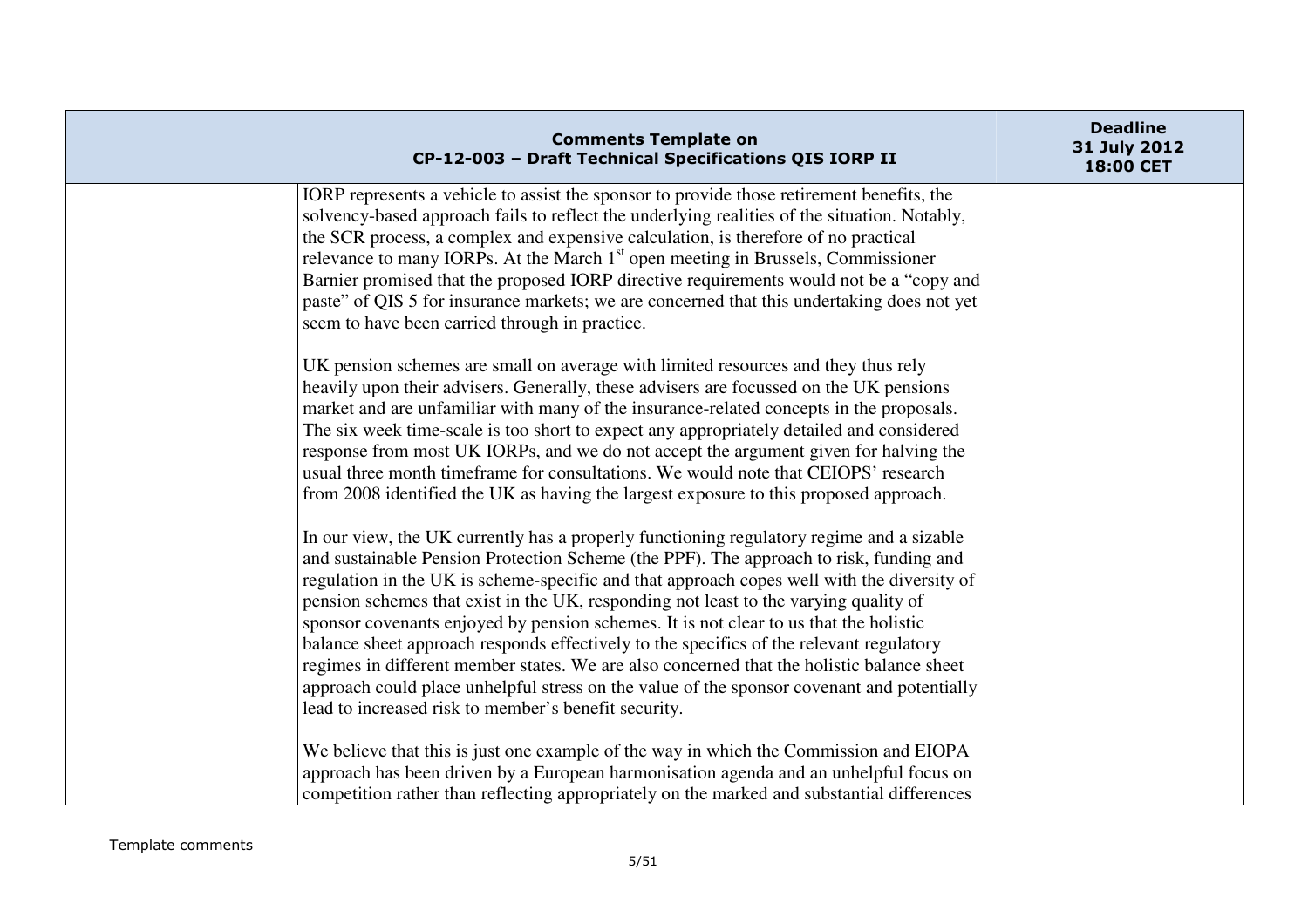|        | <b>Comments Template on</b><br>CP-12-003 - Draft Technical Specifications QIS IORP II                                                                                                                                                                                                                                                                                                                                                                                                                                                                                                                                                                                                                                                                                                        | <b>Deadline</b><br>31 July 2012<br>18:00 CET |
|--------|----------------------------------------------------------------------------------------------------------------------------------------------------------------------------------------------------------------------------------------------------------------------------------------------------------------------------------------------------------------------------------------------------------------------------------------------------------------------------------------------------------------------------------------------------------------------------------------------------------------------------------------------------------------------------------------------------------------------------------------------------------------------------------------------|----------------------------------------------|
|        | between Europe's pension systems and labour laws. We believe that this single approach is<br>hard to justify in the context of the variety of European pension regimes and systems, and<br>does not reflect the obligations of subsidiarity. Additionally, taking forward this approach<br>in isolation from the other forms of European pension provision (i.e. pillars 1 and 3) as<br>discussed in the Commission's white paper on pensions is highly questionable.                                                                                                                                                                                                                                                                                                                        |                                              |
| $Q1$ . | The approach is significantly too technical for most IORPs and we believe that more<br>simplifications are warranted in order for the bulk of IORPs to be able to contribute<br>effectively.                                                                                                                                                                                                                                                                                                                                                                                                                                                                                                                                                                                                 |                                              |
|        | We are concerned that these steps towards a QIS are taking place before there is clarity as<br>to the underlying regime. This seems inappropriate and risks making the QIS a<br>meaningless process. It is impossible to assess the impact of a regime whose substance is<br>not yet clear. We would thus strongly favour holding back the QIS, and even this<br>consideration of the technical specifications for the QIS, until there is some certainty as to<br>the shape of the underlying IORP regime. Once this underlying regime is clear then it<br>would be appropriate to develop the QIS process; we would favour an approach involving<br>a succession of QIS processes which progressively develop the framework, as was done for<br>the insurance industry Solvency II regime. |                                              |
|        | Assumptions such as 2% inflation and 50% recovery rates mean that this method fails to be<br>market-consistent and the resulting HBS numbers risk being no better than meaningless.<br>Inflation risk is the largest risk faced by most UK pension schemes and not including a<br>specific module on inflation means the liability number will be incorrect, the SCR number<br>meaningless and the HBS wrong.                                                                                                                                                                                                                                                                                                                                                                                |                                              |
|        | The date chosen to run the QIS numbers means that the calculations will incorporate the<br>most stressed market position for interest rates. This highlights one of the largest<br>challenges to European IORPs: that of historically low interest rates. We would suggest a                                                                                                                                                                                                                                                                                                                                                                                                                                                                                                                 |                                              |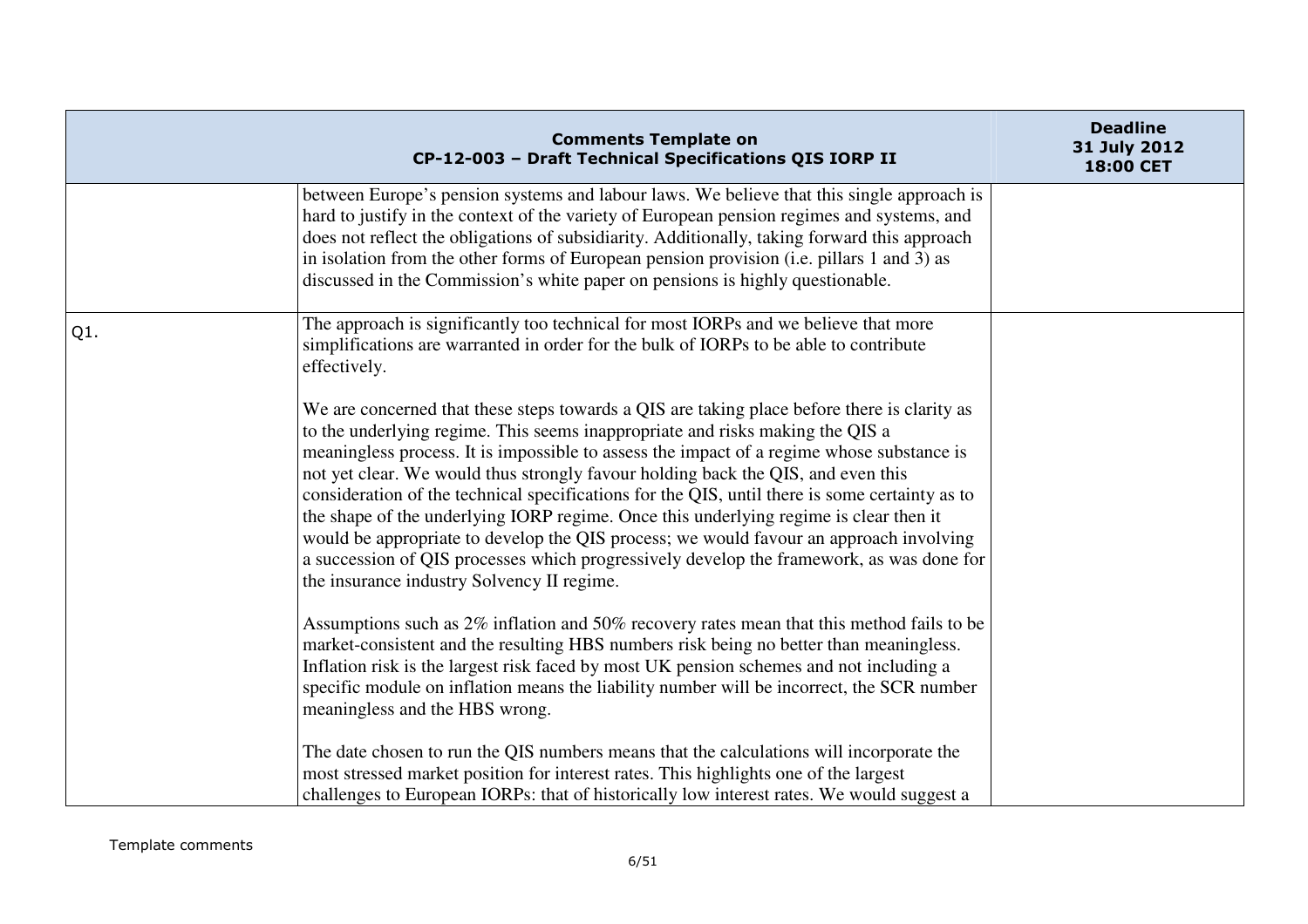|        | <b>Comments Template on</b><br>CP-12-003 - Draft Technical Specifications QIS IORP II                                                                                                                                                                                                                                                                                                                                                                                                                                                                                                                                                                                                                                                                                                                                                                                            | <b>Deadline</b><br>31 July 2012<br>18:00 CET |
|--------|----------------------------------------------------------------------------------------------------------------------------------------------------------------------------------------------------------------------------------------------------------------------------------------------------------------------------------------------------------------------------------------------------------------------------------------------------------------------------------------------------------------------------------------------------------------------------------------------------------------------------------------------------------------------------------------------------------------------------------------------------------------------------------------------------------------------------------------------------------------------------------|----------------------------------------------|
|        | sensitivity analysis of using different dates would be of interest and relevance, and would<br>highlight the additional volatility introduced into the calculations by (1) using market<br>defined risk free rates (especially as at the financial year end when the market is balancing<br>its books) and (2) using a snap-shot method of valuation rather than smoothing. This<br>method contrasts with recent announcements in the US and Holland of the utilisation of a<br>long-term smoothed or adjusted discount curve and risks imposing long-term consequences<br>from a calculation based on a single point in time of severe stress in the financial markets.<br>We would encourage EIOPA to investigate whether a different process which considers<br>more fully the extremely long-term nature of IORPs is suitable.                                               |                                              |
| $Q2$ . | The security mechanisms are key for UK IORPs and are for them by far the most material<br>part of the HBS. The valuation methods of these supports will define whether UK pension<br>schemes are recognised to be financially sustainable over the long term. The suggested<br>method is too complicated, with a single solution applied to an evaluation which must be<br>scheme-specific. The methodology is poorly defined yet too complicated, and is likely to<br>provide at best spurious accuracy considering the huge assumptions required.                                                                                                                                                                                                                                                                                                                              |                                              |
|        | It seems to us that arbitrarily determined values are applied at a number of critical points in<br>these calculations, such as: the $50\%$ recovery rate (HBS 6.17); the assessment of future<br>profits and sponsors' earnings (HBS 6.36); the proportion of shareholder funds available<br>for the IORP; the 50 bp adjustment to allow for the illiquidity premium (HBS 8.12); the<br>inflation and salary increase assumptions (HBS 8.23 and 8.24, respectively); the mortality<br>and longevity shocks of 15% and 20% (SCR 7.17 and 7.29, respectively); and the figures<br>in the counter-party default risk module (amongst others). These arbitrary values risk<br>entirely undermining the relevance of the calculations; while they provide some small<br>simplification of a highly complex process, they render the outcome essentially<br>meaningless and valueless. |                                              |
|        | In addition, there are some basic practicalities which are unaddressed, such as which is the                                                                                                                                                                                                                                                                                                                                                                                                                                                                                                                                                                                                                                                                                                                                                                                     |                                              |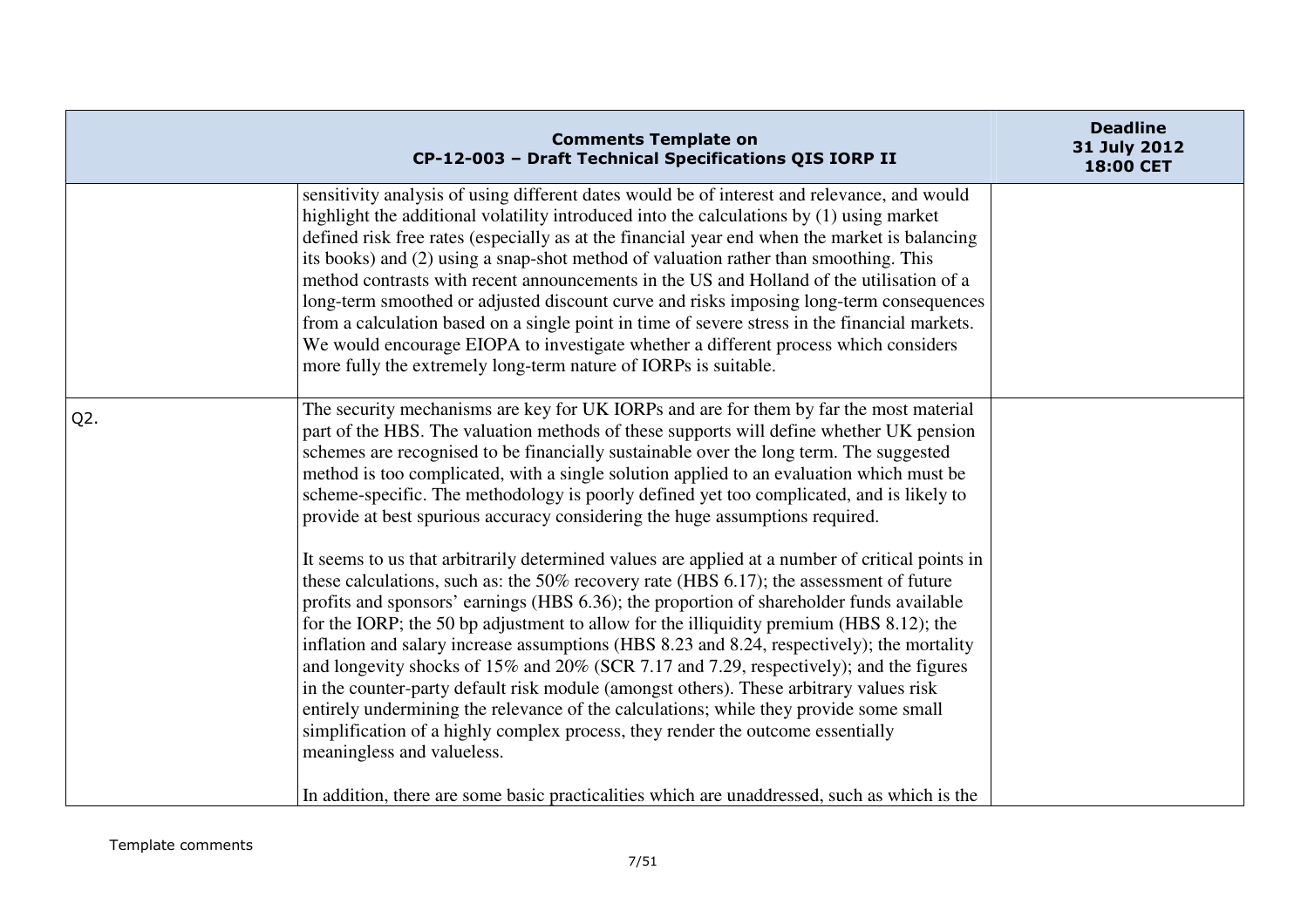|     | <b>Comments Template on</b><br>CP-12-003 - Draft Technical Specifications QIS IORP II                                                                                                                                                                                                                                                                                                                                                                                     | <b>Deadline</b><br>31 July 2012<br>18:00 CET |
|-----|---------------------------------------------------------------------------------------------------------------------------------------------------------------------------------------------------------------------------------------------------------------------------------------------------------------------------------------------------------------------------------------------------------------------------------------------------------------------------|----------------------------------------------|
|     | company whose shareholder funds are relevant for the calculations – the holding company<br>as parent or the principal employer, or some combination of the various entities which<br>undertake the liabilities; where different group companies sponsor different IORPs<br>(frequently the case cross-border within multinational groups), there are added<br>complexities again. These issues have simply not been adequately addressed in these<br>proposals.           |                                              |
|     | We note that all these various elements are unique to IORPs and were not considered in the<br>Solvency II proposals. To the extent that the Solvency II route is being followed the<br>complexity of these elements is such that it appears hugely ambitious to believe that they<br>can be addressed in a single QIS.                                                                                                                                                    |                                              |
| Q3. | We believe that the specifications are too technical and deviate too far from any current<br>evaluation methods for most UK IORPs and their advisers to understand. Notwithstanding<br>this complexity and technicality, there is not enough flexibility – for small pension<br>schemes to use a really simple model while the largest sophisticated IORPs could apply<br>their own scheme-specific models or methodologies.                                              |                                              |
|     | We firmly believe that a significantly less detailed approach would be more suitable, which<br>could introduce a regime flexible enough to apply across a range of different scales and<br>types of IORPs and across the EU to reflect appropriately the different structures and<br>natures of the relevant regimes and IORPs. This would probably require a high level set of<br>principles which could be interpreted according to local and specific circumstances.   |                                              |
| Q4. | Simply put, no. Even as the largest IORP in the UK our ability to respond to such technical<br>consultations is limited and we will only be able to do so using costly resource from our<br>advisers. This was necessary even to respond to this current consultation – for which we<br>relied on the support of advisers to run models based on the key material assumptions.<br>Finding resource that understands the insurance-based questions but also understands UK |                                              |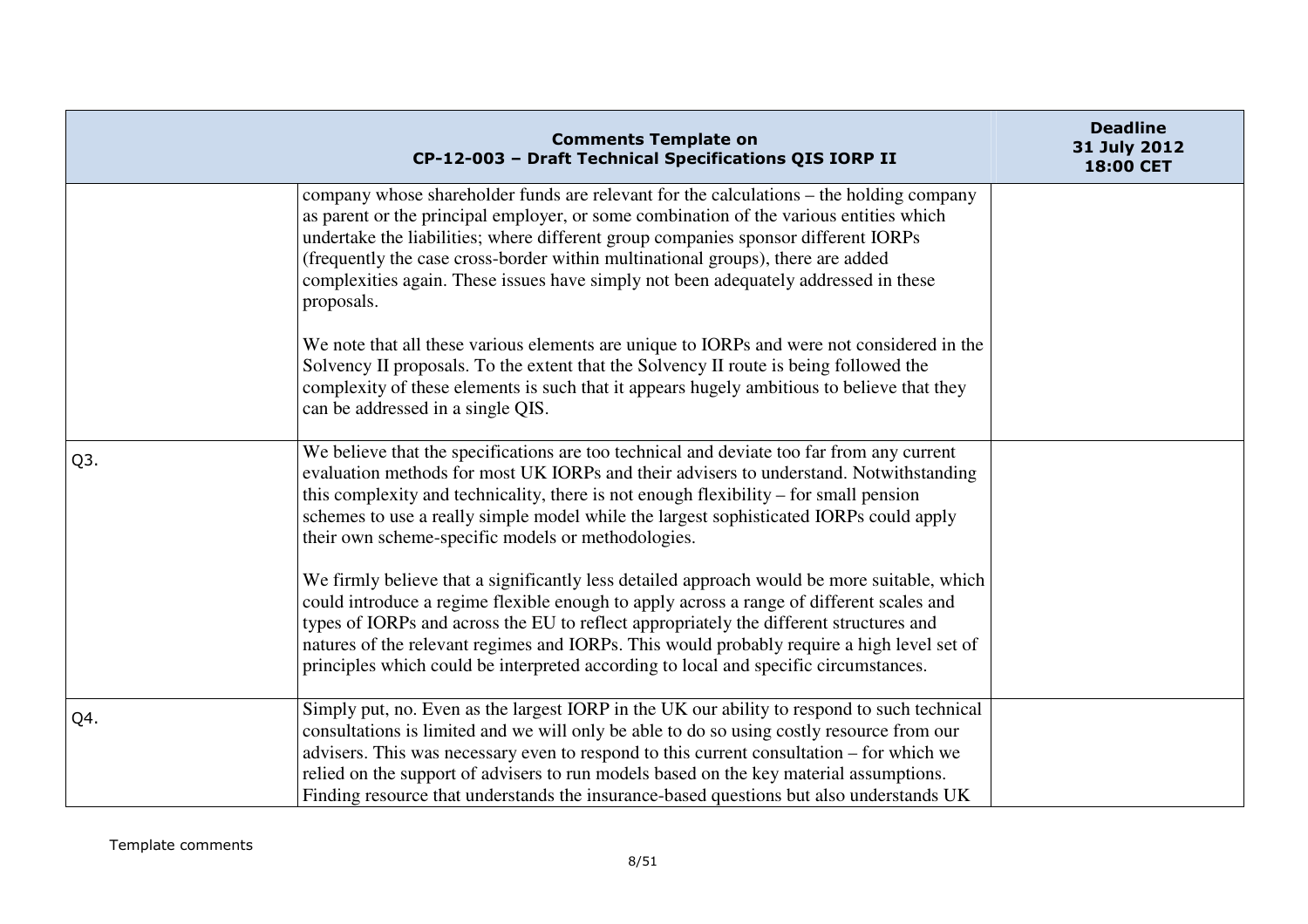|     | <b>Comments Template on</b><br>CP-12-003 - Draft Technical Specifications QIS IORP II                                                                                                                                                                                                                                                                                                                                                                                                                                                                                                                                                                       | <b>Deadline</b><br>31 July 2012<br>18:00 CET |
|-----|-------------------------------------------------------------------------------------------------------------------------------------------------------------------------------------------------------------------------------------------------------------------------------------------------------------------------------------------------------------------------------------------------------------------------------------------------------------------------------------------------------------------------------------------------------------------------------------------------------------------------------------------------------------|----------------------------------------------|
|     | pension schemes was extremely difficult; just responding to the consultation has taken up a<br>significant portion of the whole management team's resources for the past month.                                                                                                                                                                                                                                                                                                                                                                                                                                                                             |                                              |
|     | We expect that the burden of the QIS itself will be very similar and assume that this is the<br>main reason why the UK's Pensions Regulator is seeking to run the QIS on behalf of UK<br>IORPs. However, we question the accuracy of this exercise without schemes' involvement,<br>especially in the highly complex and non-standard area of sponsor assessment. The simple<br>fact that the Pension Regulator feels obliged to lead the QIS process on behalf of IORPs<br>should be an indicator that the QIS process is too complex and too costly.                                                                                                      |                                              |
|     | Following some detailed discussions with our actuary, we estimate the cost of performing<br>the technical calculations will be some 50%-100% greater than the current existing UK<br>regulatory approach, and more if they are required more frequently than the valuations<br>currently needed triennially. We are unclear what value is added, if any, by this process to<br>justify this significant additional cost burden. As noted above, there are a number of<br>unsatisfactory assumptions and approximations built into the process meaning that this<br>significant cost will be borne to create a result that may be no better than arbitrary.  |                                              |
| Q5. | In many areas it is still unclear how the HBS will be constructed. Many calculations are<br>either unnecessarily complex and if they are simplified as suggested they simply will not<br>produce meaningful results.                                                                                                                                                                                                                                                                                                                                                                                                                                        |                                              |
|     | On sponsor support calculations there is not enough detail, for example, to provide a single<br>value for shareholder funds – a value which could be calculated in a number of different<br>ways with the resulting answers in our case potentially varying by a factor of 20 depending<br>on the methodology chosen. Making assumptions of net profits of sponsors is a complex<br>calculation to make and not all pension schemes will have the access to this sensitive<br>information or access to an expert who can easily calculate it. It is unclear whether we<br>should calculate the sponsor support including or excluding the recovery payments |                                              |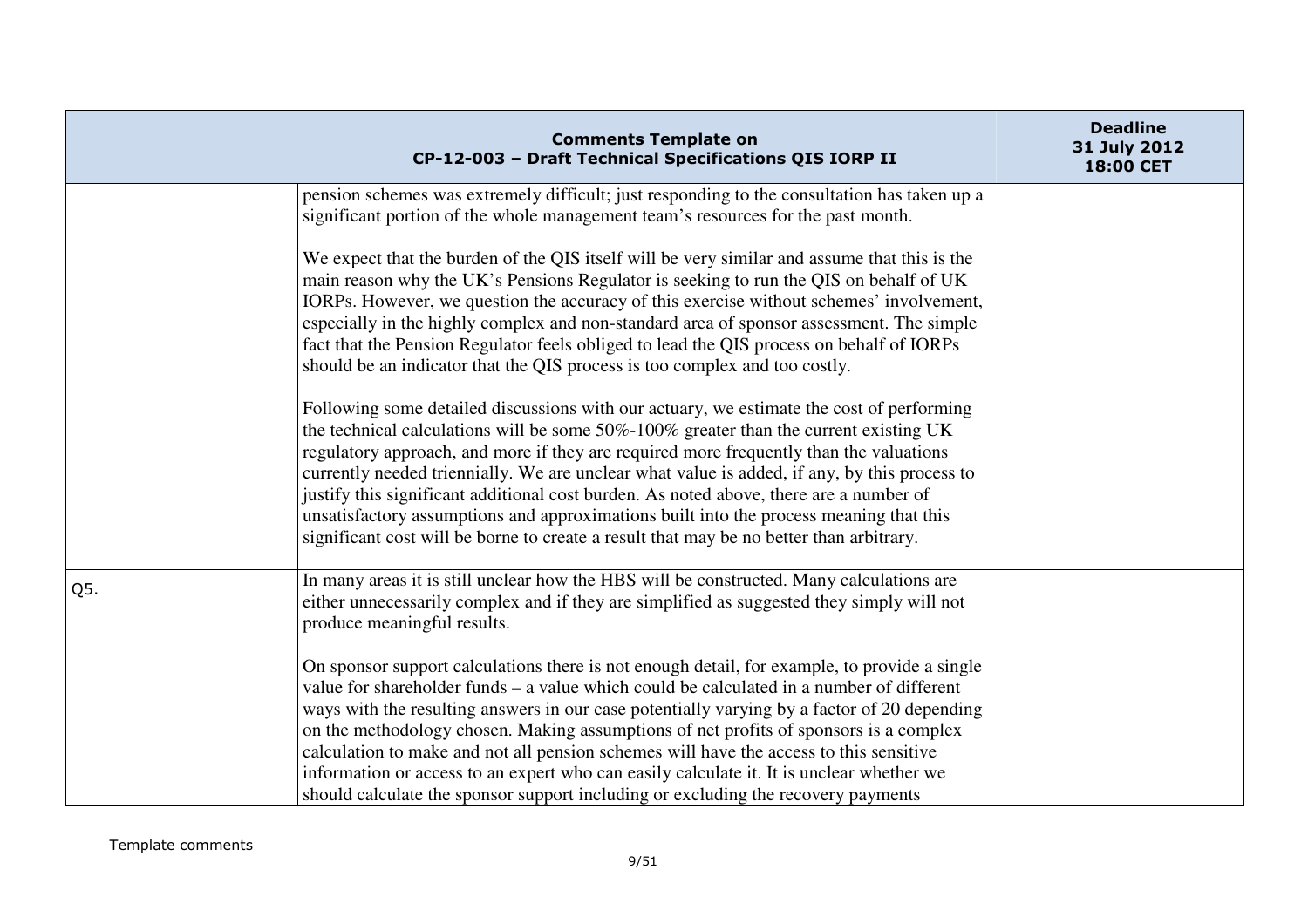|     | <b>Comments Template on</b><br>CP-12-003 - Draft Technical Specifications QIS IORP II                                                                                                                                                                                                                                                                                                                                                                                                                                                                                                                                                                                                                                                                                                                                                                                                                                                                                                                                                                            | <b>Deadline</b><br>31 July 2012<br>18:00 CET |
|-----|------------------------------------------------------------------------------------------------------------------------------------------------------------------------------------------------------------------------------------------------------------------------------------------------------------------------------------------------------------------------------------------------------------------------------------------------------------------------------------------------------------------------------------------------------------------------------------------------------------------------------------------------------------------------------------------------------------------------------------------------------------------------------------------------------------------------------------------------------------------------------------------------------------------------------------------------------------------------------------------------------------------------------------------------------------------|----------------------------------------------|
|     | contributions.<br>We have noted that there are a number of key assumptions and factors built into the models<br>required by the QIS. We wonder what would be the process for updating these as relevant<br>within any regime that emerges, and who will take responsibility for doing this and<br>ensuring the quality of the assumptions chosen to be applied. We note that there will also<br>be significant uncertainty as to the inflation assumption, in simple terms as to which<br>measure of inflation should be applied at any given time. In the UK, this might be either<br>CPI or RPI; the calculation will produce very different results depending on the<br>assumptions made.<br>We note that many elements of the HBS are, despite undertakings from the European<br>Commission, based extremely closely on Solvency II. We believe that many of these are<br>simply not appropriate for IORPs. For example, the relevance of the risk margin is not<br>apparent to us. Again, this will add to the costs of the process for no readily apparent |                                              |
| Q6. | benefit.<br>The required evidence for being allowed to simplify is extensive and will need agreement<br>by our domestic pensions regulator which will need additional experienced resource to<br>facilitate this. The restriction of "the IORP should carry out its own valuation which should<br>be consistent with the general requirement" risks meaning that in practice the availability<br>of an alternative may be of limited value. We would welcome being able to use the<br>methods we have developed internally over the last decade and to use our existing<br>covenant valuation advisers to avoid running two conflicting calculation methodologies,<br>but it is not clear that in practice this will be permitted.                                                                                                                                                                                                                                                                                                                               |                                              |
|     | We would like to comment on simplification 1 in $6.39$ – we believe that very few IORPs<br>will regard "stochastic valuations of sponsor support" as a simplification. It is worth noting<br>that stochastic modelling of the sponsor covenant is likely to be beyond even many                                                                                                                                                                                                                                                                                                                                                                                                                                                                                                                                                                                                                                                                                                                                                                                  |                                              |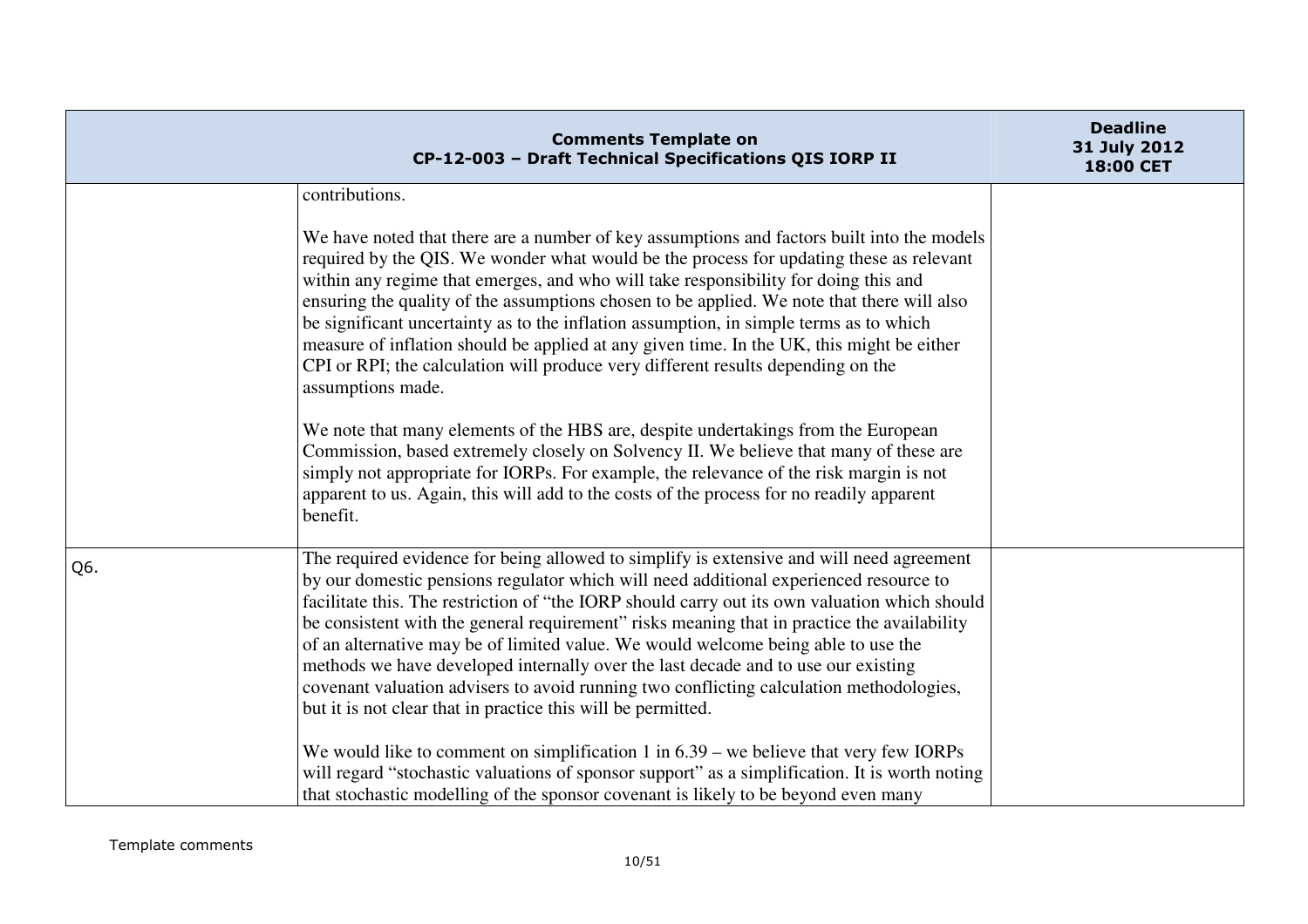|     | <b>Comments Template on</b><br>CP-12-003 - Draft Technical Specifications QIS IORP II                                                                                                                                                                                                                                                                                                                                    | <b>Deadline</b><br>31 July 2012<br>18:00 CET |
|-----|--------------------------------------------------------------------------------------------------------------------------------------------------------------------------------------------------------------------------------------------------------------------------------------------------------------------------------------------------------------------------------------------------------------------------|----------------------------------------------|
|     | sophisticated advisers in the pension scheme sector and asking them to use these (even in a<br>'black box' spreadsheet) is dangerous as there will be little ability to validate the output.<br>We are concerned that we have not seen the simplification spreadsheets and hence are<br>unable to comment on the suitability of these; this makes it impossible to give a fully<br>considered response to this question. |                                              |
|     | The most obvious simplification of the sponsor support calculation – and one that reflects<br>the reality at least for UK defined benefit calculations – is simply that the sponsor support<br>fills any deficit between assets and liabilities. In situations where the sponsor covenant is<br>not sufficiently robust to cover this deficit, ultimately the Pension Protection Fund may be<br>called on.               |                                              |
|     | We would not recommend the option in HBS 6.89 to exclude pension protection schemes<br>as we believe that it is entirely appropriate that value is assigned in the HBS to the PPS.<br>Beneficiaries take significant comfort from the existence of PPS structures.                                                                                                                                                       |                                              |
|     | Further simplifications are necessary in the valuation of sponsor support and pension<br>protection schemes to ensure a higher level of participation in the QIS. When we<br>calculated the sponsor support according to the methodology, it was significantly complex<br>and the results appeared to be extremely unclear.                                                                                              |                                              |
|     | The inclusion of certain aspects, such as recoverables from insurance seem irrelevant to<br>IORPs and seems to provide evidence of an inappropriate inclusion of elements of<br>Solvency II, something which is unwelcome and is not in accordance with European<br>Commission undertakings.                                                                                                                             |                                              |
| Q7. | In the UK we are generally able to access and take into account the trends in mortality.<br>However, it is not entirely clear what the technical specifications are requesting. If it is<br>intended that IORPs calibrate their mortality only by reference to the most recently                                                                                                                                         |                                              |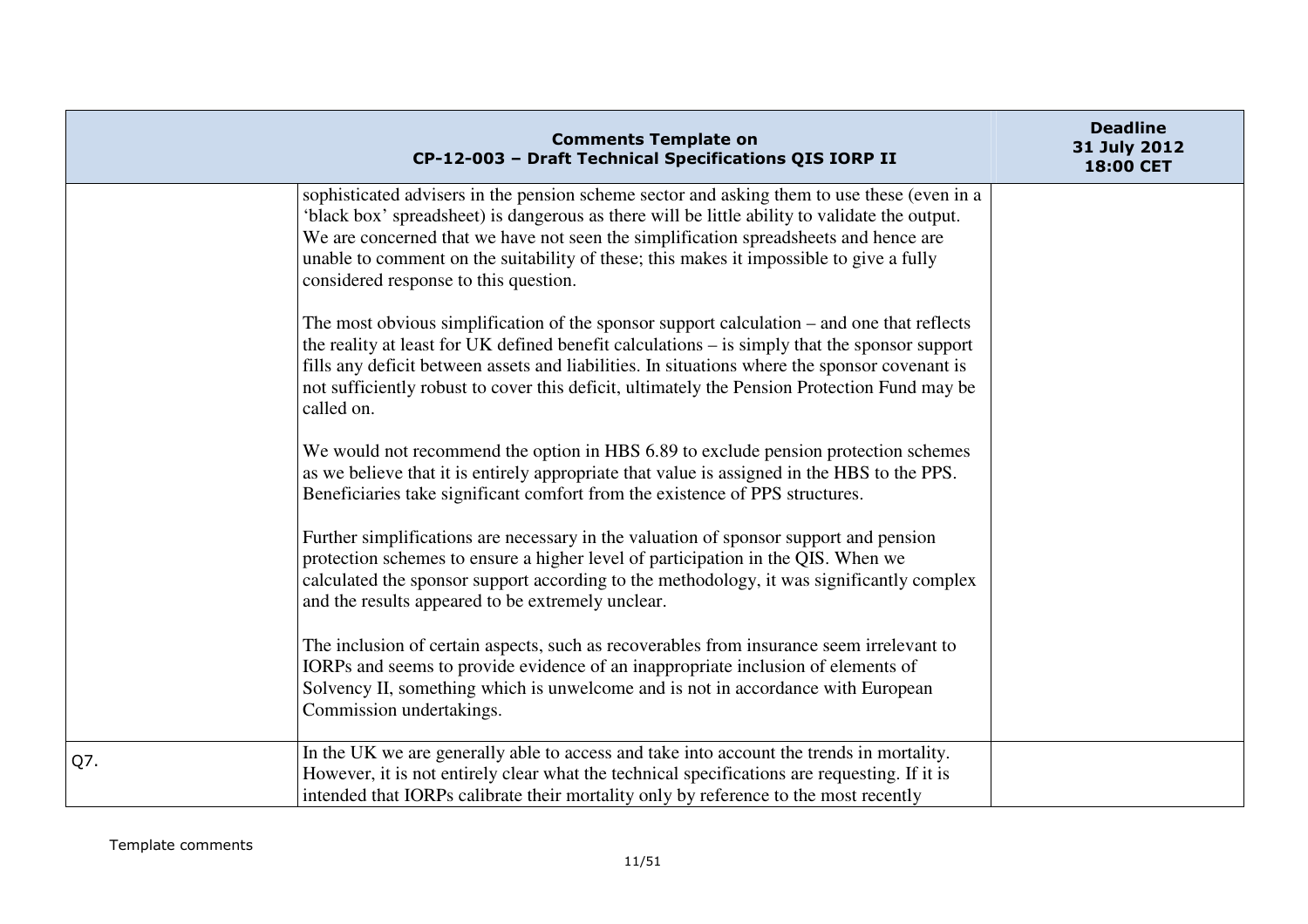|      | <b>Comments Template on</b><br>CP-12-003 - Draft Technical Specifications QIS IORP II                                                                                                                                                                                                                                                                                                                                                                                                                                                                                                                                                                                                                                                                                                                                               | <b>Deadline</b><br>31 July 2012<br>18:00 CET |
|------|-------------------------------------------------------------------------------------------------------------------------------------------------------------------------------------------------------------------------------------------------------------------------------------------------------------------------------------------------------------------------------------------------------------------------------------------------------------------------------------------------------------------------------------------------------------------------------------------------------------------------------------------------------------------------------------------------------------------------------------------------------------------------------------------------------------------------------------|----------------------------------------------|
|      | published standard tables, we would consider this inappropriate as IORPs should be<br>permitted to use the mortality tables that best fit the demographic profile of their<br>beneficiaries even if that means calibrating to non-standard tables or ones which have not<br>been updated as recently as the standard tables.<br>In principle, we support the use of mortality tables that reflect a 'best estimate' projection<br>of future mortality improvements.                                                                                                                                                                                                                                                                                                                                                                 |                                              |
| Q8.  | The principles for calculating the best estimate cashflows seem clear. However, using a<br>stochastic approach is likely to be onerous; so would splitting the liabilities into the<br>different categories (discretionary, unconditional etc). Also, we consider performing<br>separate SCR calculations for each category as overly complex and an unnecessary burden.<br>We feel that the assumption for level A of swap bid rates less 10 bp is an unnecessary non-<br>market consistent assumption as to the risk free rate in the UK. We currently use the Gilt<br>curve or the Sterling swap curve. Again the 4.2% forward rate beyond 50 years will have a<br>major financial implication as our scheme has liabilities out to 80 years.<br>Bringing expenses into the calculations seems less material and overly complex. |                                              |
| Q9.  | This does not seem appropriate in the UK. While the HBS should reflect the realistic level<br>of liabilities and should take account of scope within the IORP to reduce benefits, within<br>the UK this does not seem relevant as a reduction in benefits occurs only following default<br>$-$ it is not an ongoing mechanism.                                                                                                                                                                                                                                                                                                                                                                                                                                                                                                      |                                              |
| Q10. | There is a fundamental difficulty with these: that the HBS purports to provide objective<br>valuations of matters that are subjective and not susceptible to single point values. This is<br>particularly true in relation to sponsor support valuation. The methods may produce precise<br>numbers but in practice the assumptions on which those numbers are based make them<br>largely meaningless. We would argue that EIOPA needs to look at other options for taking                                                                                                                                                                                                                                                                                                                                                          |                                              |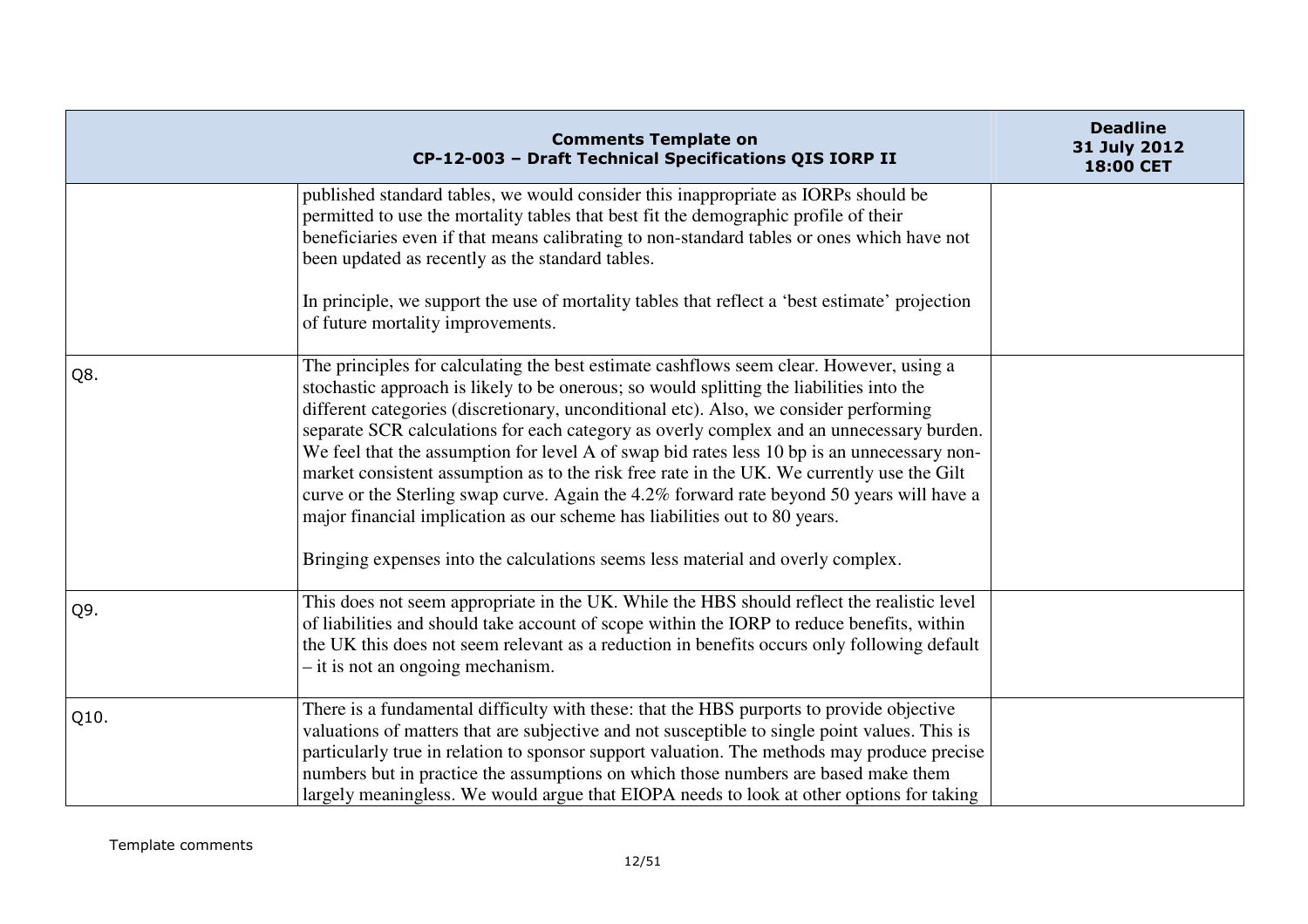|      | <b>Comments Template on</b><br>CP-12-003 - Draft Technical Specifications QIS IORP II                                                                                                                                                                                                                                                                                                                                                                                                                                                                                     | <b>Deadline</b><br>31 July 2012<br>18:00 CET |
|------|---------------------------------------------------------------------------------------------------------------------------------------------------------------------------------------------------------------------------------------------------------------------------------------------------------------------------------------------------------------------------------------------------------------------------------------------------------------------------------------------------------------------------------------------------------------------------|----------------------------------------------|
|      | account of sponsor support and pension protection schemes, focusing on an assessment of<br>the maximum value of these items that could be applied to the IORP. In practice, where the<br>pension obligations are the sponsor's rather than the IORP's itself, the sponsor support and<br>the pension protection scheme provide the balancing item in any holistic balance sheet.                                                                                                                                                                                          |                                              |
|      | Our existing approach to calculating the value of the sponsor covenant is both less precise<br>and much more bespoke. The high level and broad scope approach employs three<br>specialised advisers assessing all levels of the sponsor's business over the next 15 years<br>including cashflow generation, debt coverage, dividend policy, business risk and sector<br>risks. This produces a range not a single number, but enables us to assess the confidence<br>we can have that the liabilities will continue to be covered to the benefit of our<br>beneficiaries. |                                              |
|      | One possibility for a few large, rated corporate sponsors with listed liquid debt is to use the<br>CDS (credit default swap) market that in effect places a traded market view of the<br>probability of default. However, the value of this is limited to around a five year horizon<br>and is clearly only available for a limited number of sponsors.                                                                                                                                                                                                                   |                                              |
| Q11. | We do not believe that credit ratings should be used in these calculations as they are<br>limited in use to bond payment default risk. Not only will they not be available for<br>significant numbers of sponsors, credit ratings are not necessarily a reliable guide to the<br>probability of default on a sponsor's pension obligations as pensions are an employment-<br>related agreement and so subject to various protections – which differ across different<br>member states.                                                                                    |                                              |
|      | In addition, the financial crisis has brought credit ratings into question and the regulatory<br>community is actively working to ensure that credit downgrades do not have systemic<br>implications by seeking to remove any hard-wiring of credit ratings into any regulatory<br>rules. This perspective has been reflected by ECON in its recent statement (June $19th$ ) that                                                                                                                                                                                         |                                              |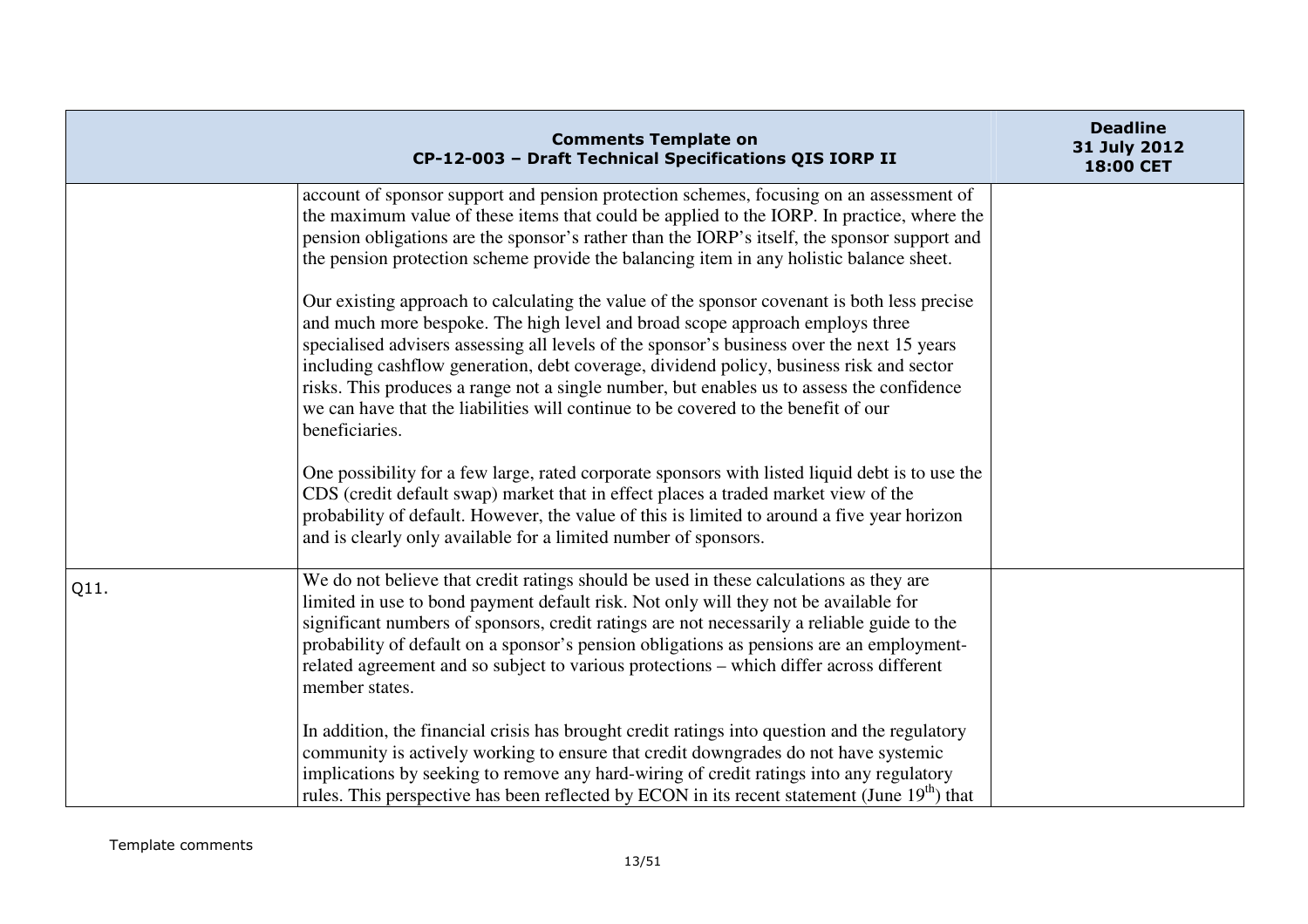|      | <b>Comments Template on</b><br>CP-12-003 - Draft Technical Specifications QIS IORP II                                                                                                                                                                                                                                                                                                                                                                                                                                                                                                                                                                                                                                                                                                      | <b>Deadline</b><br>31 July 2012<br>18:00 CET |
|------|--------------------------------------------------------------------------------------------------------------------------------------------------------------------------------------------------------------------------------------------------------------------------------------------------------------------------------------------------------------------------------------------------------------------------------------------------------------------------------------------------------------------------------------------------------------------------------------------------------------------------------------------------------------------------------------------------------------------------------------------------------------------------------------------|----------------------------------------------|
|      | "no EU law would be permitted to refer to credit rating for regulatory purposes, and<br>regulated financial institutions would not be permitted to sell assets automatically in the<br>event of a downgrade". We believe therefore that there should not be any steps to install<br>credit ratings at the heart of these proposals.<br>We do not believe that using a 50% assumption for the recovery rate is "market"<br>consistent".                                                                                                                                                                                                                                                                                                                                                     |                                              |
| Q12. | No, we do not agree with the proposed calculation for the maximum value of sponsor<br>support. It seems to us that the assumptions made for cash flows, default probabilities and<br>recovery rates mean that the end product of these calculations risks being arbitrary at best.<br>We believe that EIOPA should consider alternative approaches to the assessment of<br>sponsor support and pension protection schemes. We highlight in our response to Question<br>10 the level of detailed work that we put in to developing a bespoke assessment of the<br>sponsor covenant, but we do not attempt to develop a single number but rather a range<br>which attempts to reflect this support.<br>We again suggest that where the pension obligations are the sponsor's rather than the |                                              |
|      | IORP's itself, the sponsor support and the pension protection scheme provide the balancing<br>item in any holistic balance sheet. This accurately reflects the legal nature of the situation<br>and is clearly a simpler as well as a more accurate calculation.                                                                                                                                                                                                                                                                                                                                                                                                                                                                                                                           |                                              |
| Q13. | It will be difficult for UK IORPs to apply the matching premium methodology as liability<br>matching assets are not segregated until an actual buy-out has occurred. Given that this is<br>typically through an insurance company the liabilities at that stage are covered by the<br>Solvency II regime.                                                                                                                                                                                                                                                                                                                                                                                                                                                                                  |                                              |
|      | We are concerned about a proposal to calculate the HBS based on a single day's figure for<br>swap bid rates. We understand that the Dutch regulatory authorities will shortly move to                                                                                                                                                                                                                                                                                                                                                                                                                                                                                                                                                                                                      |                                              |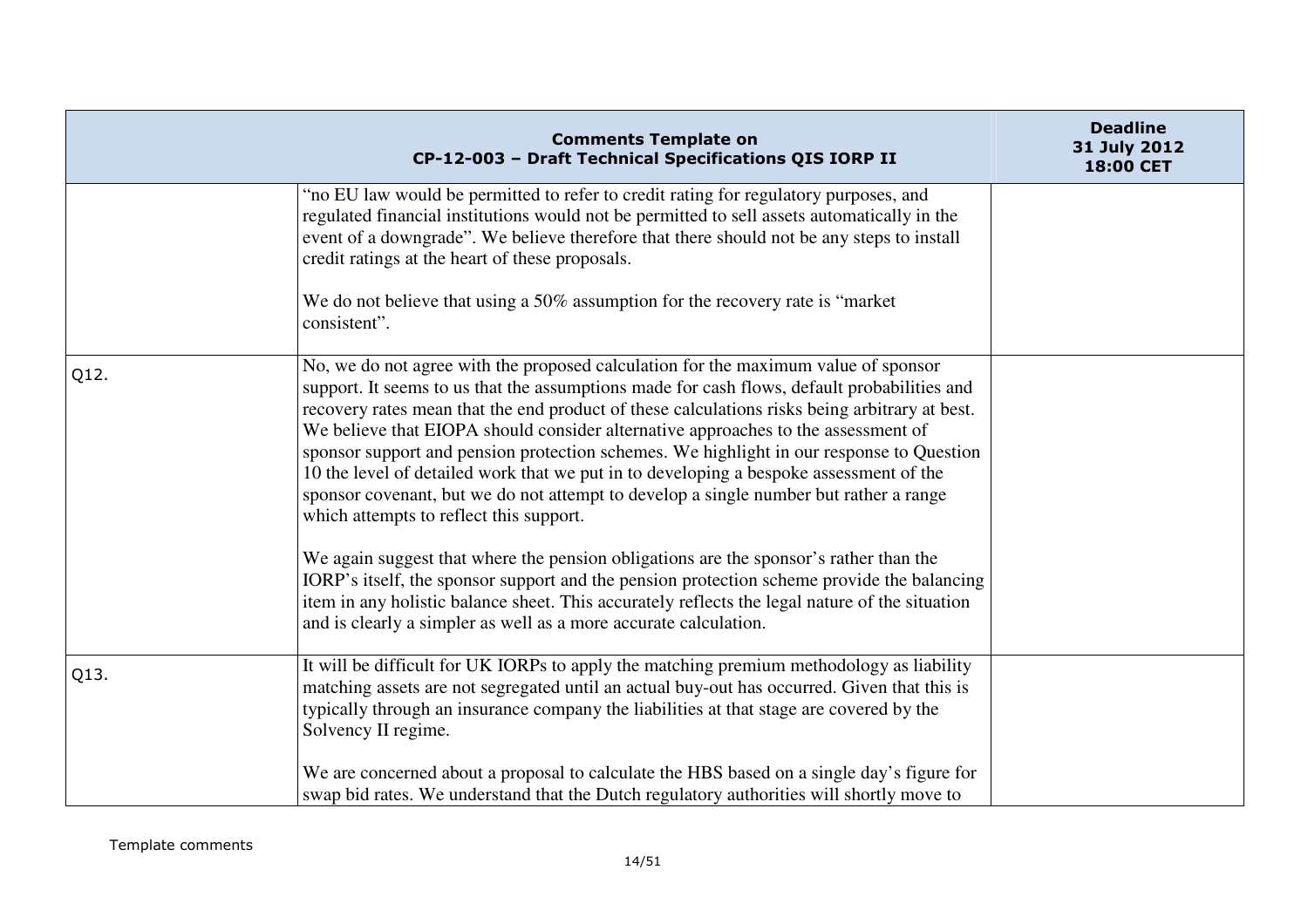|      | <b>Comments Template on</b><br>CP-12-003 - Draft Technical Specifications QIS IORP II                                                                                                                                                                                                                                                                                                                                                                                                                                                                                                                                                                                                                                                                                                                                                                                                          | <b>Deadline</b><br>31 July 2012<br>18:00 CET |
|------|------------------------------------------------------------------------------------------------------------------------------------------------------------------------------------------------------------------------------------------------------------------------------------------------------------------------------------------------------------------------------------------------------------------------------------------------------------------------------------------------------------------------------------------------------------------------------------------------------------------------------------------------------------------------------------------------------------------------------------------------------------------------------------------------------------------------------------------------------------------------------------------------|----------------------------------------------|
|      | the use of figures from the prior month, introducing some smoothing and reducing the risk<br>of single spike figures having severe and unhelpful implications. We would go further and<br>argue that a methodology needs to be applied which reflects the long-term nature of<br>pension schemes and their ability to traverse cycles such as today's low interest rates -<br>meaning that a smoothing approach should encompass more than a single month's figures.                                                                                                                                                                                                                                                                                                                                                                                                                           |                                              |
|      | Having said this, we would add further that smoothing is not the ideal approach as even<br>with a long-term approach the quality of the data and the quality of the markets can mean<br>that the impact is highly variable. We encourage EIOPA to explore a more appropriate<br>approach which recognises the long-term nature of pension schemes (as contrasted with the<br>different nature of insurance provision), one option for which would be to take a flexible<br>approach to recovery plans.                                                                                                                                                                                                                                                                                                                                                                                         |                                              |
|      | We are also concerned about the proposal for the counter-cyclical premium which suggests<br>that a uniform adjustment (50bp) be applied across all markets. We would suggest that to<br>be market consistent this would need to vary across markets to take account of different<br>yield curves and related different historical and implied volatilities in each market.                                                                                                                                                                                                                                                                                                                                                                                                                                                                                                                     |                                              |
| Q14. | We strongly welcome the inclusion of this approach as an alternative to risk free rates and<br>would argue that this method should be used as the primary method for calculating<br>technical provisions. We believe that this approach would significantly reduce the stress to<br>IORPs and their sponsors. It would also have the significant benefit that IORPs will be<br>encouraged to maintain coherent and appropriate diversified investment strategies, thereby<br>reducing systemic risk in investment markets through crowding into certain asset classes.<br>This would reduce one significant risk of the overall proposals: that the level of capital<br>available to invest in the growth and prosperity of the European economy would be<br>significantly reduced (jeopardising the European Commission's 'Europe 2020' targets on<br>job creation and investment in growth). |                                              |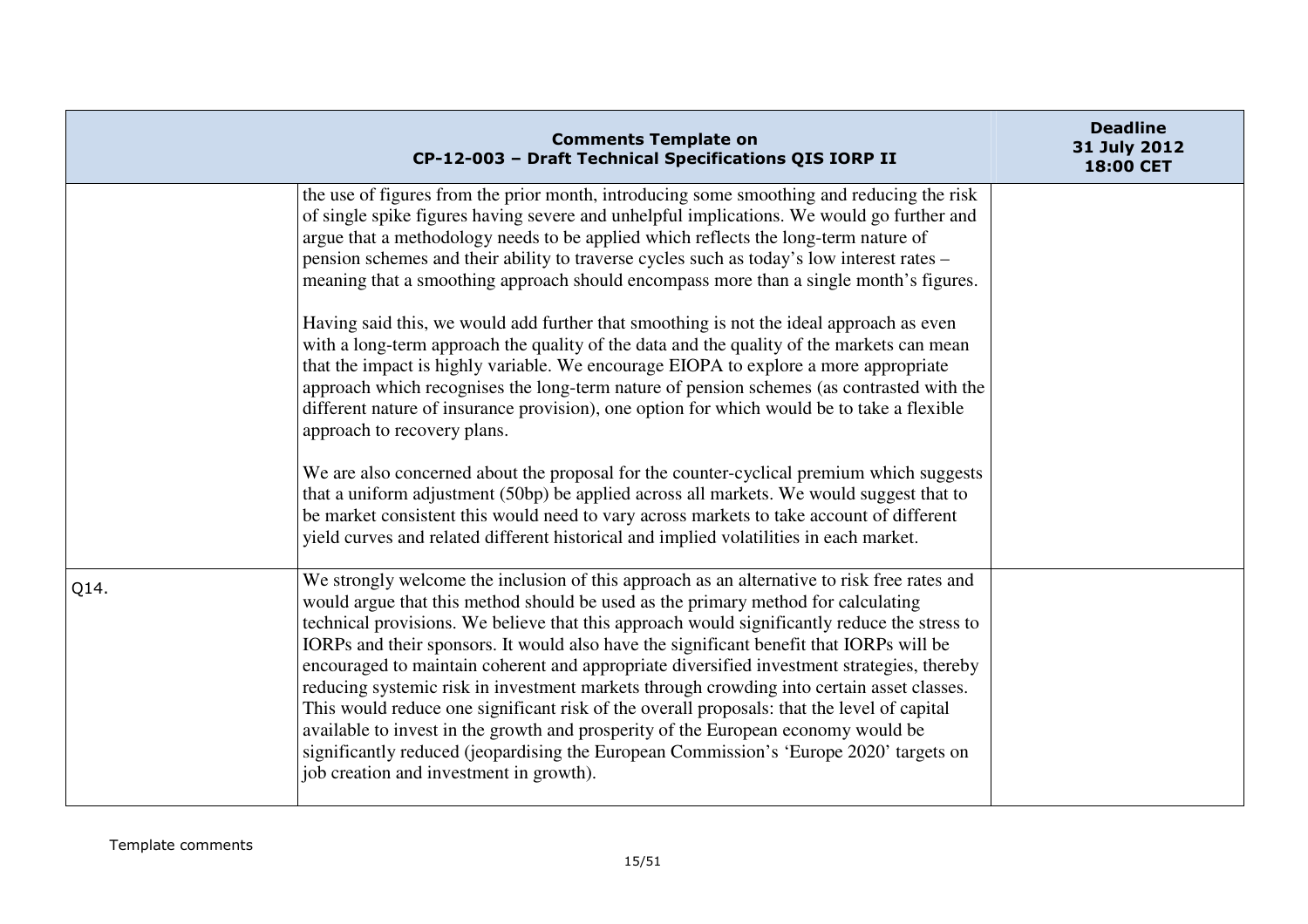|      | <b>Comments Template on</b><br>CP-12-003 - Draft Technical Specifications QIS IORP II                                                                                                                                                                                                                                                                                                                                                                                                                                                                                                                                                                                                                                                                                                                                                                                                                                                                                                                                                                                                                                       | <b>Deadline</b><br>31 July 2012<br>18:00 CET |
|------|-----------------------------------------------------------------------------------------------------------------------------------------------------------------------------------------------------------------------------------------------------------------------------------------------------------------------------------------------------------------------------------------------------------------------------------------------------------------------------------------------------------------------------------------------------------------------------------------------------------------------------------------------------------------------------------------------------------------------------------------------------------------------------------------------------------------------------------------------------------------------------------------------------------------------------------------------------------------------------------------------------------------------------------------------------------------------------------------------------------------------------|----------------------------------------------|
|      | We note that this proposed method is inflexible and it could be significantly improved<br>through allowing a more scheme-specific calculation. At the least we believe that the<br>proposed approach for deriving level B discount rates should be refined to encompass<br>appropriately the full range of investment strategies available to and used by IORPs, taking<br>account both of other asset classes and the benefits of diversification. The assumption that<br>"other investments is to be a considered non-fixed income" is very restrictive and will lead<br>to significant changes in asset allocations away from low risk, cashflow matching<br>investments such as infrastructure investment which growth in the European economy<br>requires.                                                                                                                                                                                                                                                                                                                                                             |                                              |
|      | The simplification of bond yields focussing mostly on European bonds fails to reflect the<br>reality of IORP investment as most pension schemes have significantly larger holdings of<br>US government and US corporate bonds, not to mention the increasing exposures to<br>emerging market debt. The assumption of a 3% return for all other investments seems a<br>huge simplification; UK pension schemes currently follow a similar calculation to estimate<br>expected returns but with significantly more rigour and accuracy. We note the significant<br>gap of there being no suggested expected return for inflation-linked bonds which are a<br>major allocation for most IORPs, certainly in the UK, and perhaps elsewhere in Europe.<br>When considering the two approaches, we believe that the technical, rigid market-led<br>approach upon which the EIOPA (and ultimately Commission) proposal is founded is an<br>unsuitable measure of a pension scheme liabilities – which are ultimately of a long term<br>nature. This approach will also lead to increased and potentially very significant systemic |                                              |
| Q15. | risks.<br>The use of fixed value non-market consistent assumptions for inflation will potentially give                                                                                                                                                                                                                                                                                                                                                                                                                                                                                                                                                                                                                                                                                                                                                                                                                                                                                                                                                                                                                      |                                              |
|      | rise to very significant issues of mismatches between the valuations of assets and liabilities<br>which are in practice matched closely. For example in our case, the method suggests that<br>our inflation-linked liabilities should be valued using this 2% assumption while our                                                                                                                                                                                                                                                                                                                                                                                                                                                                                                                                                                                                                                                                                                                                                                                                                                          |                                              |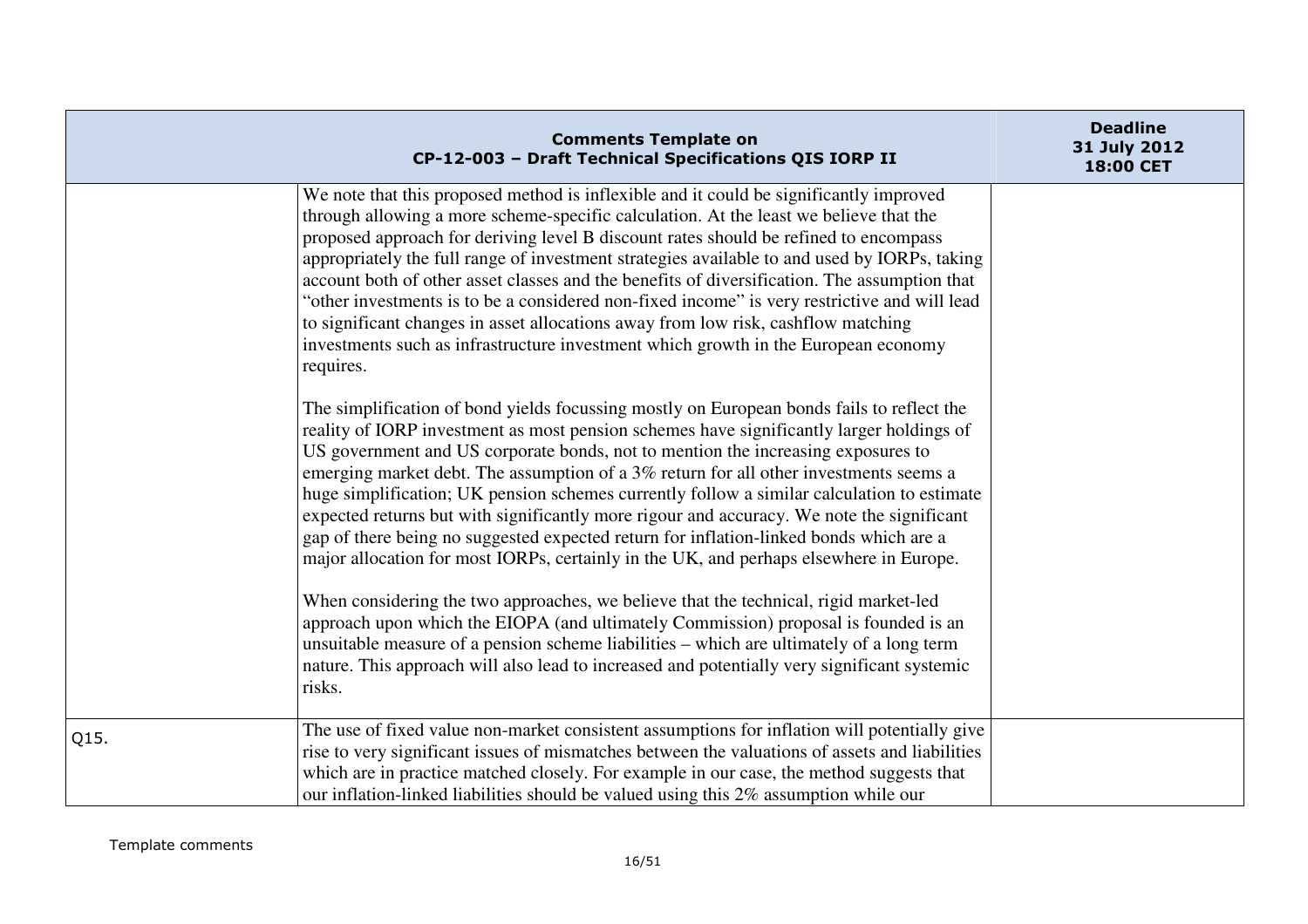|      | <b>Comments Template on</b><br>CP-12-003 - Draft Technical Specifications QIS IORP II                                                                                                                                                                                                                                                                                                                                                                                                                                                                                                               | <b>Deadline</b><br>31 July 2012<br>18:00 CET |
|------|-----------------------------------------------------------------------------------------------------------------------------------------------------------------------------------------------------------------------------------------------------------------------------------------------------------------------------------------------------------------------------------------------------------------------------------------------------------------------------------------------------------------------------------------------------------------------------------------------------|----------------------------------------------|
|      | inflation-linked assets will be valued according to market valuations. It also makes the<br>calculations complex as we face a prescribed curve for interest rates yet a flat inflation<br>value.                                                                                                                                                                                                                                                                                                                                                                                                    |                                              |
|      | This issue is exacerbated for us and for other UK schemes, and possibly for IORPs in other<br>European markets, because we face two different forms of inflation for different portions<br>of our liabilities. We are obliged to apply both RPI and CPI to different liabilities and we<br>wonder which of these should be deemed to be 2%, or whether it is both. The practical fact<br>is that even were one of these measures of inflation $2\%$ at any given point the other would<br>not be. The potential for mismatching is thus greatly increased under what is deemed a<br>simplification. |                                              |
|      | Inflation is one of the largest risks that our pension scheme faces and to assume it is fixed<br>at a non-market level results in all the numbers calculated under the QIS as being little<br>more than meaningless.                                                                                                                                                                                                                                                                                                                                                                                |                                              |
|      | We are also of the view that including an assumption for salary growth should be an option<br>reflecting the specific pension scheme circumstances, and particularly any agreement with<br>the sponsor and the associated employment contract.                                                                                                                                                                                                                                                                                                                                                      |                                              |
| Q16. | We are unsure how to approach answering this question as we do not know how the SCR<br>will be used and what it represents. Without this clarity we see little benefit or use for the<br>SCR and the detailed calculations which are required in order to develop it.                                                                                                                                                                                                                                                                                                                               |                                              |
|      | We believe that EIOPA needs to accept that the SCR is of at best marginal relevance for<br>many IORPs. Given that many defined benefit IORPs are derisking with many having the<br>intended aim of a buyout, and that the funding level required for this is below that expected<br>under the SCR, it seems likely that many IORPs will never reach the funding level sought<br>as they will agree a buy-out before this occurs. It thus seems to us that including a SCR in                                                                                                                        |                                              |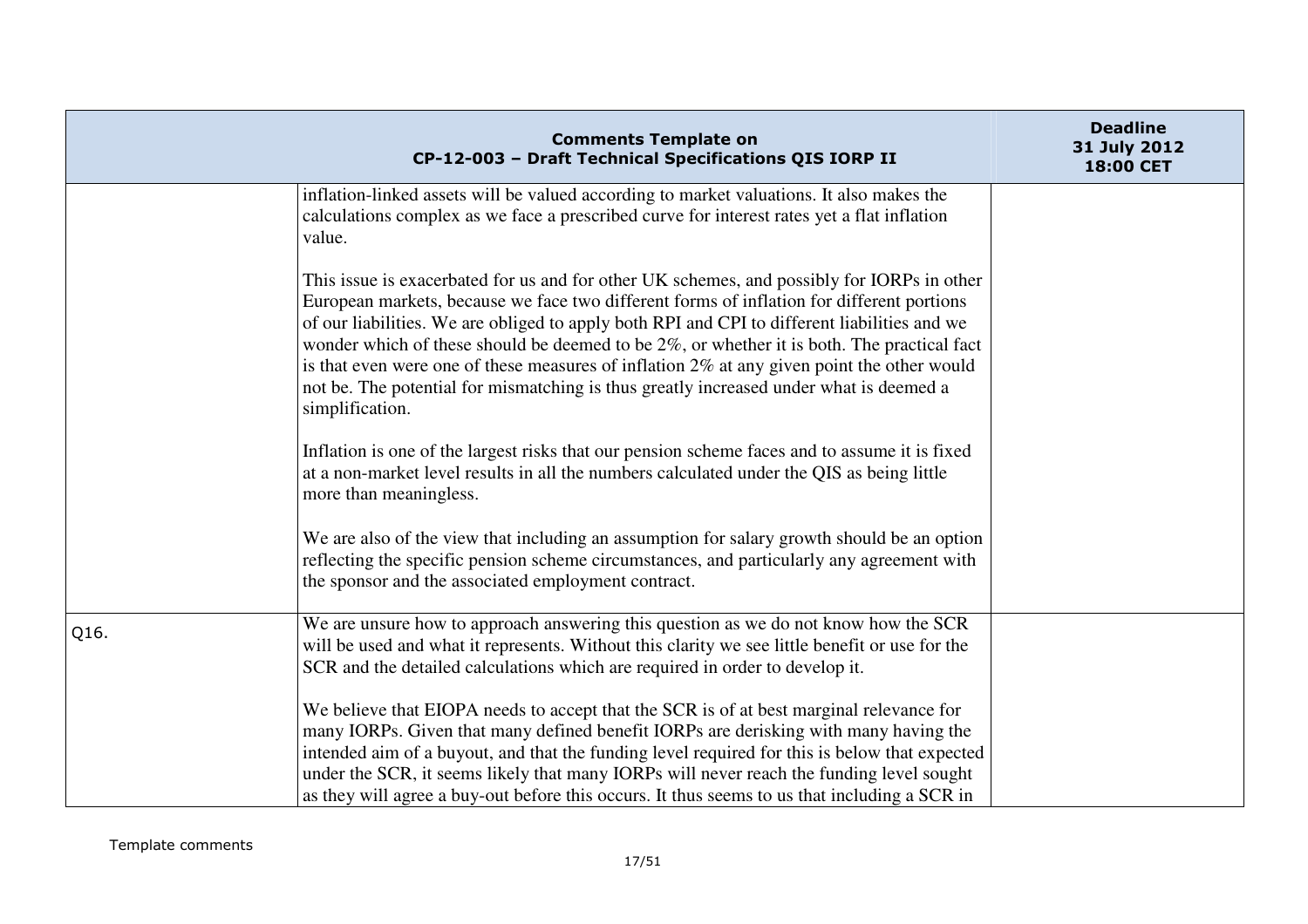|      | <b>Comments Template on</b><br>CP-12-003 - Draft Technical Specifications QIS IORP II                                                                                                                                                                                                                                                                                                                                                                                                                                                                                                                                                                                                                                                                                                                                                                                                                                                                                                                                                                                                                                                                                                                     | <b>Deadline</b><br>31 July 2012<br>18:00 CET |
|------|-----------------------------------------------------------------------------------------------------------------------------------------------------------------------------------------------------------------------------------------------------------------------------------------------------------------------------------------------------------------------------------------------------------------------------------------------------------------------------------------------------------------------------------------------------------------------------------------------------------------------------------------------------------------------------------------------------------------------------------------------------------------------------------------------------------------------------------------------------------------------------------------------------------------------------------------------------------------------------------------------------------------------------------------------------------------------------------------------------------------------------------------------------------------------------------------------------------|----------------------------------------------|
|      | the HBS will add no value.<br>Regardless of its relevance, the approach to the SCR seems too complicated and makes the<br>assumption that IORPs adopt a mainly fixed-income based asset mix, an approach which<br>may have significant implications for current pension scheme asset allocations – with the<br>potential for this to impact the scope for investment in European growth, as highlighted<br>above under Question 14. One specific issue highlights problems with the overall<br>calculation: a non-zero SCR arising from a fully derisked pension scheme with a sponsor<br>guarantee seems simply incorrect.<br>From our specific perspective, we use more bespoke calculations to develop our own<br>assessment of the investment risks faced in our portfolio. Recognising the limitations of a<br>VaR based approach, we supplement this measure of risk by looking at the impact on the<br>scheme's funding position of historical stress tests and forward-looking scenario analyses.<br>We are confused as to how EIOPA will be able to calculate meaningfully the 97.5% and<br>95% security levels based on calculations of 99.5% levels, given that the results are not<br>linear. |                                              |
| Q17. | We are significantly concerned at the complexity of the proposals, and we do believe that<br>many of the risks proposed to be considered are far from material from an IORP<br>perspective. We would strongly favour an approach which builds capacity in the sector by<br>encouraging IORPs to build and strengthen their internal models through which they<br>calculate their exposure to market risks rather than have to use a standardised generic<br>'black box' model. This risks not improving risk management in the sector as a whole<br>because it would not help build skill and judgement; rather the standardised approach at<br>worst would add to systemic risk by encouraging herd-like behaviours in particular<br>circumstances. This cannot be the intention.                                                                                                                                                                                                                                                                                                                                                                                                                        |                                              |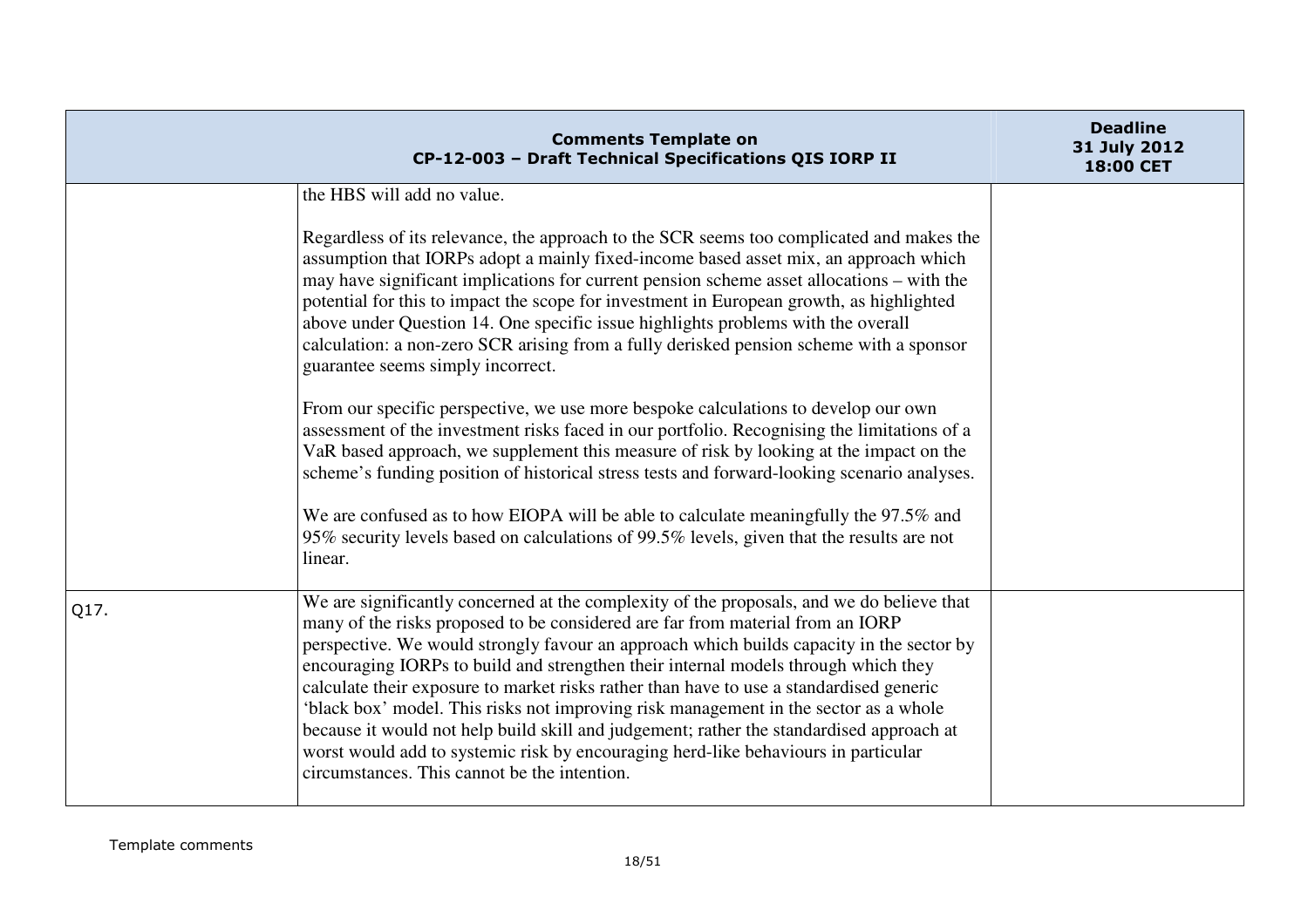| <b>Comments Template on</b><br>CP-12-003 - Draft Technical Specifications QIS IORP II                                                                                                                                                                                                                                                                                                                                                                                                                                                                                                                                                                                                                                                                                                                                                                                                                                                                       | <b>Deadline</b><br>31 July 2012<br>18:00 CET |
|-------------------------------------------------------------------------------------------------------------------------------------------------------------------------------------------------------------------------------------------------------------------------------------------------------------------------------------------------------------------------------------------------------------------------------------------------------------------------------------------------------------------------------------------------------------------------------------------------------------------------------------------------------------------------------------------------------------------------------------------------------------------------------------------------------------------------------------------------------------------------------------------------------------------------------------------------------------|----------------------------------------------|
| Elements of the SCR proposals appear to be directly copied from Solvency II, and thus<br>include several risks which are in practice immaterial for IORPs. We would argue that<br>these should be excluded. Among them are: catastrophe risk, expense risk, health risk,<br>intangible asset risk, operational risk, pension disability-morbidity risk and pension<br>revision risk.                                                                                                                                                                                                                                                                                                                                                                                                                                                                                                                                                                        |                                              |
| Our analysis of the risks to which we believe we are significantly exposed suggests that the<br>approach is otherwise mistaken. The biggest risk we face is inflation risk - something<br>which is ignored in the current proposals. Other risks that we consider include liquidity<br>risk, correlation risk (changes in the correlation between the main asset classes) and<br>country risk.                                                                                                                                                                                                                                                                                                                                                                                                                                                                                                                                                              |                                              |
| We also have concerns with regards to the shock approaches. Having a single interest rate<br>shock covering all currencies seems inappropriate given that they have different interest<br>rate curves and face different market volatilities – all of which are also known and<br>measurable should the calculation genuinely be needed. Similarly, the equity shock<br>embeds an equally large assumption of 30% with no flexibility arising from the specific<br>nature of individual IORP exposures. In practice, the impact of shocks will be very<br>different depending on whether you are holding a specifically defined low volatility<br>portfolio or a concentrated small cap illiquid portfolio. Having an inflexible approach will<br>reduce the incentive for IORPs to manage their risks effectively so that any shocks that do<br>arise have more limited impacts. Again we would note that this cannot be the intention of<br>this process. |                                              |
| We have specific concerns about the approach to infrastructure. This is an asset class to<br>which we are increasing our exposure as it possesses liability-matching cashflow<br>characteristics. Such investment will be necessary in order to create the growth and jobs<br>which the European economy needs. However, the current treatment of such assets would<br>act as a significant disincentive to such investment. Our target volatility is closer to 10%                                                                                                                                                                                                                                                                                                                                                                                                                                                                                         |                                              |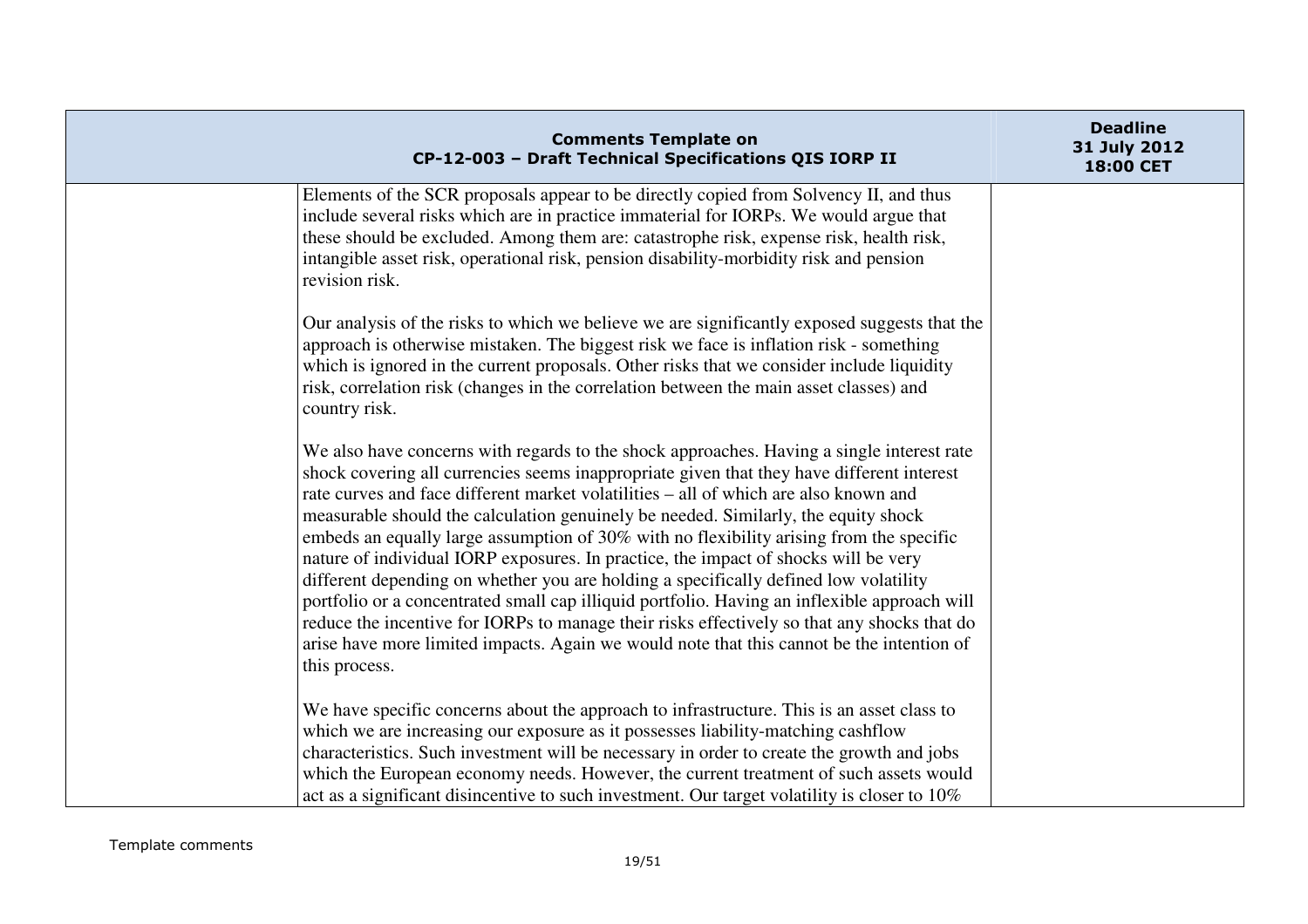|      | <b>Comments Template on</b><br>CP-12-003 - Draft Technical Specifications QIS IORP II                                                                                                                                                                                                                                                                                                                                                                                   | <b>Deadline</b><br>31 July 2012<br>18:00 CET |
|------|-------------------------------------------------------------------------------------------------------------------------------------------------------------------------------------------------------------------------------------------------------------------------------------------------------------------------------------------------------------------------------------------------------------------------------------------------------------------------|----------------------------------------------|
|      | than the treatment here which places infrastructure assets in the "other" category, implying<br>40%. We would encourage an approach similar to that proposed for property. Using<br>unrealistic, non-market assumptions for the risks in long term asset classes such as<br>infrastructure will limit any future investment into the area; we would argue strongly for a<br>reassessment of this approach.                                                              |                                              |
| Q18. | In addition to the specific concerns raised above in our answer to Question 17, we are<br>concerned that the calculation of the SCR will be significantly complex and expensive.<br>There seems to be an implicit assumption that the sponsor support will increase in value to<br>absorb the factor shocks.                                                                                                                                                            |                                              |
| Q19. | As with other elements (highlighted above under Question 17) we are concerned that the<br>single, formula-based approach to operational risk may discourage IORPs from seeking<br>actively to manage and mitigate their operational risks.                                                                                                                                                                                                                              |                                              |
| Q20. | Many of these risks will be immaterial and so would be better ignored – especially given<br>the complexity of the calculations which would be required. The cost-benefit analysis here<br>would strongly argue that the best simplification would be for this section simply to be<br>dropped.<br>In addition, we would note that an instantaneous longevity shock of 20% seems wholly                                                                                  |                                              |
|      | unrealistic given the nature and direction of demographics. A smoothed approach would be<br>more appropriate.                                                                                                                                                                                                                                                                                                                                                           |                                              |
| Q21. | We would strongly question the over-reliance on credit agencies for sponsor default risk<br>for a number of reasons. We have already noted under Question 11 that regulators are<br>moving actively to ensure that credit ratings do not have a disproportionate systemic effect,<br>and it seems inappropriate to move in the opposite direction for IORPs. We note that many<br>IORPs will not have a sponsor with a credit rating, and we fundamentally doubt that a |                                              |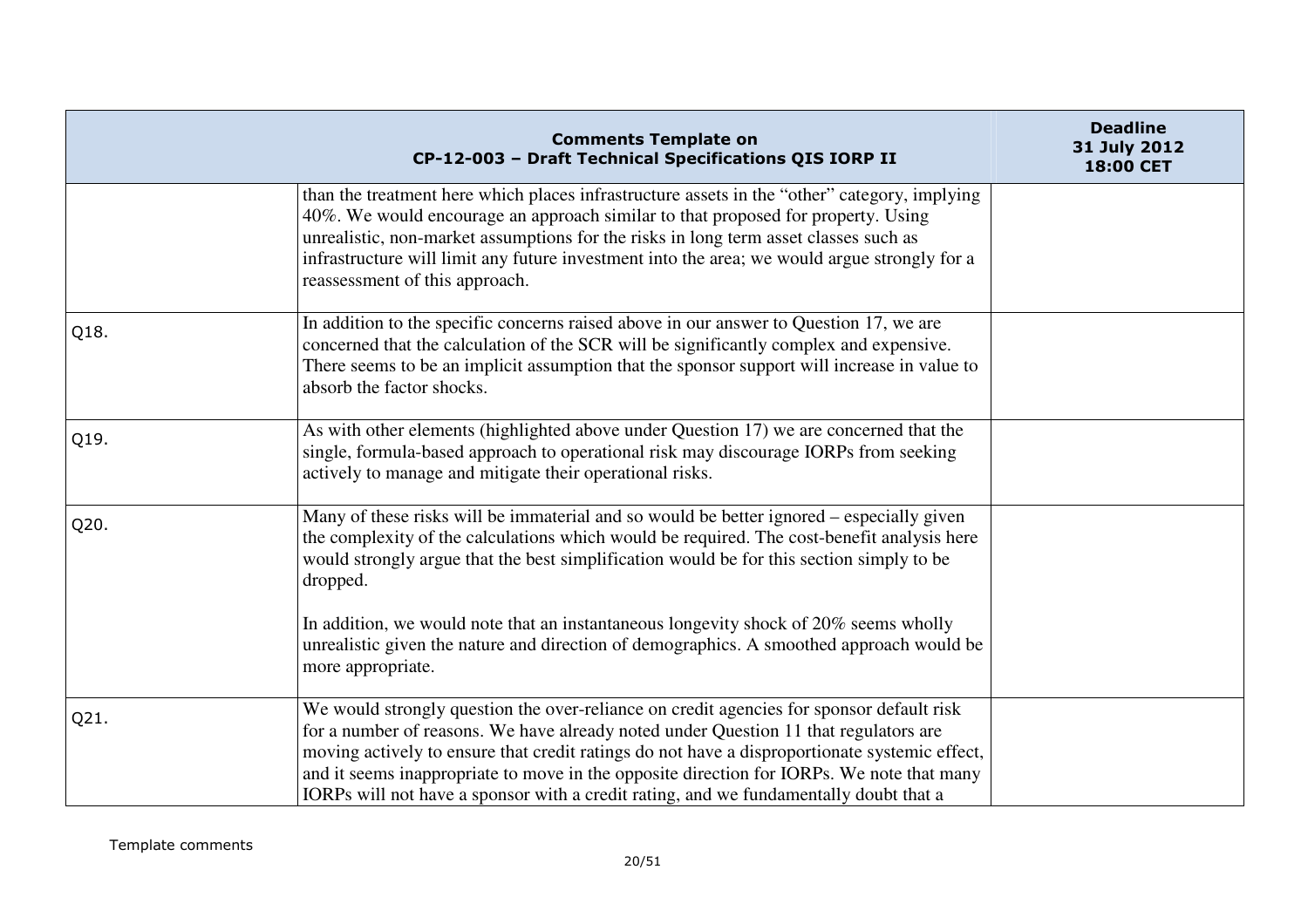|        | <b>Comments Template on</b><br>CP-12-003 - Draft Technical Specifications QIS IORP II                                                                                                                                                                                                                         | <b>Deadline</b><br>31 July 2012<br>18:00 CET |
|--------|---------------------------------------------------------------------------------------------------------------------------------------------------------------------------------------------------------------------------------------------------------------------------------------------------------------|----------------------------------------------|
|        | credit rating and related assumed default rate based on historical evidence together with a<br>mathematical model will reliably provide a sponsor default rate that is appropriate for the<br>long term which is needed for IORP time horizons.                                                               |                                              |
|        | We are also concerned about the potential double-counting embedded in this risk. Given<br>that the HBS already includes a risk of sponsor default we would strongly argue that this<br>needs further consideration to ensure that there is no duplication of both effort and the risk<br>in the calculations. |                                              |
| Q22.   | We do not believe that this calculation is relevant to us and so make no comment.                                                                                                                                                                                                                             |                                              |
| Q23.   | We do not believe that this calculation is relevant to us and so make no comment.                                                                                                                                                                                                                             |                                              |
| I.1.1. |                                                                                                                                                                                                                                                                                                               |                                              |
| I.1.2. |                                                                                                                                                                                                                                                                                                               |                                              |
| I.1.3. |                                                                                                                                                                                                                                                                                                               |                                              |
| I.1.4. |                                                                                                                                                                                                                                                                                                               |                                              |
| I.1.5. |                                                                                                                                                                                                                                                                                                               |                                              |
| I.2.1. |                                                                                                                                                                                                                                                                                                               |                                              |
| I.2.2. |                                                                                                                                                                                                                                                                                                               |                                              |
| I.2.3. |                                                                                                                                                                                                                                                                                                               |                                              |
| I.2.4. |                                                                                                                                                                                                                                                                                                               |                                              |
| I.2.5. |                                                                                                                                                                                                                                                                                                               |                                              |
| I.2.6. |                                                                                                                                                                                                                                                                                                               |                                              |
| I.3.1. |                                                                                                                                                                                                                                                                                                               |                                              |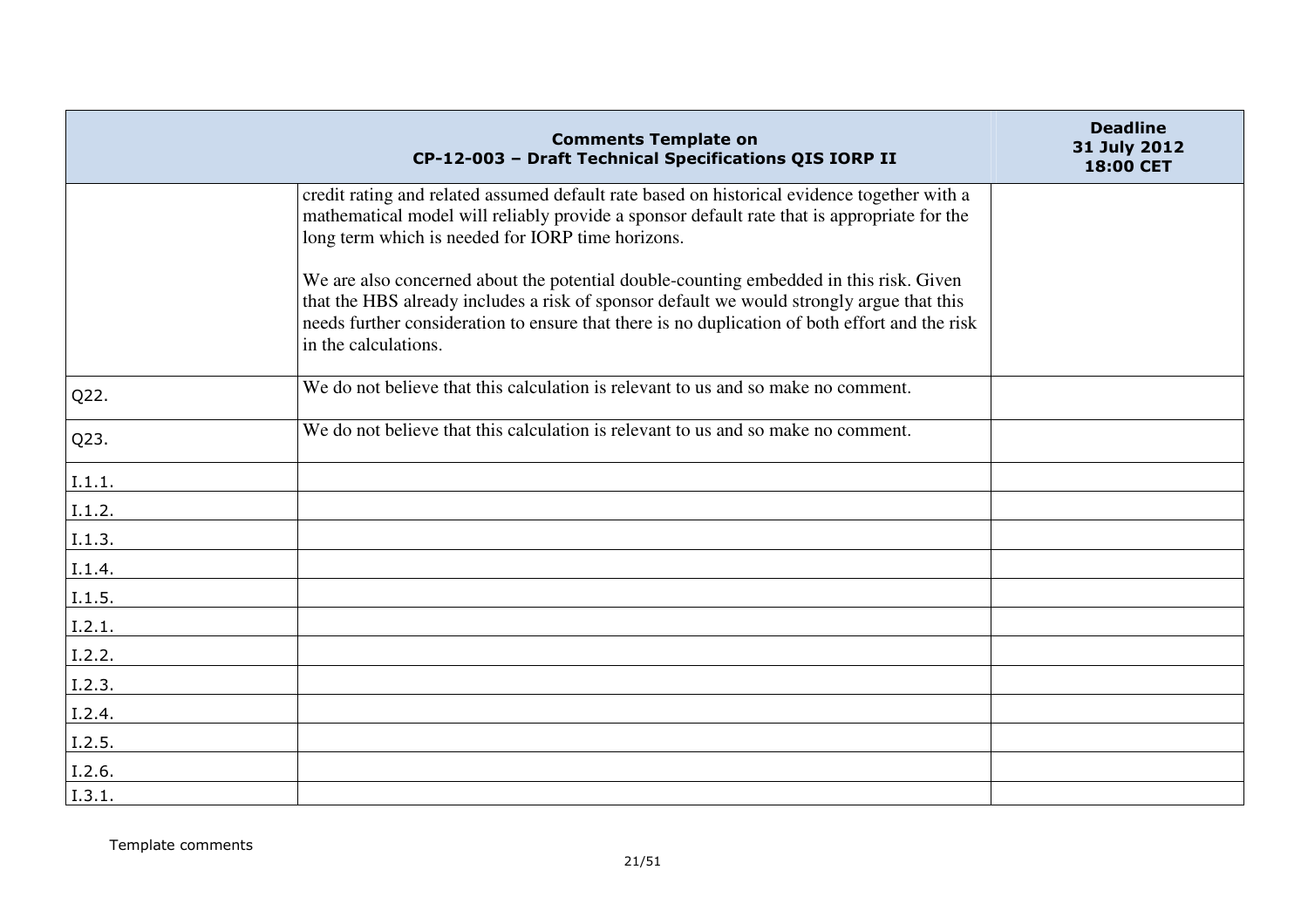|         | <b>Comments Template on</b><br>CP-12-003 - Draft Technical Specifications QIS IORP II | <b>Deadline</b><br>31 July 2012<br>18:00 CET |
|---------|---------------------------------------------------------------------------------------|----------------------------------------------|
| I.3.2.  |                                                                                       |                                              |
| I.4.1.  |                                                                                       |                                              |
| I.4.2.  |                                                                                       |                                              |
| I.4.3.  |                                                                                       |                                              |
| I.4.4.  |                                                                                       |                                              |
| I.4.5.  |                                                                                       |                                              |
| I.4.6.  |                                                                                       |                                              |
| I.4.7.  |                                                                                       |                                              |
| I.4.8.  |                                                                                       |                                              |
| I.4.9.  |                                                                                       |                                              |
| I.4.10. |                                                                                       |                                              |
| I.4.11. |                                                                                       |                                              |
| I.4.12. |                                                                                       |                                              |
| I.4.13. |                                                                                       |                                              |
| I.4.14. |                                                                                       |                                              |
| I.4.15. |                                                                                       |                                              |
| I.4.16. |                                                                                       |                                              |
| I.4.17. |                                                                                       |                                              |
| I.4.18. |                                                                                       |                                              |
| I.4.19. |                                                                                       |                                              |
| I.4.20. |                                                                                       |                                              |
| I.4.21. |                                                                                       |                                              |
| I.4.22. |                                                                                       |                                              |
| I.5.1.  |                                                                                       |                                              |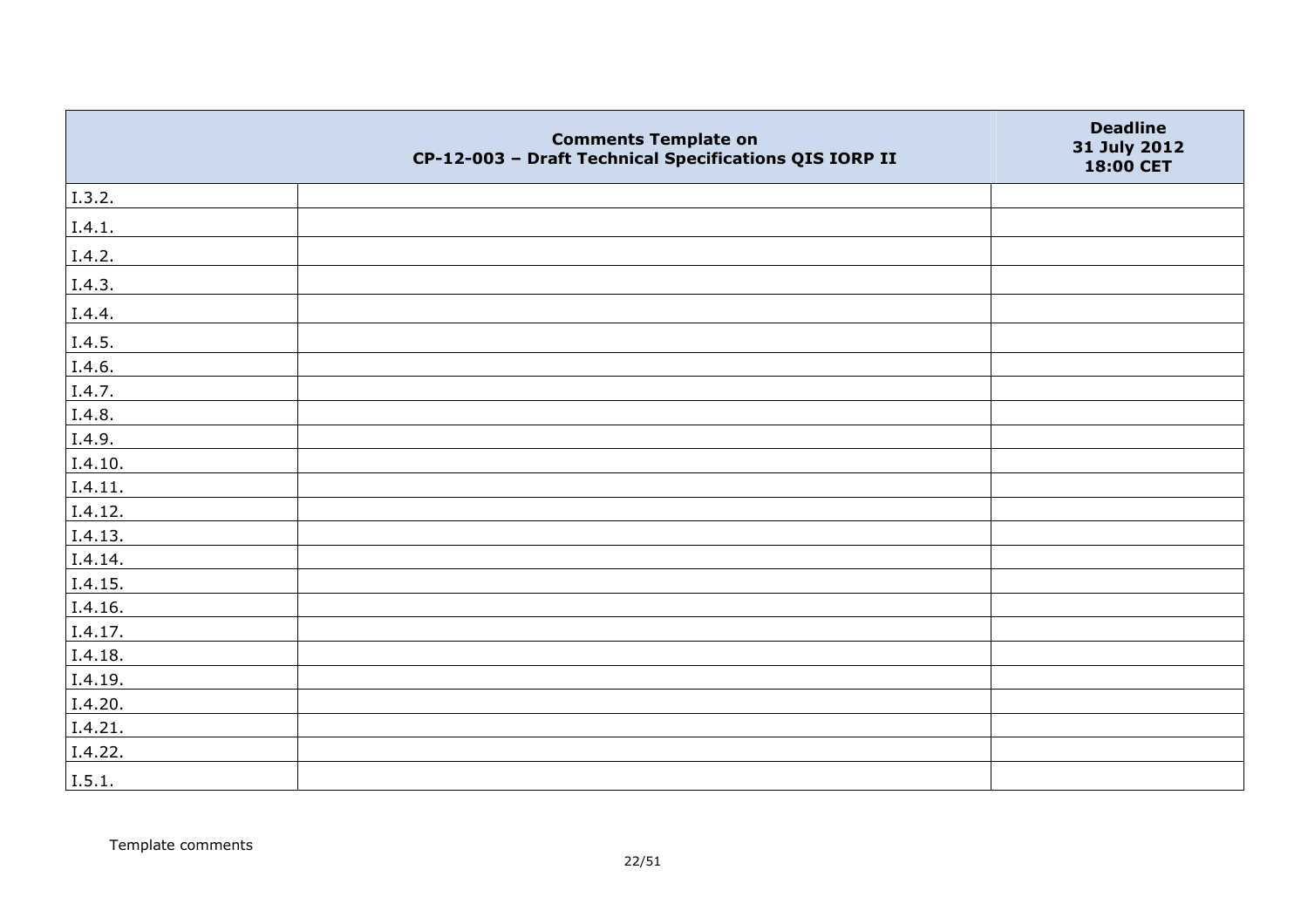|        | <b>Comments Template on</b><br>CP-12-003 - Draft Technical Specifications QIS IORP II | <b>Deadline</b><br>31 July 2012<br>18:00 CET |
|--------|---------------------------------------------------------------------------------------|----------------------------------------------|
| I.5.2. |                                                                                       |                                              |
| I.5.3. |                                                                                       |                                              |
| I.5.4. |                                                                                       |                                              |
| I.5.5. |                                                                                       |                                              |
| I.5.6. |                                                                                       |                                              |
| I.5.7. |                                                                                       |                                              |
| I.5.8. |                                                                                       |                                              |
| I.6.1. |                                                                                       |                                              |
| I.6.2. |                                                                                       |                                              |
| I.6.3. |                                                                                       |                                              |
| I.7.1. |                                                                                       |                                              |
| I.7.2. |                                                                                       |                                              |
| I.7.3. |                                                                                       |                                              |
| I.7.4. |                                                                                       |                                              |
| I.7.5. |                                                                                       |                                              |
| I.8.1. |                                                                                       |                                              |
| I.8.2. |                                                                                       |                                              |
| I.8.3. |                                                                                       |                                              |
| I.8.4. |                                                                                       |                                              |
| I.8.5. |                                                                                       |                                              |
| I.8.6. |                                                                                       |                                              |
| I.9.1. |                                                                                       |                                              |

Template comments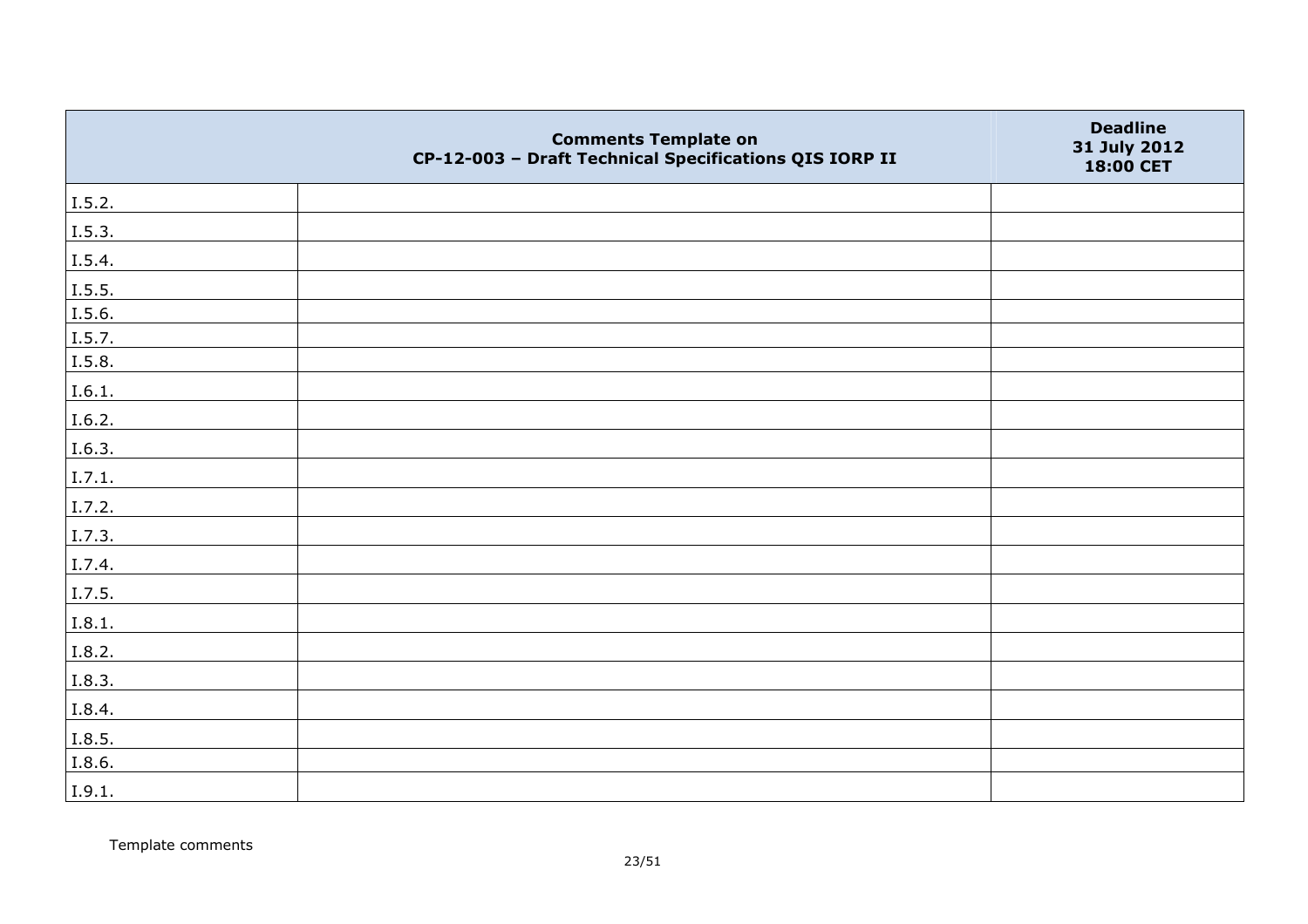|          | <b>Comments Template on</b><br>CP-12-003 - Draft Technical Specifications QIS IORP II | <b>Deadline</b><br>31 July 2012<br>18:00 CET |
|----------|---------------------------------------------------------------------------------------|----------------------------------------------|
| I.9.2.   |                                                                                       |                                              |
| I.9.3.   |                                                                                       |                                              |
| I.10.1.  |                                                                                       |                                              |
| I.10.2.  |                                                                                       |                                              |
| I.10.3.  |                                                                                       |                                              |
| I.10.4   |                                                                                       |                                              |
| I.11.1   |                                                                                       |                                              |
| HBS.1.1. |                                                                                       |                                              |
| HBS.2.1. |                                                                                       |                                              |
| HBS.2.2. |                                                                                       |                                              |
| HBS.2.3. |                                                                                       |                                              |
| HBS.2.4. |                                                                                       |                                              |
| HBS.2.5. |                                                                                       |                                              |
| HBS.2.6. |                                                                                       |                                              |
| HBS.2.7. |                                                                                       |                                              |
| HBS.2.8. |                                                                                       |                                              |
| HBS.3.1. |                                                                                       |                                              |
| HBS.3.2. |                                                                                       |                                              |
| HBS.3.3. |                                                                                       |                                              |
| HBS.3.4. |                                                                                       |                                              |
| HBS.3.5. |                                                                                       |                                              |
| HBS.3.6. |                                                                                       |                                              |
| HBS.3.7. |                                                                                       |                                              |
| HBS.3.8. |                                                                                       |                                              |

Template comments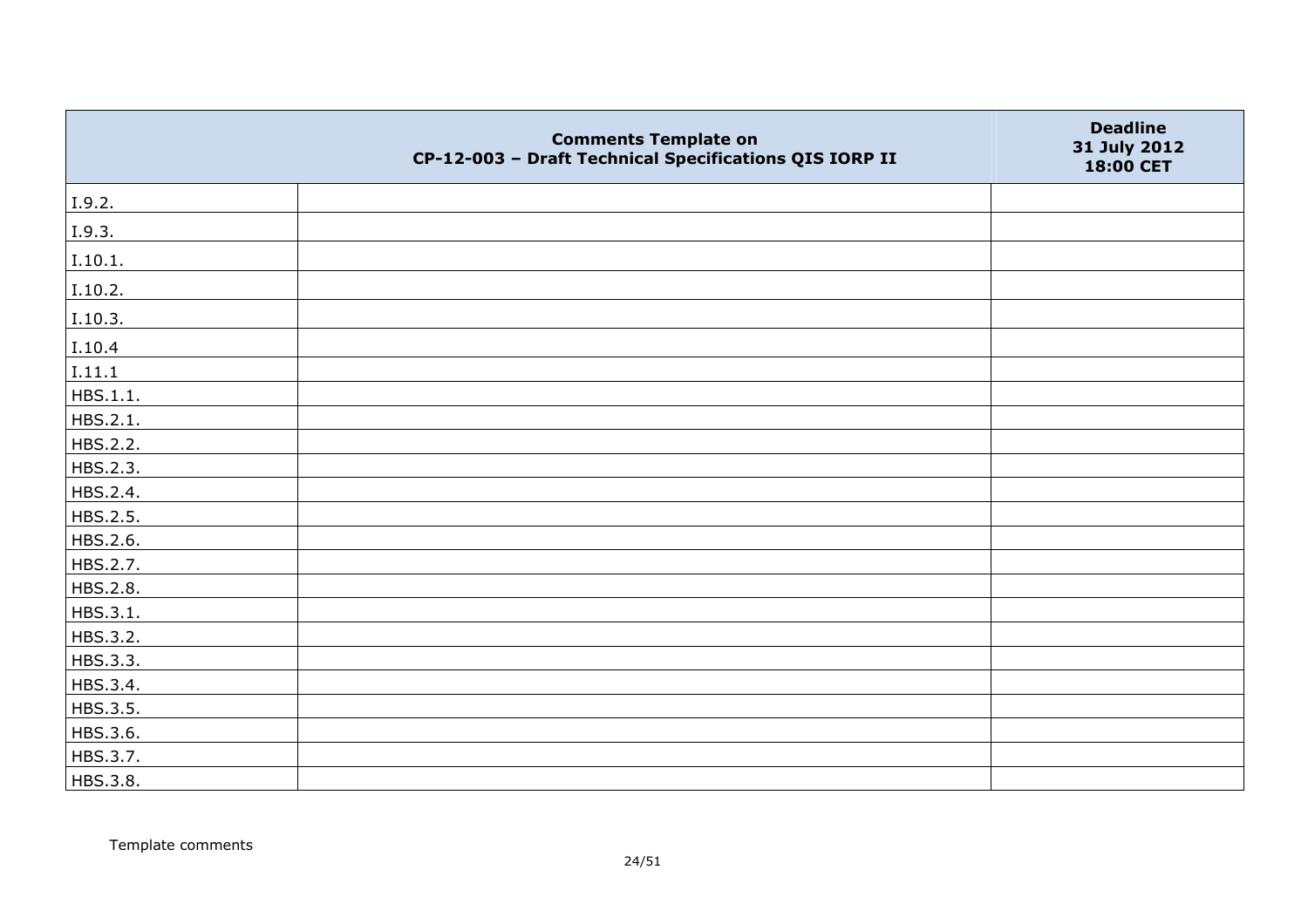|           | <b>Comments Template on</b><br>CP-12-003 - Draft Technical Specifications QIS IORP II | <b>Deadline</b><br>31 July 2012<br>18:00 CET |
|-----------|---------------------------------------------------------------------------------------|----------------------------------------------|
| HBS.3.9.  |                                                                                       |                                              |
| HBS.3.10. |                                                                                       |                                              |
| HBS.3.11. |                                                                                       |                                              |
| HBS.3.12. |                                                                                       |                                              |
| HBS.3.13. |                                                                                       |                                              |
| HBS.3.14. |                                                                                       |                                              |
| HBS.3.15. |                                                                                       |                                              |
| HBS.3.16. |                                                                                       |                                              |
| HBS.3.17. |                                                                                       |                                              |
| HBS.3.18. |                                                                                       |                                              |
| HBS.3.19. |                                                                                       |                                              |
| HBS.3.20. |                                                                                       |                                              |
| HBS.3.21. |                                                                                       |                                              |
| HBS.3.22. |                                                                                       |                                              |
| HBS.3.23. |                                                                                       |                                              |
| HBS.3.24. |                                                                                       |                                              |
| HBS.3.25. |                                                                                       |                                              |
| HBS.3.26. |                                                                                       |                                              |
| HBS.3.27. |                                                                                       |                                              |
| HBS.3.28. |                                                                                       |                                              |
| HBS.3.29. |                                                                                       |                                              |
| HBS.4.1.  |                                                                                       |                                              |
| HBS.4.2.  |                                                                                       |                                              |
| HBS.4.3.  |                                                                                       |                                              |
| HBS.4.4.  |                                                                                       |                                              |
| HBS.4.5.  |                                                                                       |                                              |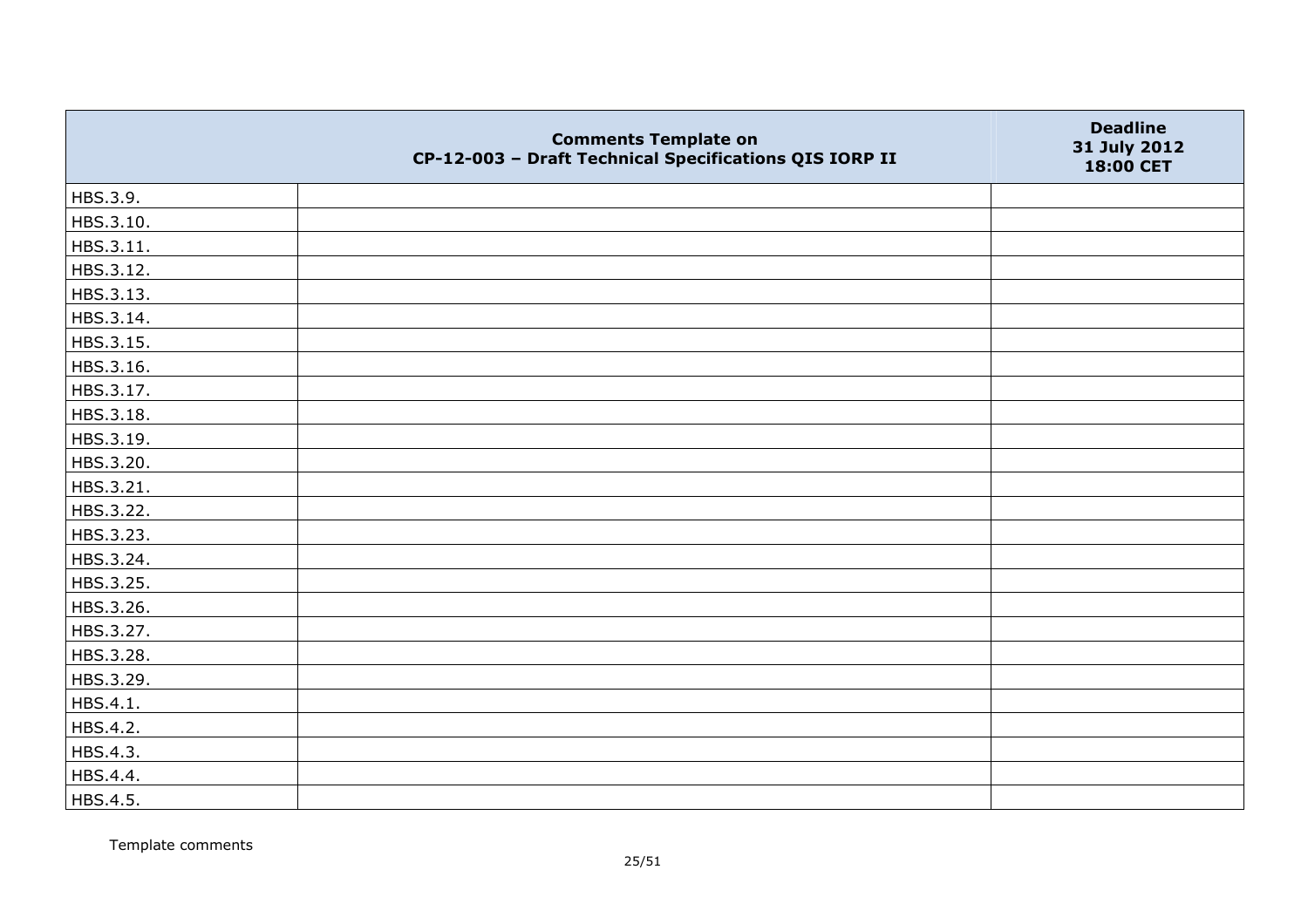|           | <b>Comments Template on</b><br>CP-12-003 - Draft Technical Specifications QIS IORP II | <b>Deadline</b><br>31 July 2012<br>18:00 CET |
|-----------|---------------------------------------------------------------------------------------|----------------------------------------------|
| HBS.4.6.  |                                                                                       |                                              |
| HBS.4.7.  |                                                                                       |                                              |
| HBS.4.8.  |                                                                                       |                                              |
| HBS.4.9.  |                                                                                       |                                              |
| HBS.4.10. |                                                                                       |                                              |
| HBS.4.11. |                                                                                       |                                              |
| HBS.4.12. |                                                                                       |                                              |
| HBS.4.13. |                                                                                       |                                              |
| HBS.4.14. |                                                                                       |                                              |
| HBS.4.15. |                                                                                       |                                              |
| HBS.4.16. |                                                                                       |                                              |
| HBS.4.17. |                                                                                       |                                              |
| HBS.4.18. |                                                                                       |                                              |
| HBS.4.19. |                                                                                       |                                              |
| HBS.4.20. |                                                                                       |                                              |
| HBS.4.21. |                                                                                       |                                              |
| HBS.4.22. |                                                                                       |                                              |
| HBS.4.23. |                                                                                       |                                              |
| HBS.4.24. |                                                                                       |                                              |
| HBS.4.25. |                                                                                       |                                              |
| HBS.4.26. |                                                                                       |                                              |
| HBS.4.27. |                                                                                       |                                              |
| HBS.4.28. |                                                                                       |                                              |
| HBS.4.29. |                                                                                       |                                              |
| HBS.4.30. |                                                                                       |                                              |
| HBS.4.31. |                                                                                       |                                              |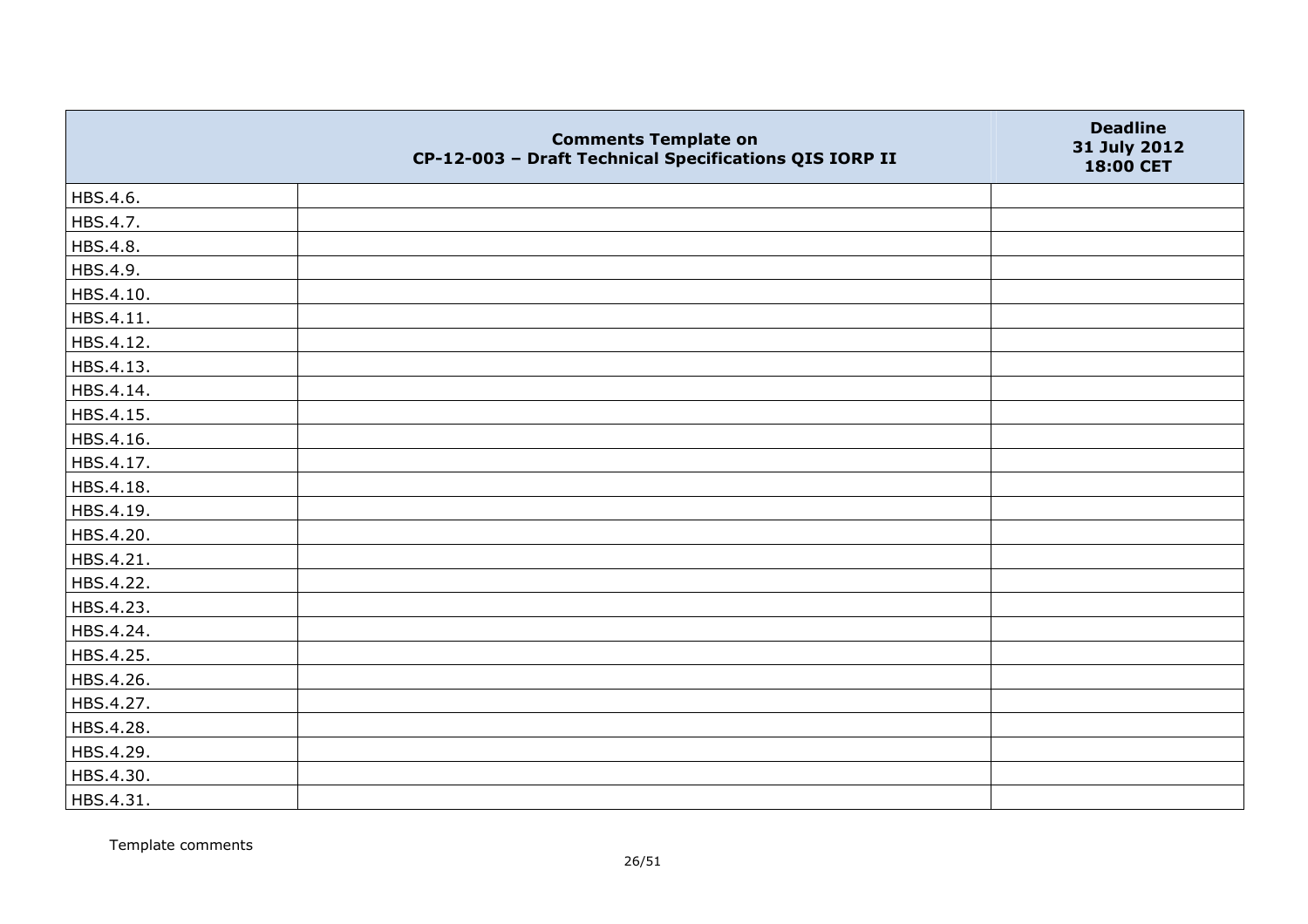|           | <b>Comments Template on</b><br>CP-12-003 - Draft Technical Specifications QIS IORP II | <b>Deadline</b><br>31 July 2012<br>18:00 CET |
|-----------|---------------------------------------------------------------------------------------|----------------------------------------------|
| HBS.4.32. |                                                                                       |                                              |
| HBS.4.33. |                                                                                       |                                              |
| HBS.4.34. |                                                                                       |                                              |
| HBS.4.35. |                                                                                       |                                              |
| HBS.4.36. |                                                                                       |                                              |
| HBS.4.37. |                                                                                       |                                              |
| HBS.4.38. |                                                                                       |                                              |
| HBS.4.39. |                                                                                       |                                              |
| HBS.4.40. |                                                                                       |                                              |
| HBS.4.41. |                                                                                       |                                              |
| HBS.4.42. |                                                                                       |                                              |
| HBS.4.43. |                                                                                       |                                              |
| HBS.4.44. |                                                                                       |                                              |
| HBS.4.45. |                                                                                       |                                              |
| HBS.4.46. |                                                                                       |                                              |
| HBS.4.47. |                                                                                       |                                              |
| HBS.4.48. |                                                                                       |                                              |
| HBS.4.49. |                                                                                       |                                              |
| HBS.4.50. |                                                                                       |                                              |
| HBS.4.51. |                                                                                       |                                              |
| HBS.4.52. |                                                                                       |                                              |
| HBS.4.53. |                                                                                       |                                              |
| HBS.4.54. |                                                                                       |                                              |
| HBS.4.55. |                                                                                       |                                              |
| HBS.4.56. |                                                                                       |                                              |
| HBS.4.57. |                                                                                       |                                              |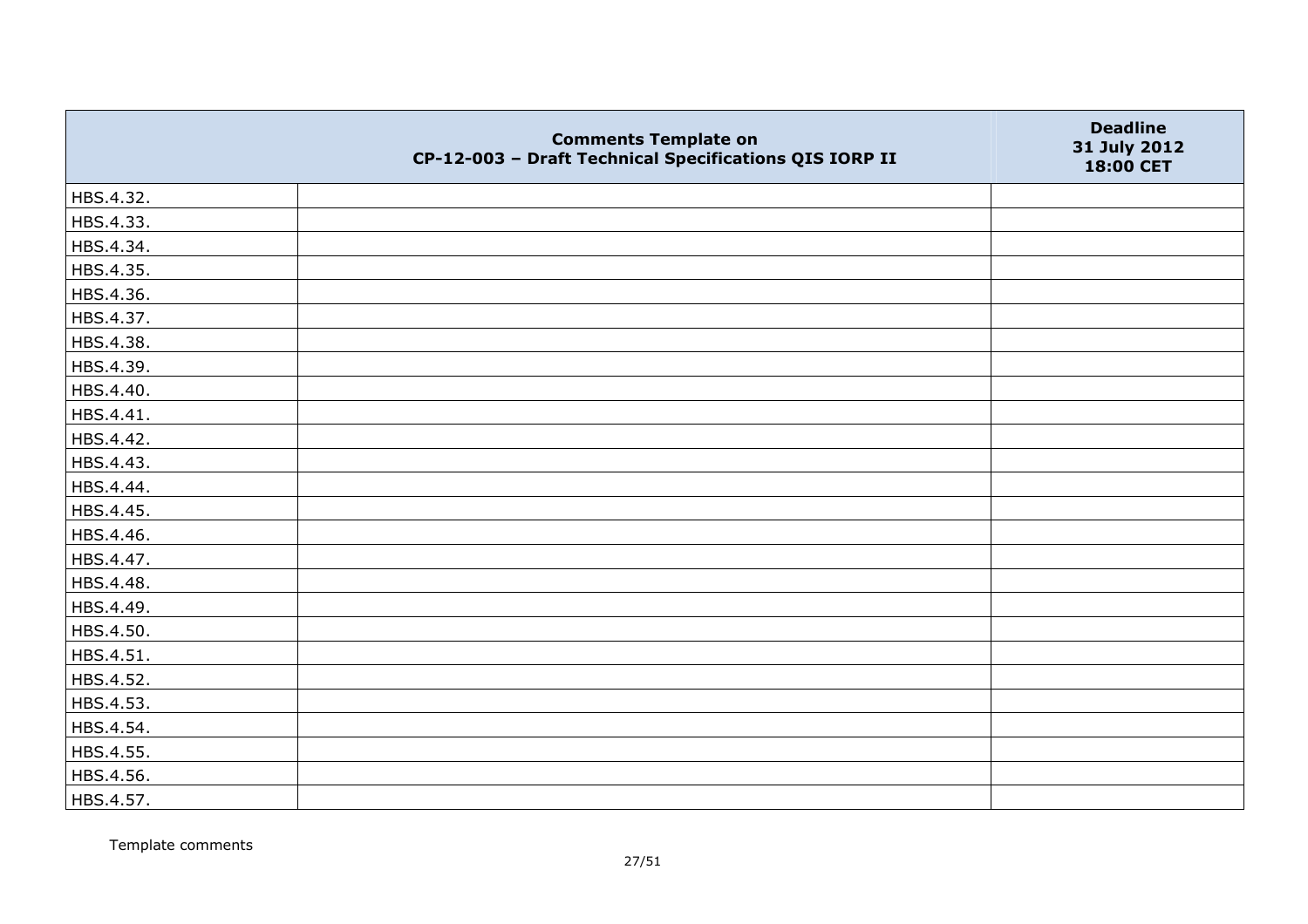|           | <b>Comments Template on</b><br>CP-12-003 - Draft Technical Specifications QIS IORP II | <b>Deadline</b><br>31 July 2012<br>18:00 CET |
|-----------|---------------------------------------------------------------------------------------|----------------------------------------------|
| HBS.4.58. |                                                                                       |                                              |
| HBS.4.59. |                                                                                       |                                              |
| HBS.4.60. |                                                                                       |                                              |
| HBS.4.61. |                                                                                       |                                              |
| HBS.5.1.  |                                                                                       |                                              |
| HBS.5.2.  |                                                                                       |                                              |
| HBS.5.3.  |                                                                                       |                                              |
| HBS.5.4.  |                                                                                       |                                              |
| HBS.5.5.  |                                                                                       |                                              |
| HBS.6.1.  |                                                                                       |                                              |
| HBS.6.2.  |                                                                                       |                                              |
| HBS.6.3.  |                                                                                       |                                              |
| HBS.6.4.  |                                                                                       |                                              |
| HBS.6.5.  |                                                                                       |                                              |
| HBS.6.6.  |                                                                                       |                                              |
| HBS.6.7.  |                                                                                       |                                              |
| HBS.6.8.  |                                                                                       |                                              |
| HBS.6.9.  |                                                                                       |                                              |
| HBS.6.10. |                                                                                       |                                              |
| HBS.6.11. |                                                                                       |                                              |
| HBS.6.12. |                                                                                       |                                              |
| HBS.6.13. |                                                                                       |                                              |
| HBS.6.14. |                                                                                       |                                              |
| HBS.6.15. |                                                                                       |                                              |
| HBS.6.16. |                                                                                       |                                              |
| HBS.6.17. |                                                                                       |                                              |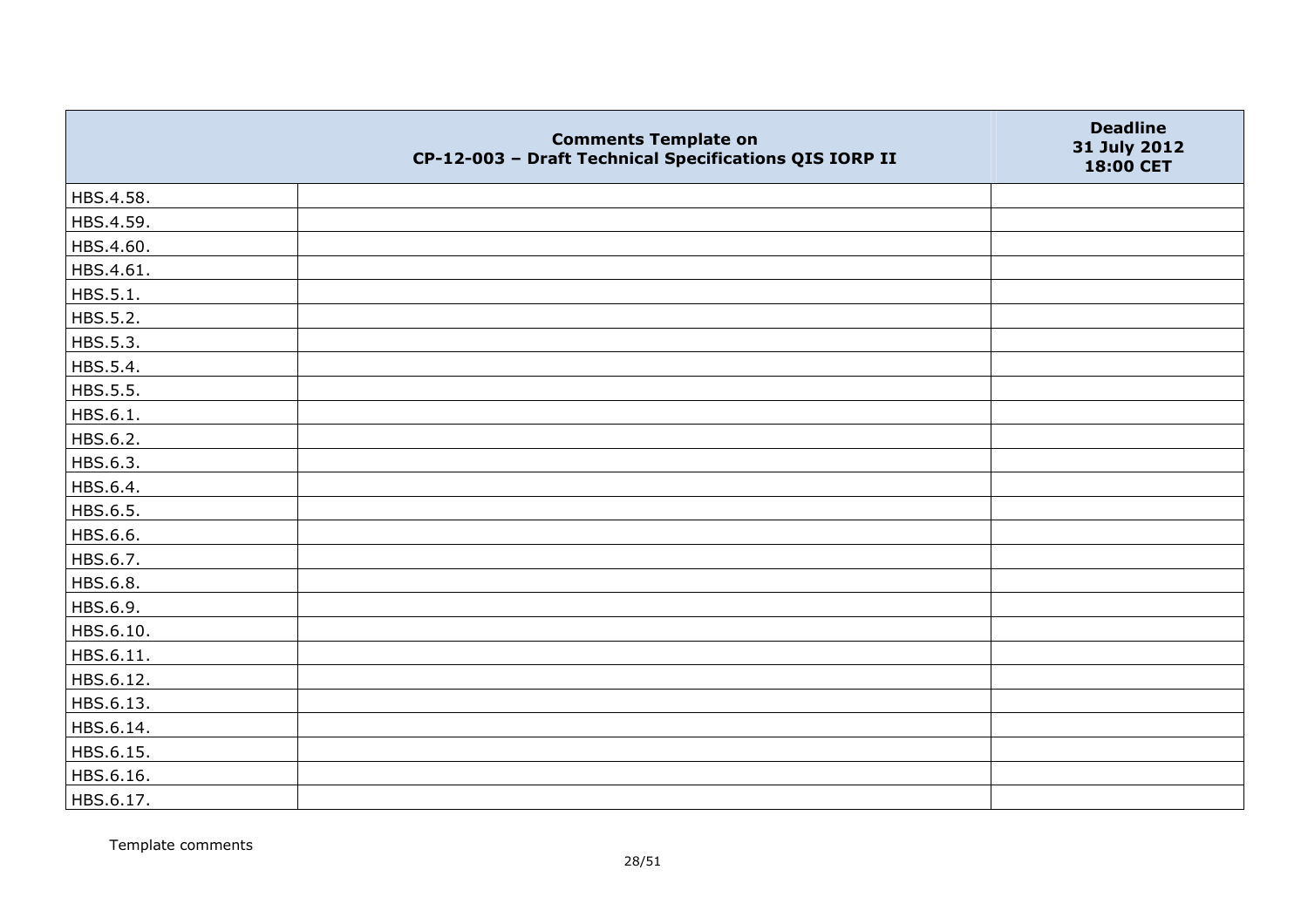|           | <b>Comments Template on</b><br>CP-12-003 - Draft Technical Specifications QIS IORP II | <b>Deadline</b><br>31 July 2012<br>18:00 CET |
|-----------|---------------------------------------------------------------------------------------|----------------------------------------------|
| HBS.6.18. |                                                                                       |                                              |
| HBS.6.19. |                                                                                       |                                              |
| HBS.6.20. |                                                                                       |                                              |
| HBS.6.21. |                                                                                       |                                              |
| HBS.6.22. |                                                                                       |                                              |
| HBS.6.23. |                                                                                       |                                              |
| HBS.6.24. |                                                                                       |                                              |
| HBS.6.25. |                                                                                       |                                              |
| HBS.6.26. |                                                                                       |                                              |
| HBS.6.27. |                                                                                       |                                              |
| HBS.6.28. |                                                                                       |                                              |
| HBS.6.29. |                                                                                       |                                              |
| HBS.6.30. |                                                                                       |                                              |
| HBS.6.31. |                                                                                       |                                              |
| HBS.6.32. |                                                                                       |                                              |
| HBS.6.33. |                                                                                       |                                              |
| HBS.6.34. |                                                                                       |                                              |
| HBS.6.35. |                                                                                       |                                              |
| HBS.6.36. |                                                                                       |                                              |
| HBS.6.37. |                                                                                       |                                              |
| HBS.6.38. |                                                                                       |                                              |
| HBS.6.39. |                                                                                       |                                              |
| HBS.6.40. |                                                                                       |                                              |
| HBS.6.41. |                                                                                       |                                              |
| HBS.6.42. |                                                                                       |                                              |
| HBS.6.43. |                                                                                       |                                              |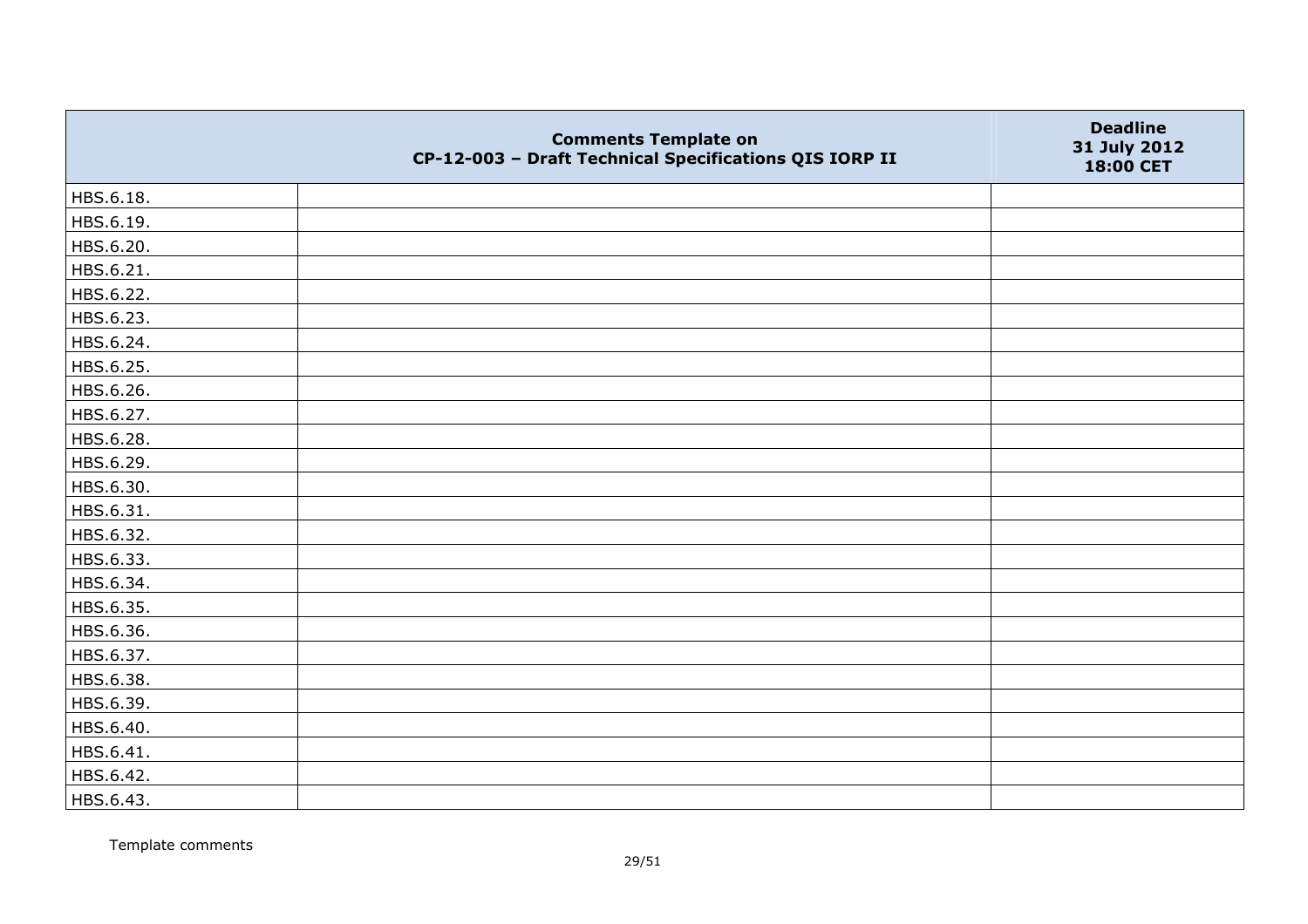|           | <b>Comments Template on</b><br>CP-12-003 - Draft Technical Specifications QIS IORP II | <b>Deadline</b><br>31 July 2012<br>18:00 CET |
|-----------|---------------------------------------------------------------------------------------|----------------------------------------------|
| HBS.6.44. |                                                                                       |                                              |
| HBS.6.45. |                                                                                       |                                              |
| HBS.6.46. |                                                                                       |                                              |
| HBS.6.47. |                                                                                       |                                              |
| HBS.6.48. |                                                                                       |                                              |
| HBS.6.49. |                                                                                       |                                              |
| HBS.6.50. |                                                                                       |                                              |
| HBS.6.51. |                                                                                       |                                              |
| HBS.6.52. |                                                                                       |                                              |
| HBS.6.53. |                                                                                       |                                              |
| HBS.6.54. |                                                                                       |                                              |
| HBS.6.55. |                                                                                       |                                              |
| HBS.6.56. |                                                                                       |                                              |
| HBS.6.57. |                                                                                       |                                              |
| HBS.6.58. |                                                                                       |                                              |
| HBS.6.59. |                                                                                       |                                              |
| HBS.6.60. |                                                                                       |                                              |
| HBS.6.61. |                                                                                       |                                              |
| HBS.6.62. |                                                                                       |                                              |
| HBS.6.63. |                                                                                       |                                              |
| HBS.6.64. |                                                                                       |                                              |
| HBS.6.65. |                                                                                       |                                              |
| HBS.6.66. |                                                                                       |                                              |
| HBS.6.67. |                                                                                       |                                              |
| HBS.6.68. |                                                                                       |                                              |
| HBS.6.69. |                                                                                       |                                              |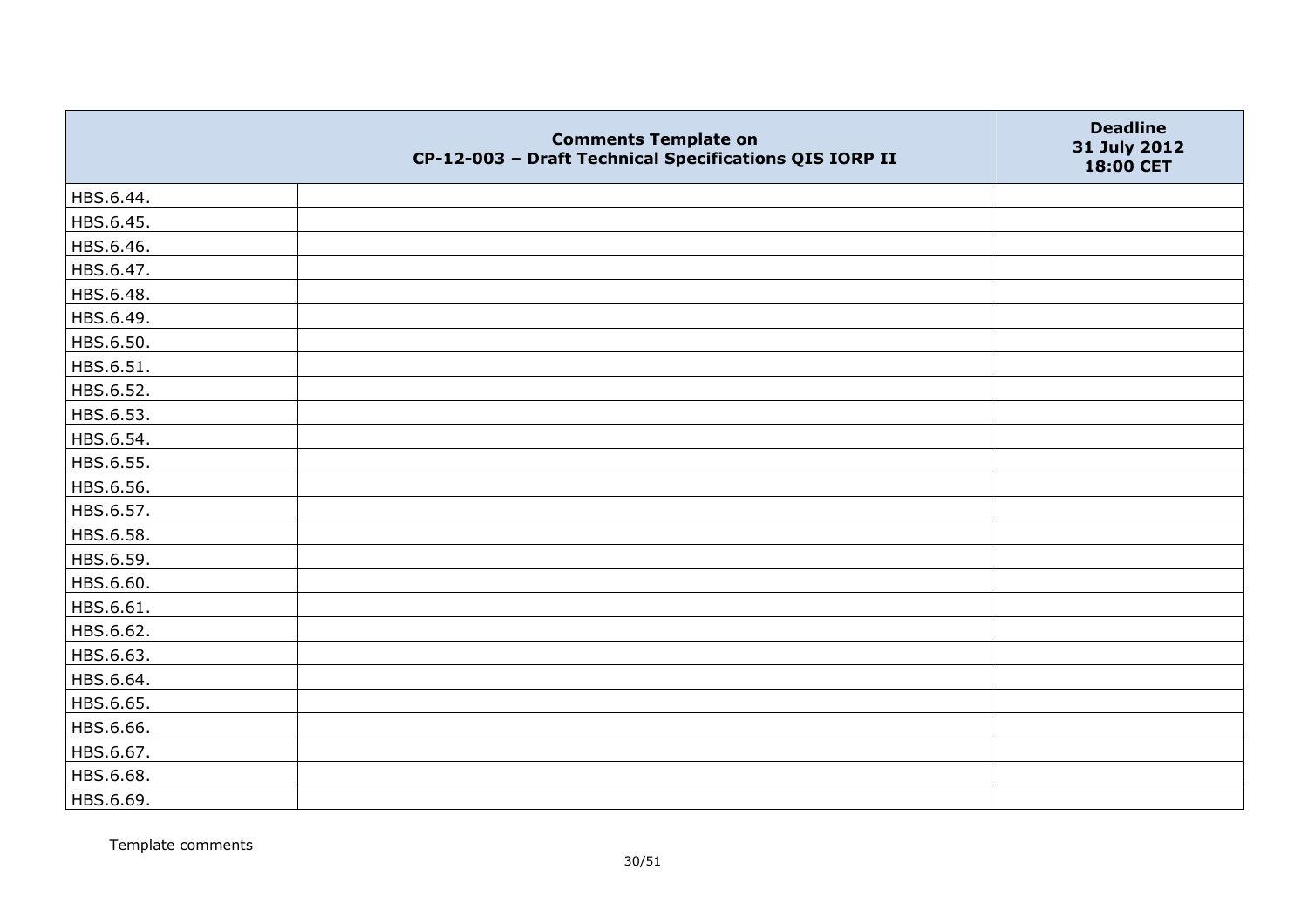|           | <b>Comments Template on</b><br>CP-12-003 - Draft Technical Specifications QIS IORP II | <b>Deadline</b><br>31 July 2012<br>18:00 CET |
|-----------|---------------------------------------------------------------------------------------|----------------------------------------------|
| HBS.6.70. |                                                                                       |                                              |
| HBS.6.71. |                                                                                       |                                              |
| HBS.6.72. |                                                                                       |                                              |
| HBS.6.73. |                                                                                       |                                              |
| HBS.6.74. |                                                                                       |                                              |
| HBS.6.75. |                                                                                       |                                              |
| HBS.6.76. |                                                                                       |                                              |
| HBS.6.77. |                                                                                       |                                              |
| HBS.6.78. |                                                                                       |                                              |
| HBS.6.79. |                                                                                       |                                              |
| HBS.6.80. |                                                                                       |                                              |
| HBS.6.81. |                                                                                       |                                              |
| HBS.6.82. |                                                                                       |                                              |
| HBS.6.83. |                                                                                       |                                              |
| HBS.6.84. |                                                                                       |                                              |
| HBS.6.85. |                                                                                       |                                              |
| HBS.6.86. |                                                                                       |                                              |
| HBS.6.87. |                                                                                       |                                              |
| HBS.6.88. |                                                                                       |                                              |
| HBS.6.89. |                                                                                       |                                              |
| HBS.6.90. |                                                                                       |                                              |
| HBS.7.1.  |                                                                                       |                                              |
| HBS.7.2.  |                                                                                       |                                              |
| HBS.7.3.  |                                                                                       |                                              |
| HBS.7.4.  |                                                                                       |                                              |
| HBS.7.5.  |                                                                                       |                                              |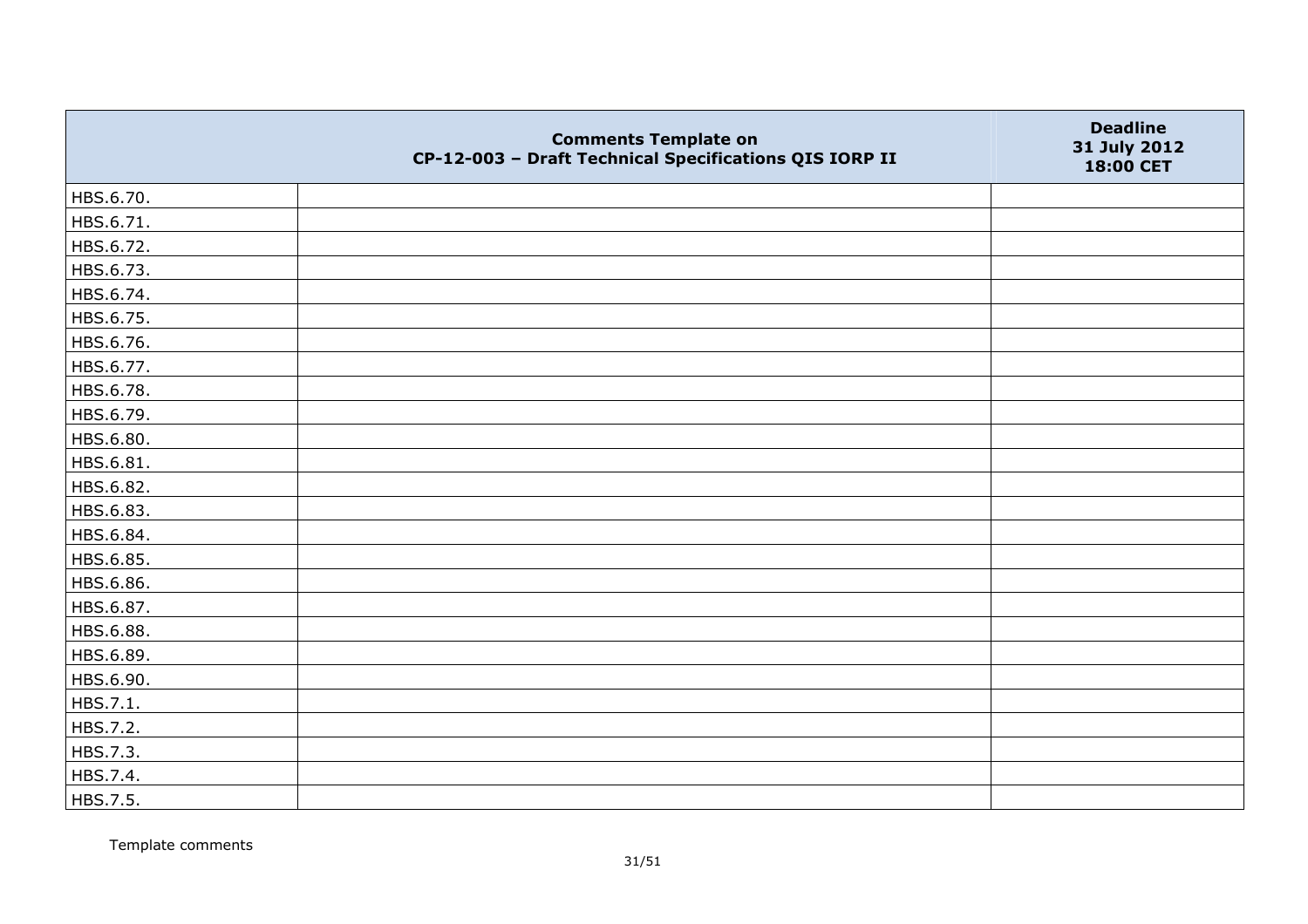|           | <b>Comments Template on</b><br>CP-12-003 - Draft Technical Specifications QIS IORP II | <b>Deadline</b><br>31 July 2012<br>18:00 CET |
|-----------|---------------------------------------------------------------------------------------|----------------------------------------------|
| HBS.7.6.  |                                                                                       |                                              |
| HBS.7.7.  |                                                                                       |                                              |
| HBS.7.8.  |                                                                                       |                                              |
| HBS.7.9.  |                                                                                       |                                              |
| HBS.7.10. |                                                                                       |                                              |
| HBS.7.11. |                                                                                       |                                              |
| HBS.7.12. |                                                                                       |                                              |
| HBS.7.13. |                                                                                       |                                              |
| HBS.7.14. |                                                                                       |                                              |
| HBS.7.15. |                                                                                       |                                              |
| HBS.7.16. |                                                                                       |                                              |
| HBS.7.17. |                                                                                       |                                              |
| HBS.7.18. |                                                                                       |                                              |
| HBS.7.19. |                                                                                       |                                              |
| HBS.7.20. |                                                                                       |                                              |
| HBS.7.21. |                                                                                       |                                              |
| HBS.7.22. |                                                                                       |                                              |
| HBS.7.23. |                                                                                       |                                              |
| HBS.7.24. |                                                                                       |                                              |
| HBS.7.25. |                                                                                       |                                              |
| HBS.7.26. |                                                                                       |                                              |
| HBS.7.27. |                                                                                       |                                              |
| HBS.7.28. |                                                                                       |                                              |
| HBS.7.29. |                                                                                       |                                              |
| HBS.7.30. |                                                                                       |                                              |
| HBS.7.31. |                                                                                       |                                              |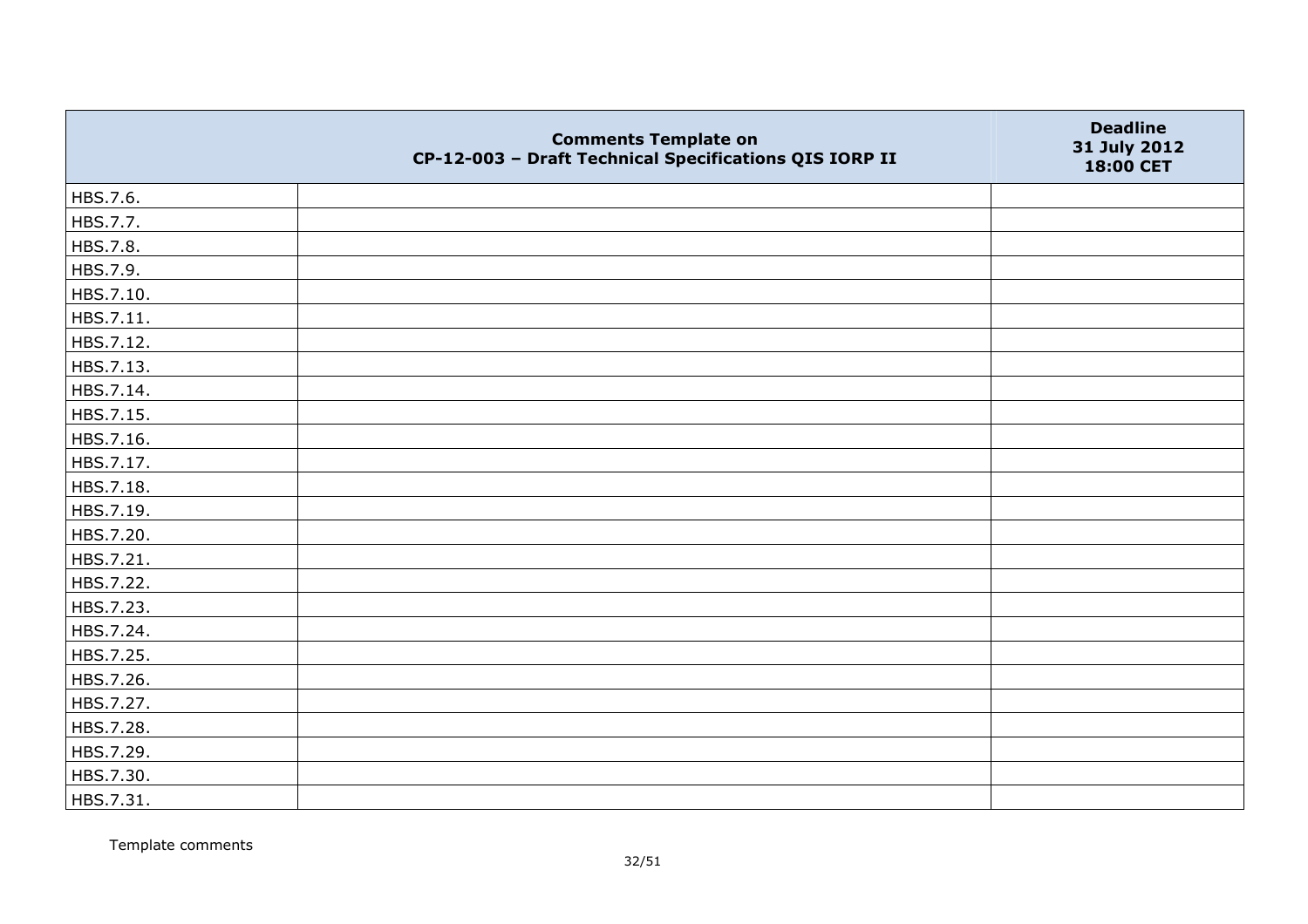|           | <b>Comments Template on</b><br>CP-12-003 - Draft Technical Specifications QIS IORP II | <b>Deadline</b><br>31 July 2012<br>18:00 CET |
|-----------|---------------------------------------------------------------------------------------|----------------------------------------------|
| HBS.7.32. |                                                                                       |                                              |
| HBS.7.33. |                                                                                       |                                              |
| HBS.7.34. |                                                                                       |                                              |
| HBS.7.35. |                                                                                       |                                              |
| HBS.7.36. |                                                                                       |                                              |
| HBS.7.37. |                                                                                       |                                              |
| HBS.7.38. |                                                                                       |                                              |
| HBS.7.39. |                                                                                       |                                              |
| HBS.7.40. |                                                                                       |                                              |
| HBS.7.41. |                                                                                       |                                              |
| HBS.7.42. |                                                                                       |                                              |
| HBS.8.1.  |                                                                                       |                                              |
| HBS.8.2.  |                                                                                       |                                              |
| HBS.8.3.  |                                                                                       |                                              |
| HBS.8.4.  |                                                                                       |                                              |
| HBS.8.5.  |                                                                                       |                                              |
| HBS.8.6.  |                                                                                       |                                              |
| HBS.8.7.  |                                                                                       |                                              |
| HBS.8.8.  |                                                                                       |                                              |
| HBS.8.9.  |                                                                                       |                                              |
| HBS.8.10. |                                                                                       |                                              |
| HBS.8.11. |                                                                                       |                                              |
| HBS.8.12. |                                                                                       |                                              |
| HBS.8.13. |                                                                                       |                                              |
| HBS.8.14. |                                                                                       |                                              |
| HBS.8.15. |                                                                                       |                                              |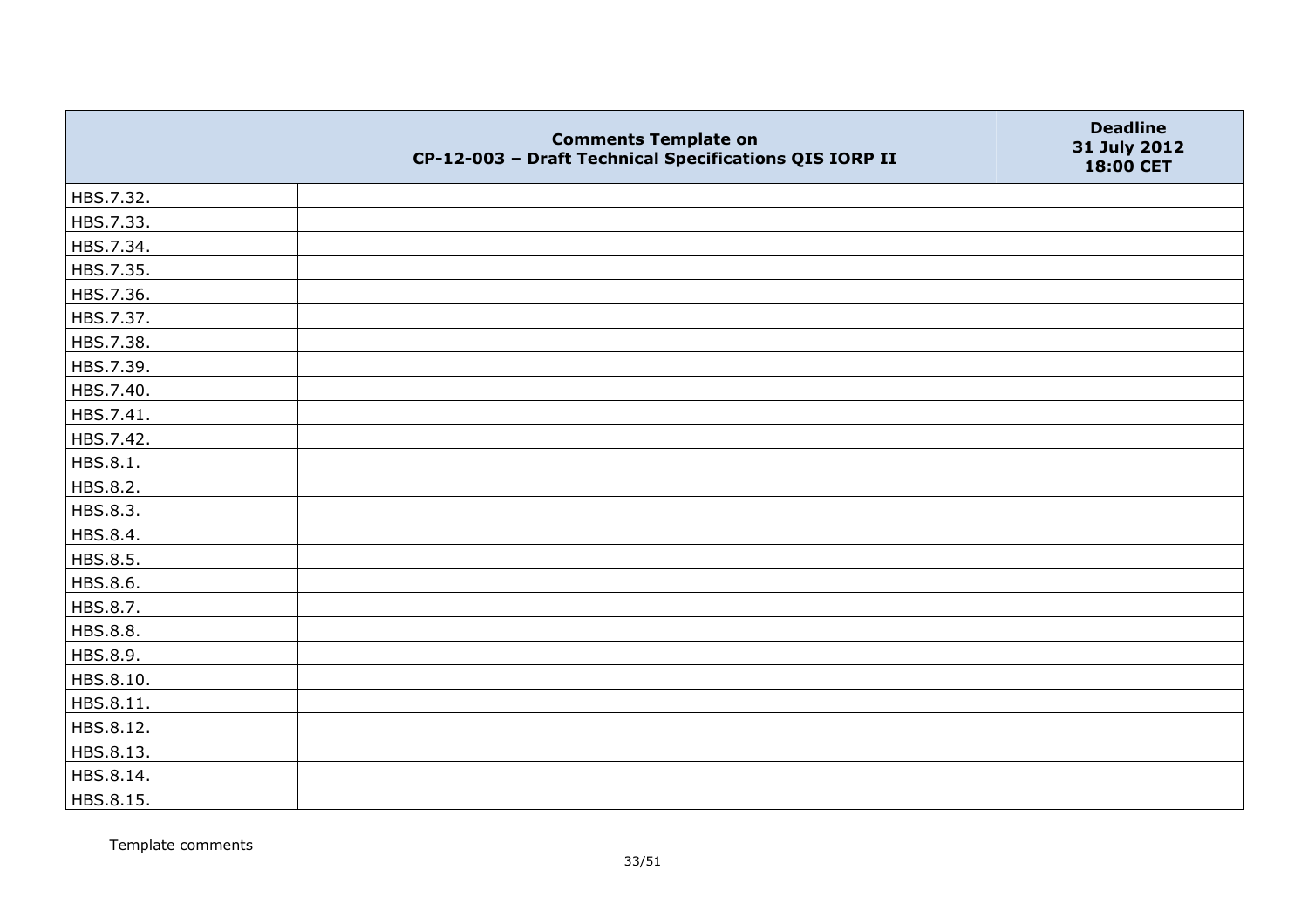|           | <b>Comments Template on</b><br>CP-12-003 - Draft Technical Specifications QIS IORP II | <b>Deadline</b><br>31 July 2012<br>18:00 CET |
|-----------|---------------------------------------------------------------------------------------|----------------------------------------------|
| HBS.8.16. |                                                                                       |                                              |
| HBS.8.17. |                                                                                       |                                              |
| HBS.8.18. |                                                                                       |                                              |
| HBS.8.19. |                                                                                       |                                              |
| HBS.8.20. |                                                                                       |                                              |
| HBS.8.21. |                                                                                       |                                              |
| HBS.8.22. |                                                                                       |                                              |
| HBS.8.23. |                                                                                       |                                              |
| HBS.8.24. |                                                                                       |                                              |
| HBS.9.1.  |                                                                                       |                                              |
| HBS.9.2.  |                                                                                       |                                              |
| HBS.9.3.  |                                                                                       |                                              |
| HBS.9.4.  |                                                                                       |                                              |
| HBS.9.5.  |                                                                                       |                                              |
| HBS.9.6.  |                                                                                       |                                              |
| HBS.9.7.  |                                                                                       |                                              |
| HBS.9.8.  |                                                                                       |                                              |
| HBS.9.9.  |                                                                                       |                                              |
| SCR.1.1.  |                                                                                       |                                              |
| SCR.1.2.  |                                                                                       |                                              |
| SCR.1.3.  |                                                                                       |                                              |
| SCR.1.4.  |                                                                                       |                                              |
| SCR.1.5.  |                                                                                       |                                              |
| SCR.1.6.  |                                                                                       |                                              |
| SCR.1.7.  |                                                                                       |                                              |
| SCR.1.8.  |                                                                                       |                                              |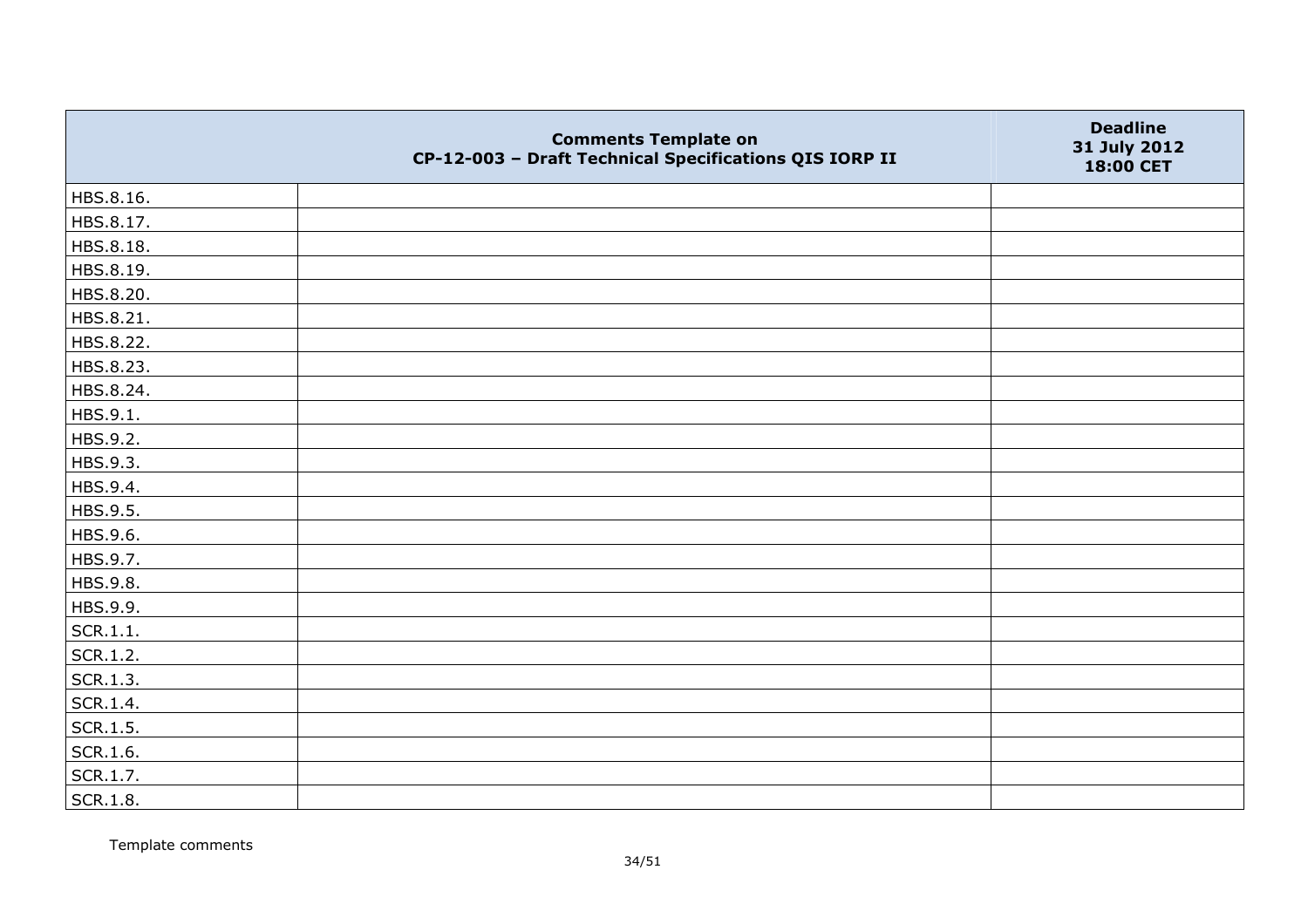|               | <b>Comments Template on</b><br>CP-12-003 - Draft Technical Specifications QIS IORP II | <b>Deadline</b><br>31 July 2012<br>18:00 CET |
|---------------|---------------------------------------------------------------------------------------|----------------------------------------------|
| SCR.1.9.      |                                                                                       |                                              |
| SCR.1.10.     |                                                                                       |                                              |
| SCR.1.11.     |                                                                                       |                                              |
| SCR.1.12.     |                                                                                       |                                              |
| SCR.1.13.     |                                                                                       |                                              |
| $ $ SCR.1.14. |                                                                                       |                                              |
| $ $ SCR.1.15. |                                                                                       |                                              |
| $ $ SCR.1.16. |                                                                                       |                                              |
| SCR.1.17.     |                                                                                       |                                              |
| SCR.1.18.     |                                                                                       |                                              |
| $ $ SCR.1.19. |                                                                                       |                                              |
| SCR.1.20.     |                                                                                       |                                              |
| SCR.1.21.     |                                                                                       |                                              |
| SCR.1.22.     |                                                                                       |                                              |
| SCR.1.23.     |                                                                                       |                                              |
| SCR.1.24.     |                                                                                       |                                              |
| SCR.1.25.     |                                                                                       |                                              |
| SCR.2.1.      |                                                                                       |                                              |
| SCR.2.2.      |                                                                                       |                                              |
| SCR.2.3.      |                                                                                       |                                              |
| SCR.2.4.      |                                                                                       |                                              |
| SCR.2.5.      |                                                                                       |                                              |
| SCR.2.6.      |                                                                                       |                                              |
| SCR.2.7.      |                                                                                       |                                              |
| SCR.2.8.      |                                                                                       |                                              |
| SCR.2.9.      |                                                                                       |                                              |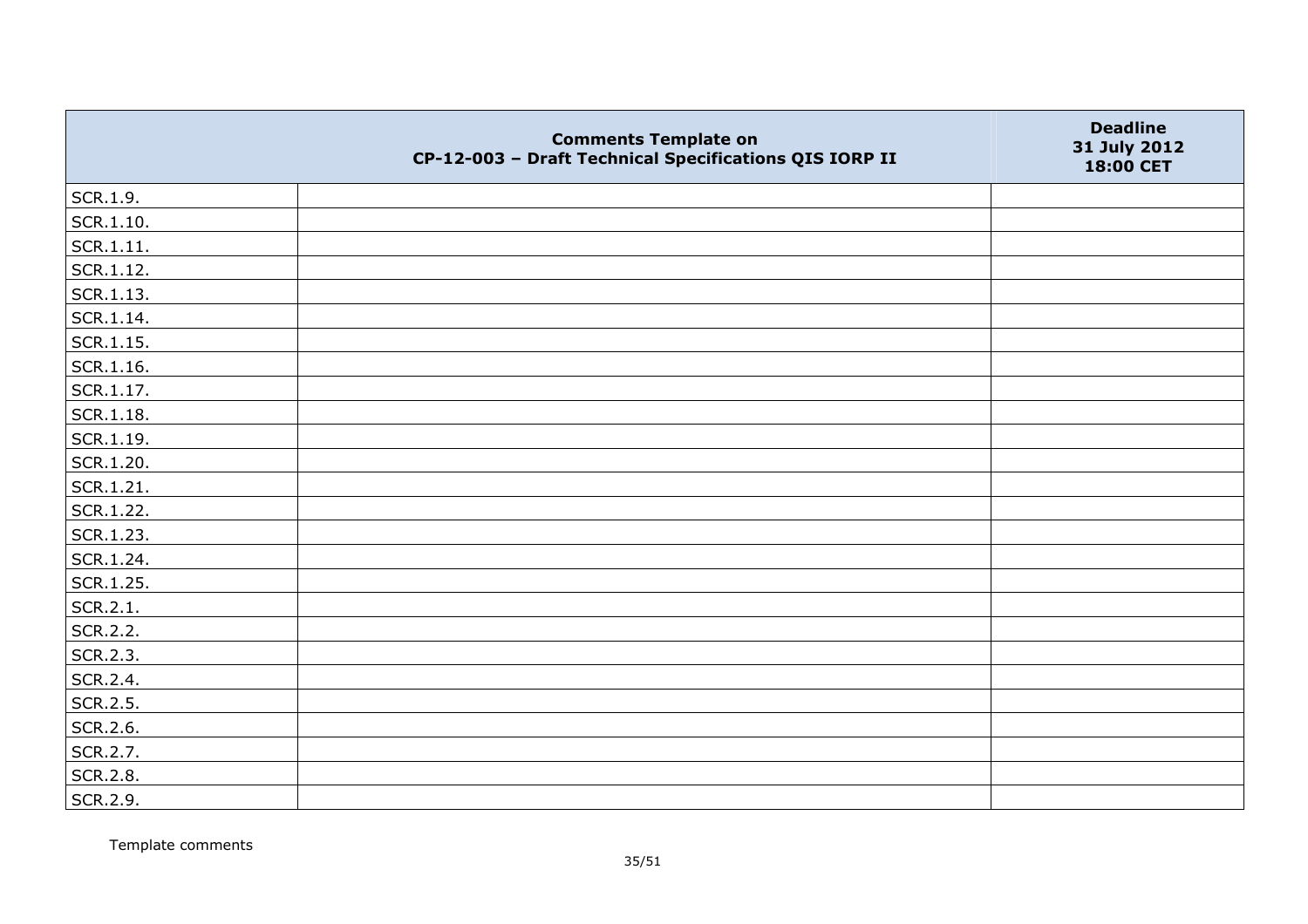|           | <b>Comments Template on</b><br>CP-12-003 - Draft Technical Specifications QIS IORP II | <b>Deadline</b><br>31 July 2012<br>18:00 CET |
|-----------|---------------------------------------------------------------------------------------|----------------------------------------------|
| SCR.2.10. |                                                                                       |                                              |
| SCR.2.11. |                                                                                       |                                              |
| SCR.2.12. |                                                                                       |                                              |
| SCR.2.13. |                                                                                       |                                              |
| SCR.2.14. |                                                                                       |                                              |
| SCR.2.15. |                                                                                       |                                              |
| SCR.2.16. |                                                                                       |                                              |
| SCR.2.17. |                                                                                       |                                              |
| SCR.2.18. |                                                                                       |                                              |
| SCR.2.19. |                                                                                       |                                              |
| SCR.2.20. |                                                                                       |                                              |
| SCR.2.21. |                                                                                       |                                              |
| SCR.2.22. |                                                                                       |                                              |
| SCR.2.23. |                                                                                       |                                              |
| SCR.2.24. |                                                                                       |                                              |
| SCR.2.25. |                                                                                       |                                              |
| SCR.2.26. |                                                                                       |                                              |
| SCR.2.27. |                                                                                       |                                              |
| SCR.2.28. |                                                                                       |                                              |
| SCR.2.29. |                                                                                       |                                              |
| SCR.2.30. |                                                                                       |                                              |
| SCR.2.31. |                                                                                       |                                              |
| SCR.2.32. |                                                                                       |                                              |
| SCR.2.33. |                                                                                       |                                              |
| SCR.2.34. |                                                                                       |                                              |
| SCR.2.35. |                                                                                       |                                              |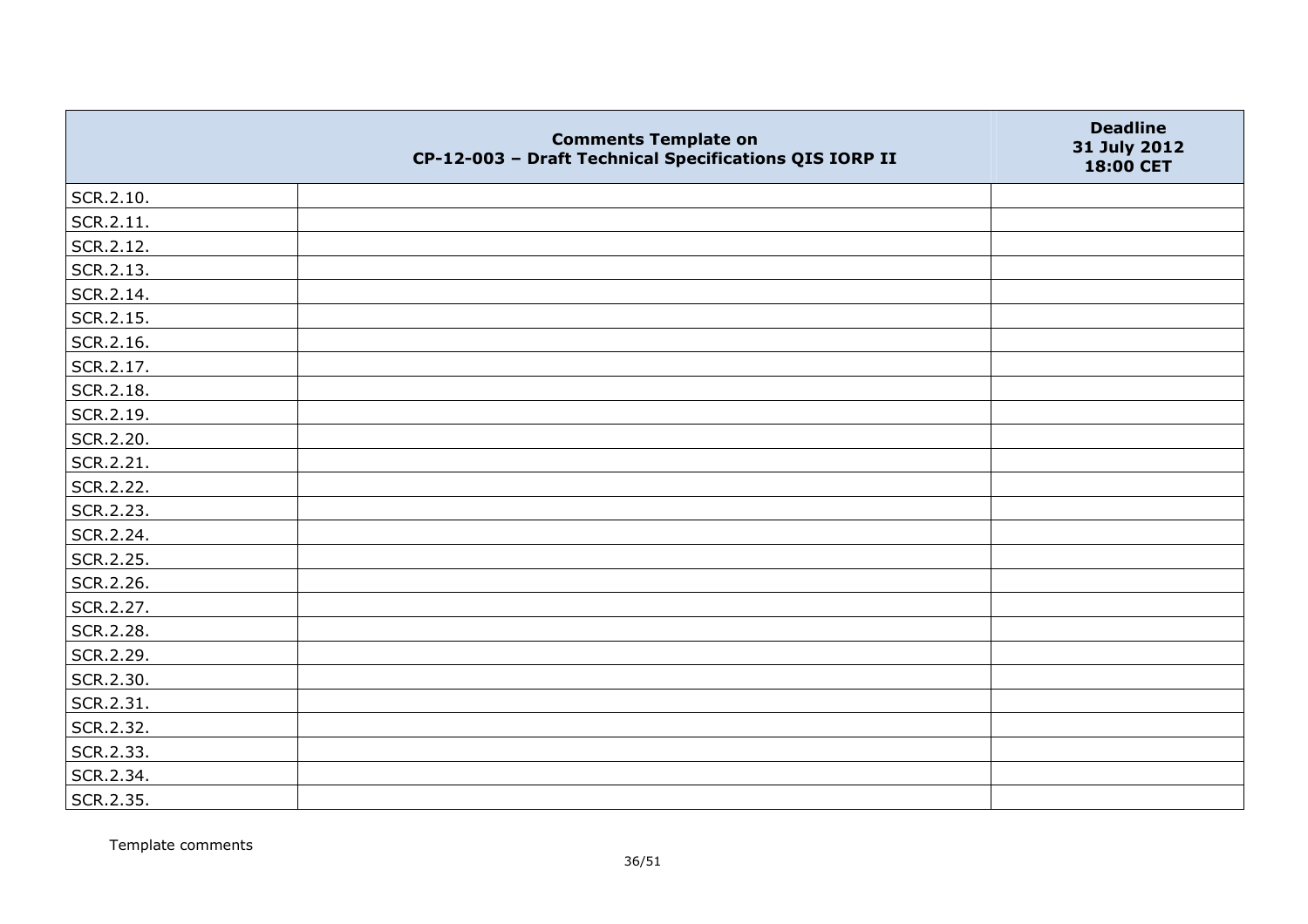|           | <b>Comments Template on</b><br>CP-12-003 - Draft Technical Specifications QIS IORP II | <b>Deadline</b><br>31 July 2012<br>18:00 CET |
|-----------|---------------------------------------------------------------------------------------|----------------------------------------------|
| SCR.3.1.  |                                                                                       |                                              |
| SCR.3.2.  |                                                                                       |                                              |
| SCR.3.3.  |                                                                                       |                                              |
| SCR.3.4.  |                                                                                       |                                              |
| SCR.3.5.  |                                                                                       |                                              |
| SCR.3.6.  |                                                                                       |                                              |
| SCR.4.1.  |                                                                                       |                                              |
| SCR.4.2.  |                                                                                       |                                              |
| SCR.4.3.  |                                                                                       |                                              |
| SCR.4.4.  |                                                                                       |                                              |
| SCR.5.1.  |                                                                                       |                                              |
| SCR.5.2.  |                                                                                       |                                              |
| SCR.5.3.  |                                                                                       |                                              |
| SCR.5.4.  |                                                                                       |                                              |
| SCR.5.5.  |                                                                                       |                                              |
| SCR.5.6.  |                                                                                       |                                              |
| SCR.5.7.  |                                                                                       |                                              |
| SCR.5.8.  |                                                                                       |                                              |
| SCR.5.9.  |                                                                                       |                                              |
| SCR.5.10. |                                                                                       |                                              |
| SCR.5.11. |                                                                                       |                                              |
| SCR.5.12. |                                                                                       |                                              |
| SCR.5.13. |                                                                                       |                                              |
| SCR.5.14. |                                                                                       |                                              |
| SCR.5.15. |                                                                                       |                                              |
| SCR.5.16. |                                                                                       |                                              |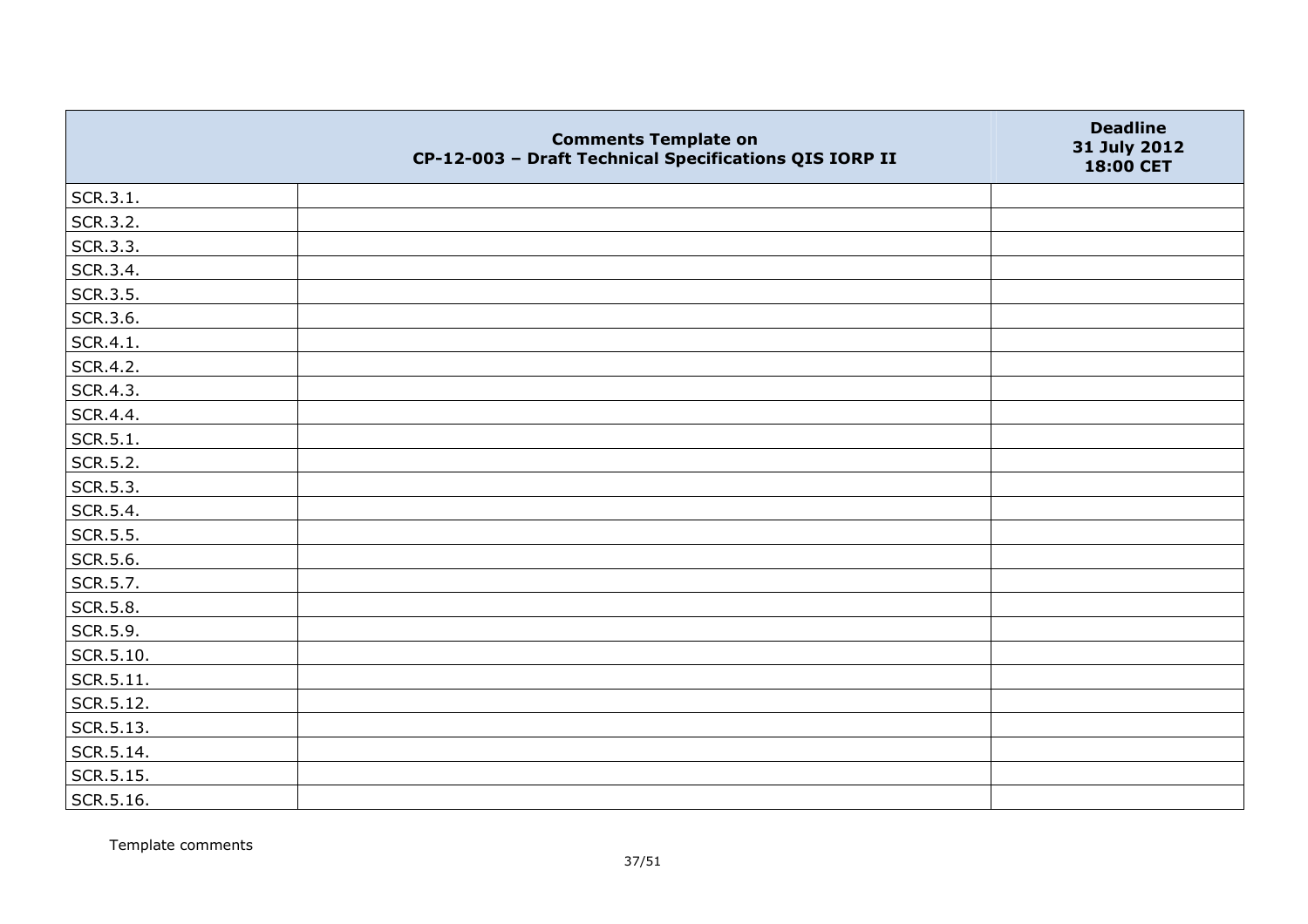|           | <b>Comments Template on</b><br>CP-12-003 - Draft Technical Specifications QIS IORP II | <b>Deadline</b><br>31 July 2012<br>18:00 CET |
|-----------|---------------------------------------------------------------------------------------|----------------------------------------------|
| SCR.5.17. |                                                                                       |                                              |
| SCR.5.18. |                                                                                       |                                              |
| SCR.5.19. |                                                                                       |                                              |
| SCR.5.20. |                                                                                       |                                              |
| SCR.5.21. |                                                                                       |                                              |
| SCR.5.22. |                                                                                       |                                              |
| SCR.5.23. |                                                                                       |                                              |
| SCR.5.24. |                                                                                       |                                              |
| SCR.5.25. |                                                                                       |                                              |
| SCR.5.26. |                                                                                       |                                              |
| SCR.5.27. |                                                                                       |                                              |
| SCR.5.28. |                                                                                       |                                              |
| SCR.5.29. |                                                                                       |                                              |
| SCR.5.30. |                                                                                       |                                              |
| SCR.5.31. |                                                                                       |                                              |
| SCR.5.32. |                                                                                       |                                              |
| SCR.5.33. |                                                                                       |                                              |
| SCR.5.34. |                                                                                       |                                              |
| SCR.5.35. |                                                                                       |                                              |
| SCR.5.36. |                                                                                       |                                              |
| SCR.5.37. |                                                                                       |                                              |
| SCR.5.38. |                                                                                       |                                              |
| SCR.5.39. |                                                                                       |                                              |
| SCR.5.40. |                                                                                       |                                              |
| SCR.5.41. |                                                                                       |                                              |
| SCR.5.42. |                                                                                       |                                              |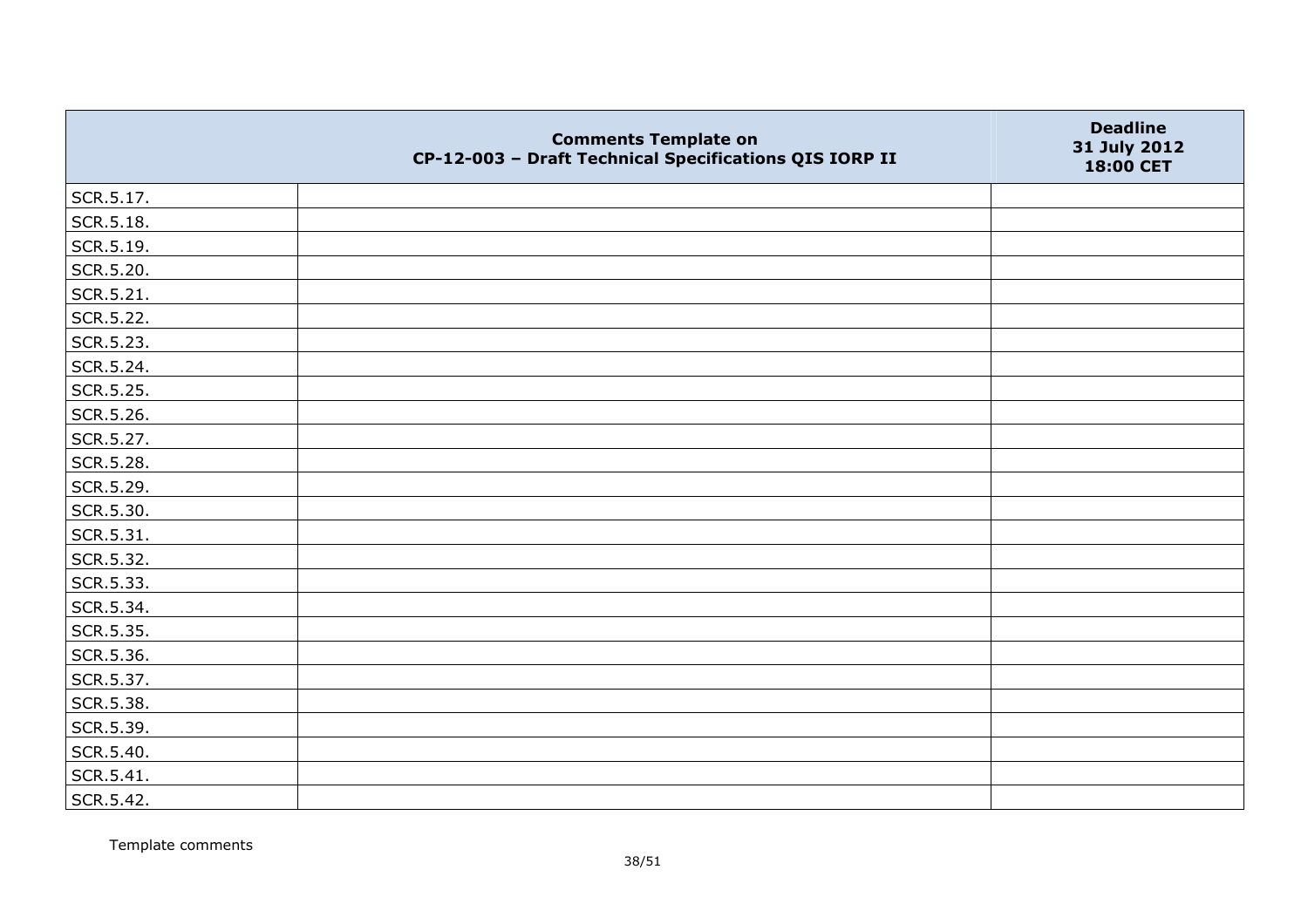|           | <b>Comments Template on</b><br>CP-12-003 - Draft Technical Specifications QIS IORP II | <b>Deadline</b><br>31 July 2012<br>18:00 CET |
|-----------|---------------------------------------------------------------------------------------|----------------------------------------------|
| SCR.5.43. |                                                                                       |                                              |
| SCR.5.44. |                                                                                       |                                              |
| SCR.5.45. |                                                                                       |                                              |
| SCR.5.46. |                                                                                       |                                              |
| SCR.5.47. |                                                                                       |                                              |
| SCR.5.48. |                                                                                       |                                              |
| SCR.5.49. |                                                                                       |                                              |
| SCR.5.50. |                                                                                       |                                              |
| SCR.5.51. |                                                                                       |                                              |
| SCR.5.52. |                                                                                       |                                              |
| SCR.5.53. |                                                                                       |                                              |
| SCR.5.54. |                                                                                       |                                              |
| SCR.5.55. |                                                                                       |                                              |
| SCR.5.56. |                                                                                       |                                              |
| SCR.5.57. |                                                                                       |                                              |
| SCR.5.58. |                                                                                       |                                              |
| SCR.5.59. |                                                                                       |                                              |
| SCR.5.60. |                                                                                       |                                              |
| SCR.5.61. |                                                                                       |                                              |
| SCR.5.62. |                                                                                       |                                              |
| SCR.5.63. |                                                                                       |                                              |
| SCR.5.64. |                                                                                       |                                              |
| SCR.5.65. |                                                                                       |                                              |
| SCR.5.66. |                                                                                       |                                              |
| SCR.5.67. |                                                                                       |                                              |
| SCR.5.68. |                                                                                       |                                              |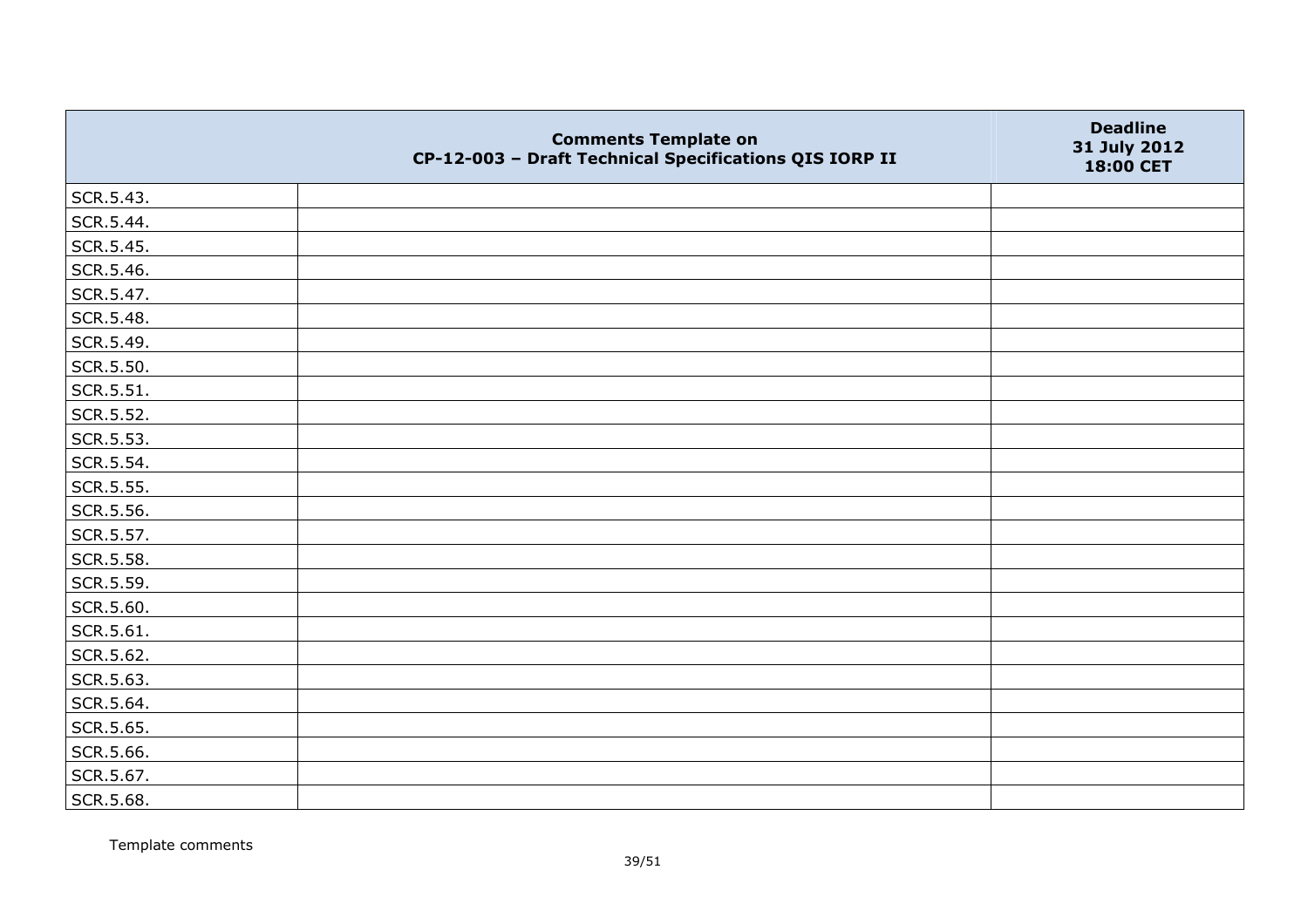|           | <b>Comments Template on</b><br>CP-12-003 - Draft Technical Specifications QIS IORP II | <b>Deadline</b><br>31 July 2012<br>18:00 CET |
|-----------|---------------------------------------------------------------------------------------|----------------------------------------------|
| SCR.5.69. |                                                                                       |                                              |
| SCR.5.70. |                                                                                       |                                              |
| SCR.5.71. |                                                                                       |                                              |
| SCR.5.72. |                                                                                       |                                              |
| SCR.5.73. |                                                                                       |                                              |
| SCR.5.74. |                                                                                       |                                              |
| SCR.5.75. |                                                                                       |                                              |
| SCR.5.76. |                                                                                       |                                              |
| SCR.5.77. |                                                                                       |                                              |
| SCR.5.78. |                                                                                       |                                              |
| SCR.5.79. |                                                                                       |                                              |
| SCR.5.80. |                                                                                       |                                              |
| SCR.5.81. |                                                                                       |                                              |
| SCR.5.82. |                                                                                       |                                              |
| SCR.5.83. |                                                                                       |                                              |
| SCR.5.84. |                                                                                       |                                              |
| SCR.5.85. |                                                                                       |                                              |
| SCR.5.86. |                                                                                       |                                              |
| SCR.5.87. |                                                                                       |                                              |
| SCR.5.88. |                                                                                       |                                              |
| SCR.5.89. |                                                                                       |                                              |
| SCR.5.90. |                                                                                       |                                              |
| SCR.5.91. |                                                                                       |                                              |
| SCR.5.92. |                                                                                       |                                              |
| SCR.5.93. |                                                                                       |                                              |
| SCR.5.94. |                                                                                       |                                              |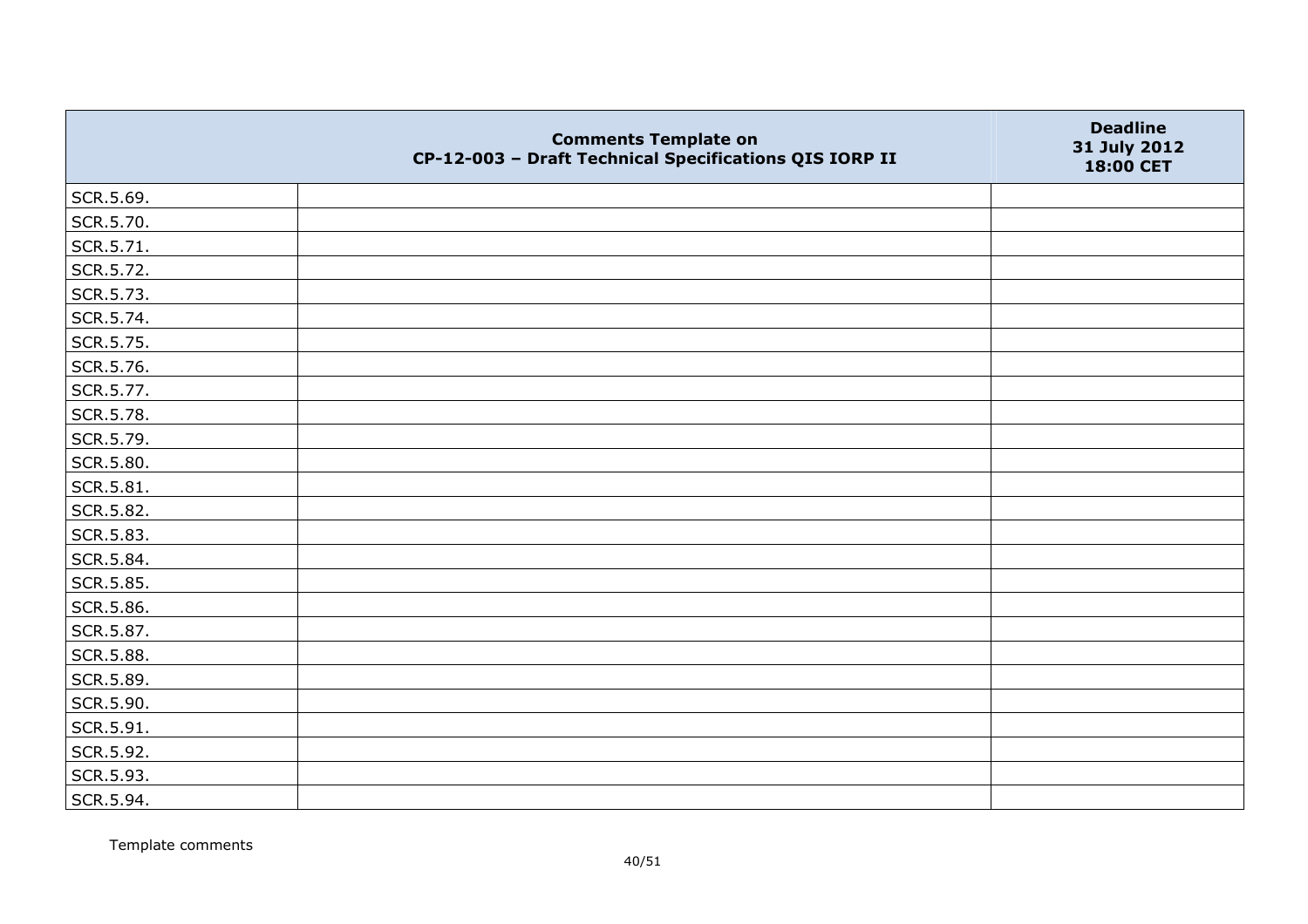|            | <b>Comments Template on</b><br>CP-12-003 - Draft Technical Specifications QIS IORP II | <b>Deadline</b><br>31 July 2012<br>18:00 CET |
|------------|---------------------------------------------------------------------------------------|----------------------------------------------|
| SCR.5.95.  |                                                                                       |                                              |
| SCR.5.96.  |                                                                                       |                                              |
| SCR.5.97.  |                                                                                       |                                              |
| SCR.5.98.  |                                                                                       |                                              |
| SCR.5.99.  |                                                                                       |                                              |
| SCR.5.100. |                                                                                       |                                              |
| SCR.5.101. |                                                                                       |                                              |
| SCR.5.102. |                                                                                       |                                              |
| SCR.5.103. |                                                                                       |                                              |
| SCR.5.104. |                                                                                       |                                              |
| SCR.5.105. |                                                                                       |                                              |
| SCR.5.106. |                                                                                       |                                              |
| SCR.5.107. |                                                                                       |                                              |
| SCR.5.108. |                                                                                       |                                              |
| SCR.5.109. |                                                                                       |                                              |
| SCR.5.110. |                                                                                       |                                              |
| SCR.5.111. |                                                                                       |                                              |
| SCR.5.112. |                                                                                       |                                              |
| SCR.5.113. |                                                                                       |                                              |
| SCR.5.114. |                                                                                       |                                              |
| SCR.5.115. |                                                                                       |                                              |
| SCR.5.116. |                                                                                       |                                              |
| SCR.5.117. |                                                                                       |                                              |
| SCR.5.118. |                                                                                       |                                              |
| SCR.5.119. |                                                                                       |                                              |
| SCR.5.120. |                                                                                       |                                              |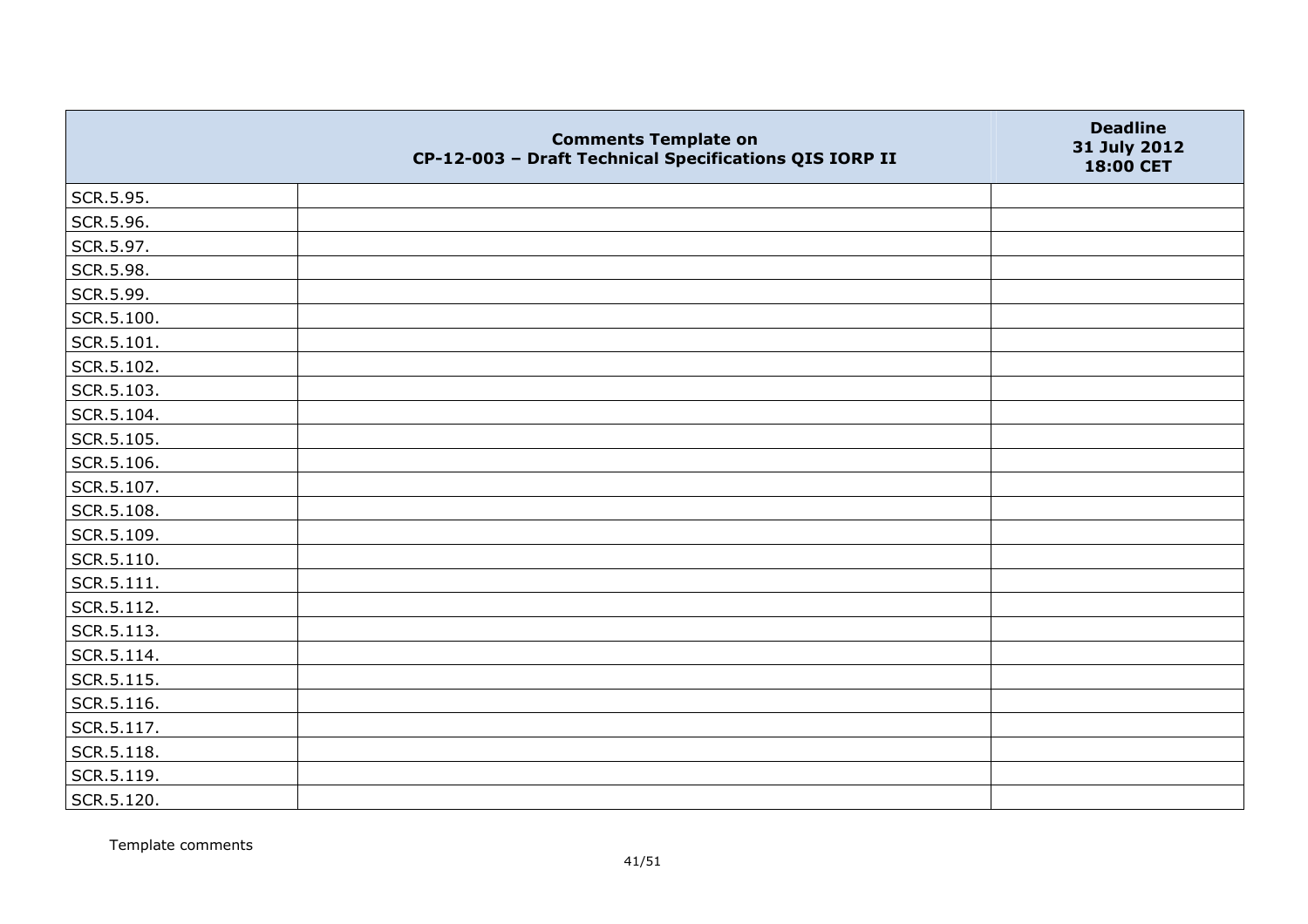|                | <b>Comments Template on</b><br>CP-12-003 - Draft Technical Specifications QIS IORP II | <b>Deadline</b><br>31 July 2012<br>18:00 CET |
|----------------|---------------------------------------------------------------------------------------|----------------------------------------------|
| $ $ SCR.5.121. |                                                                                       |                                              |
| SCR.5.122.     |                                                                                       |                                              |
| SCR.5.123.     |                                                                                       |                                              |
| SCR.5.124.     |                                                                                       |                                              |
| SCR.5.125.     |                                                                                       |                                              |
| SCR.5.126.     |                                                                                       |                                              |
| SCR.5.127.     |                                                                                       |                                              |
| SCR.5.128.     |                                                                                       |                                              |
| SCR.5.129.     |                                                                                       |                                              |
| SCR.5.130.     |                                                                                       |                                              |
| SCR.5.131.     |                                                                                       |                                              |
| SCR.6.1.       |                                                                                       |                                              |
| SCR.6.2.       |                                                                                       |                                              |
| SCR.6.3.       |                                                                                       |                                              |
| SCR.6.4.       |                                                                                       |                                              |
| SCR.6.5.       |                                                                                       |                                              |
| SCR.6.6.       |                                                                                       |                                              |
| SCR.6.7.       |                                                                                       |                                              |
| SCR.6.8.       |                                                                                       |                                              |
| SCR.6.9.       |                                                                                       |                                              |
| SCR.6.10.      |                                                                                       |                                              |
| $ $ SCR.6.11.  |                                                                                       |                                              |
| SCR.6.12.      |                                                                                       |                                              |
| SCR.6.13.      |                                                                                       |                                              |
| SCR.6.14.      |                                                                                       |                                              |
| SCR.6.15.      |                                                                                       |                                              |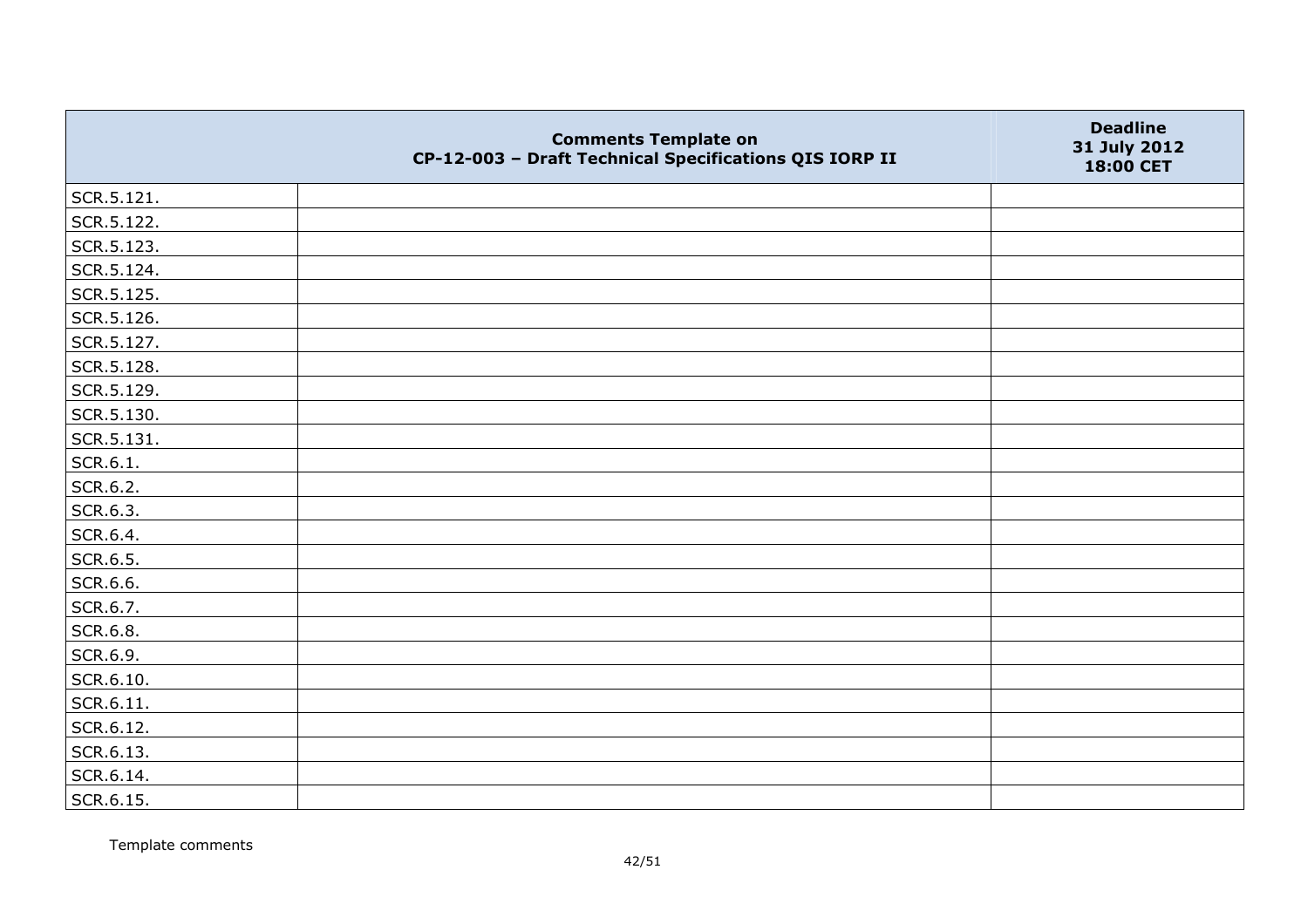|           | <b>Comments Template on</b><br>CP-12-003 - Draft Technical Specifications QIS IORP II | <b>Deadline</b><br>31 July 2012<br>18:00 CET |
|-----------|---------------------------------------------------------------------------------------|----------------------------------------------|
| SCR.6.16. |                                                                                       |                                              |
| SCR.6.17. |                                                                                       |                                              |
| SCR.6.18. |                                                                                       |                                              |
| SCR.6.19. |                                                                                       |                                              |
| SCR.6.20. |                                                                                       |                                              |
| SCR.6.21. |                                                                                       |                                              |
| SCR.6.22. |                                                                                       |                                              |
| SCR.6.23. |                                                                                       |                                              |
| SCR.6.24. |                                                                                       |                                              |
| SCR.6.25. |                                                                                       |                                              |
| SCR.6.26. |                                                                                       |                                              |
| SCR.6.27. |                                                                                       |                                              |
| SCR.6.28. |                                                                                       |                                              |
| SCR.6.29. |                                                                                       |                                              |
| SCR.6.30. |                                                                                       |                                              |
| SCR.6.31. |                                                                                       |                                              |
| SCR.6.32. |                                                                                       |                                              |
| SCR.7.1.  |                                                                                       |                                              |
| SCR.7.2.  |                                                                                       |                                              |
| SCR.7.3.  |                                                                                       |                                              |
| SCR.7.4.  |                                                                                       |                                              |
| SCR.7.5.  |                                                                                       |                                              |
| SCR.7.6.  |                                                                                       |                                              |
| SCR.7.7.  |                                                                                       |                                              |
| SCR.7.8.  |                                                                                       |                                              |
| SCR.7.9.  |                                                                                       |                                              |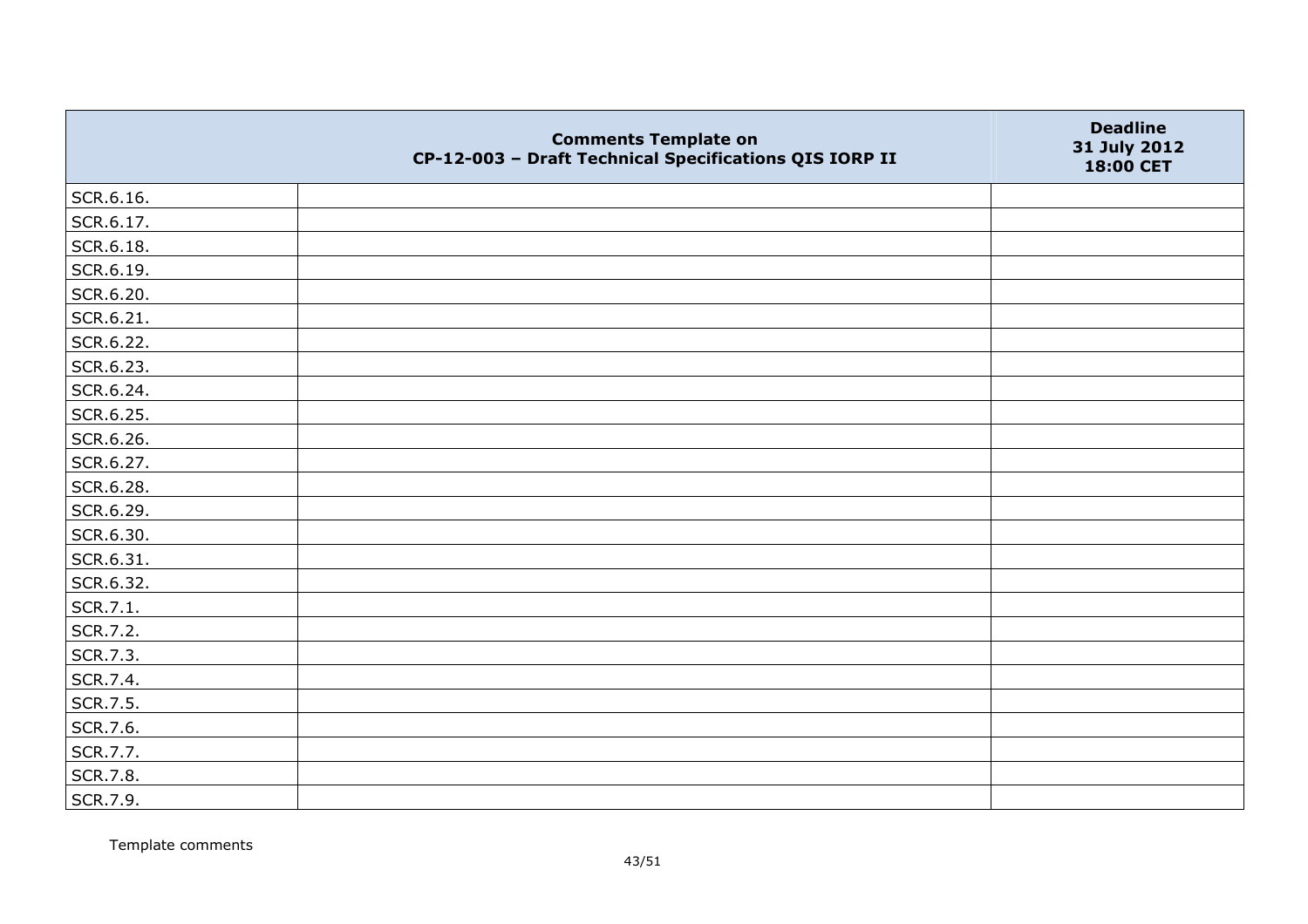|           | <b>Comments Template on</b><br>CP-12-003 - Draft Technical Specifications QIS IORP II | <b>Deadline</b><br>31 July 2012<br>18:00 CET |
|-----------|---------------------------------------------------------------------------------------|----------------------------------------------|
| SCR.7.10. |                                                                                       |                                              |
| SCR.7.11. |                                                                                       |                                              |
| SCR.7.12. |                                                                                       |                                              |
| SCR.7.13. |                                                                                       |                                              |
| SCR.7.14. |                                                                                       |                                              |
| SCR.7.15. |                                                                                       |                                              |
| SCR.7.16. |                                                                                       |                                              |
| SCR.7.17. |                                                                                       |                                              |
| SCR.7.18. |                                                                                       |                                              |
| SCR.7.19. |                                                                                       |                                              |
| SCR.7.20. |                                                                                       |                                              |
| SCR.7.21. |                                                                                       |                                              |
| SCR.7.22. |                                                                                       |                                              |
| SCR.7.23. |                                                                                       |                                              |
| SCR.7.24. |                                                                                       |                                              |
| SCR.7.25. |                                                                                       |                                              |
| SCR.7.26. |                                                                                       |                                              |
| SCR.7.27. |                                                                                       |                                              |
| SCR.7.28. |                                                                                       |                                              |
| SCR.7.29. |                                                                                       |                                              |
| SCR.7.30. |                                                                                       |                                              |
| SCR.7.31. |                                                                                       |                                              |
| SCR.7.32. |                                                                                       |                                              |
| SCR.7.33. |                                                                                       |                                              |
| SCR.7.34. |                                                                                       |                                              |
| SCR.7.35. |                                                                                       |                                              |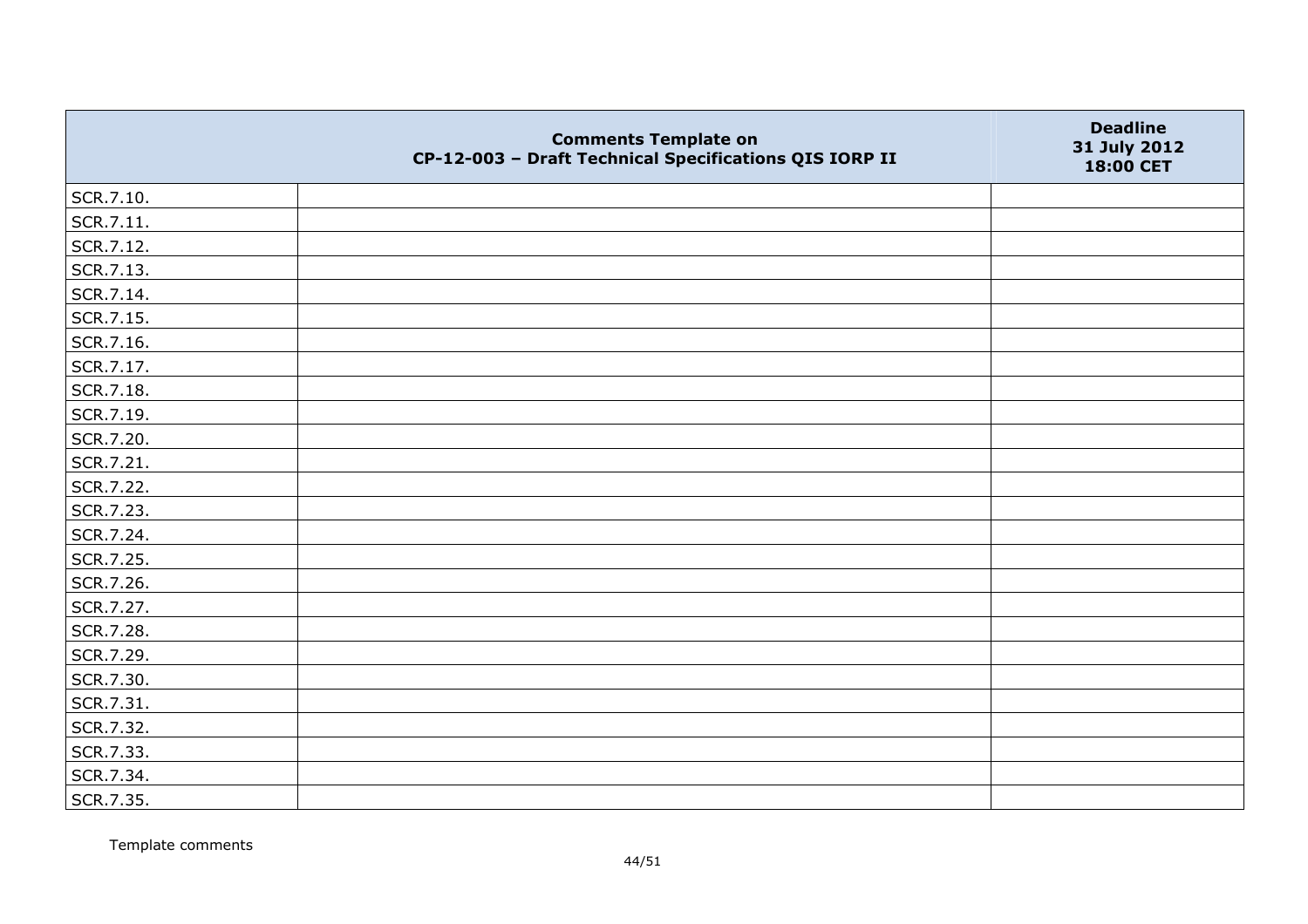|           | <b>Comments Template on</b><br>CP-12-003 - Draft Technical Specifications QIS IORP II | <b>Deadline</b><br>31 July 2012<br>18:00 CET |
|-----------|---------------------------------------------------------------------------------------|----------------------------------------------|
| SCR.7.36. |                                                                                       |                                              |
| SCR.7.37. |                                                                                       |                                              |
| SCR.7.38. |                                                                                       |                                              |
| SCR.7.39. |                                                                                       |                                              |
| SCR.7.40. |                                                                                       |                                              |
| SCR.7.41. |                                                                                       |                                              |
| SCR.7.42. |                                                                                       |                                              |
| SCR.7.43. |                                                                                       |                                              |
| SCR.7.44. |                                                                                       |                                              |
| SCR.7.45. |                                                                                       |                                              |
| SCR.7.46. |                                                                                       |                                              |
| SCR.7.47. |                                                                                       |                                              |
| SCR.7.48. |                                                                                       |                                              |
| SCR.7.49. |                                                                                       |                                              |
| SCR.7.50. |                                                                                       |                                              |
| SCR.7.51. |                                                                                       |                                              |
| SCR.7.52. |                                                                                       |                                              |
| SCR.7.53. |                                                                                       |                                              |
| SCR.7.54. |                                                                                       |                                              |
| SCR.7.55. |                                                                                       |                                              |
| SCR.7.56. |                                                                                       |                                              |
| SCR.7.57. |                                                                                       |                                              |
| SCR.7.58. |                                                                                       |                                              |
| SCR.7.59. |                                                                                       |                                              |
| SCR.7.60. |                                                                                       |                                              |
| SCR.7.61. |                                                                                       |                                              |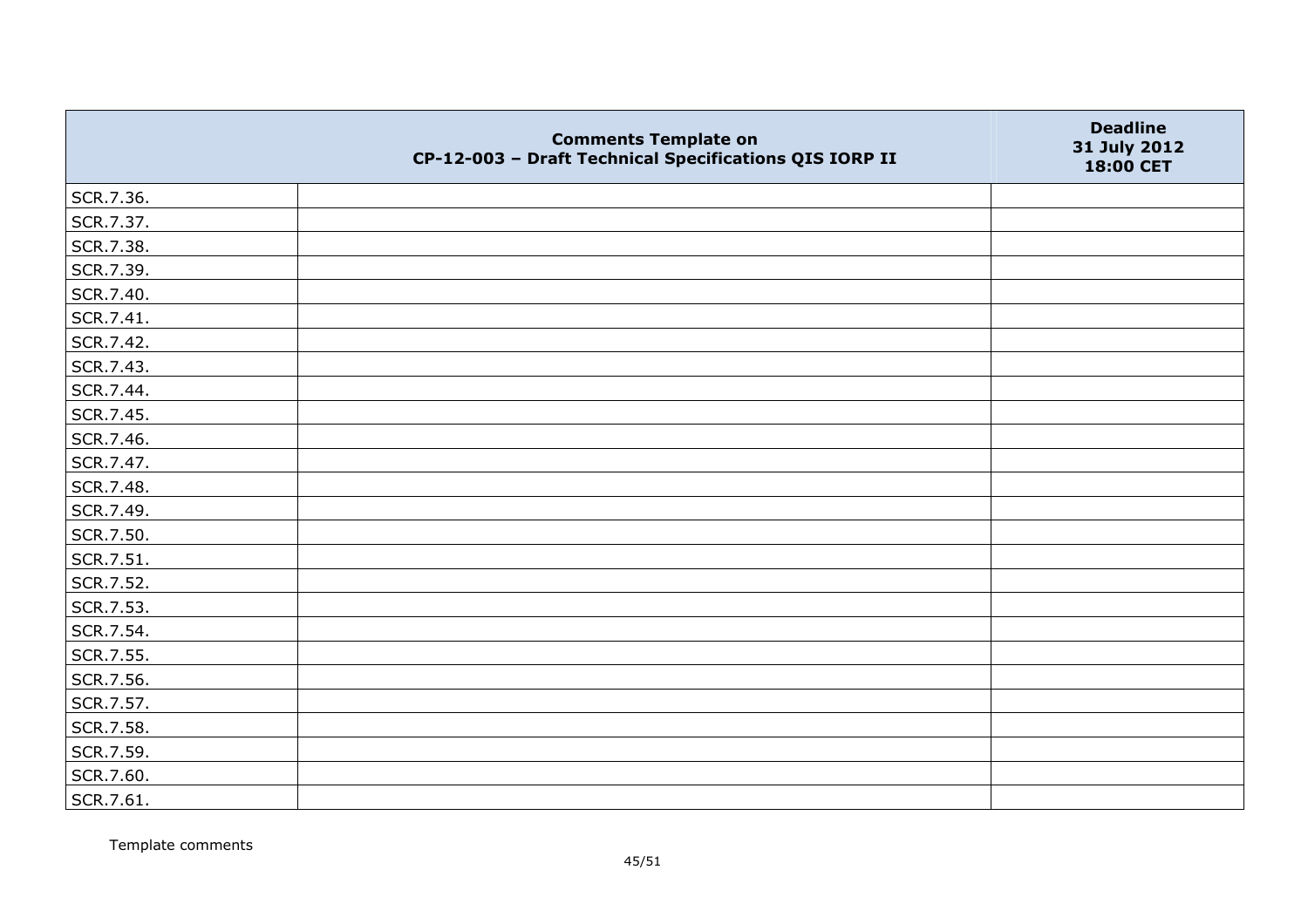|           | <b>Comments Template on</b><br>CP-12-003 - Draft Technical Specifications QIS IORP II | <b>Deadline</b><br>31 July 2012<br>18:00 CET |
|-----------|---------------------------------------------------------------------------------------|----------------------------------------------|
| SCR.7.62. |                                                                                       |                                              |
| SCR.7.63. |                                                                                       |                                              |
| SCR.7.64. |                                                                                       |                                              |
| SCR.7.65. |                                                                                       |                                              |
| SCR.7.66. |                                                                                       |                                              |
| SCR.7.67. |                                                                                       |                                              |
| SCR.7.68. |                                                                                       |                                              |
| SCR.7.69. |                                                                                       |                                              |
| SCR.7.70. |                                                                                       |                                              |
| SCR.7.71. |                                                                                       |                                              |
| SCR.7.72. |                                                                                       |                                              |
| SCR.7.73. |                                                                                       |                                              |
| SCR.7.74. |                                                                                       |                                              |
| SCR.7.75. |                                                                                       |                                              |
| SCR.7.76. |                                                                                       |                                              |
| SCR.7.77. |                                                                                       |                                              |
| SCR.7.78. |                                                                                       |                                              |
| SCR.7.79. |                                                                                       |                                              |
| SCR.7.80. |                                                                                       |                                              |
| SCR.7.81. |                                                                                       |                                              |
| SCR.7.82. |                                                                                       |                                              |
| SCR.7.83. |                                                                                       |                                              |
| SCR.7.84. |                                                                                       |                                              |
| SCR.7.85. |                                                                                       |                                              |
| SCR.7.86. |                                                                                       |                                              |
| SCR.7.87. |                                                                                       |                                              |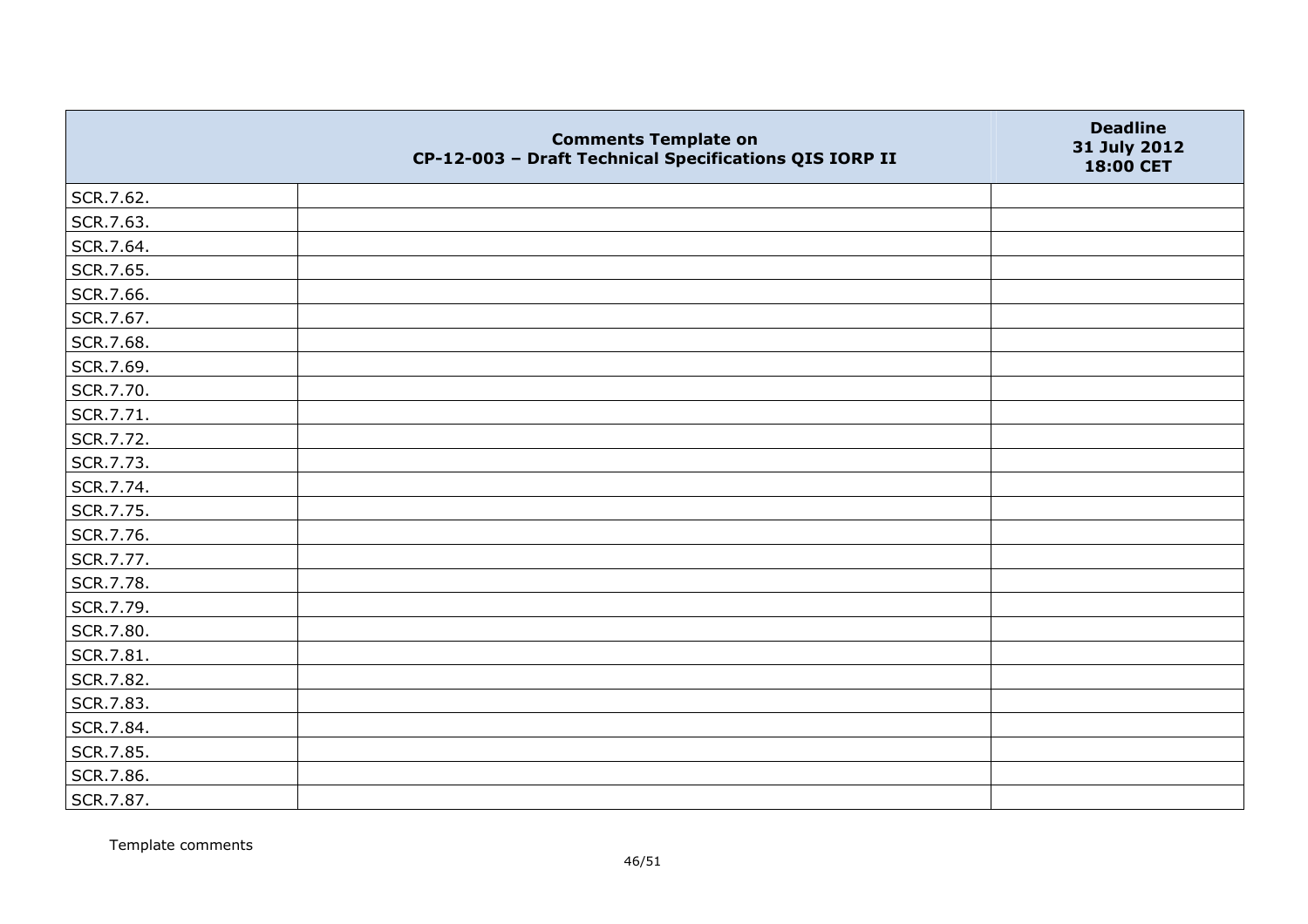|                   | <b>Comments Template on</b><br>CP-12-003 - Draft Technical Specifications QIS IORP II | <b>Deadline</b><br>31 July 2012<br>18:00 CET |
|-------------------|---------------------------------------------------------------------------------------|----------------------------------------------|
| SCR.8.1.          |                                                                                       |                                              |
| SCR.8.2.          |                                                                                       |                                              |
| SCR.8.3.          |                                                                                       |                                              |
| SCR.8.4.          |                                                                                       |                                              |
| SCR.8.5.          |                                                                                       |                                              |
| SCR.8.6.          |                                                                                       |                                              |
| SCR.8.7.          |                                                                                       |                                              |
| SCR.9.1.          |                                                                                       |                                              |
| SCR.9.2.          |                                                                                       |                                              |
| SCR.9.3.          |                                                                                       |                                              |
| SCR.9.4.          |                                                                                       |                                              |
| SCR.9.5.          |                                                                                       |                                              |
| SCR.9.6.          |                                                                                       |                                              |
| SCR.9.7.          |                                                                                       |                                              |
| SCR.9.8.          |                                                                                       |                                              |
| SCR.9.9.          |                                                                                       |                                              |
| SCR.9.10.         |                                                                                       |                                              |
| $\vert$ SCR.9.11. |                                                                                       |                                              |
| SCR.9.12.         |                                                                                       |                                              |
| SCR.9.13.         |                                                                                       |                                              |
| SCR.9.14.         |                                                                                       |                                              |
| SCR.9.15.         |                                                                                       |                                              |
| SCR.9.16.         |                                                                                       |                                              |
| SCR.9.17.         |                                                                                       |                                              |
| SCR.9.18.         |                                                                                       |                                              |
| SCR.9.19.         |                                                                                       |                                              |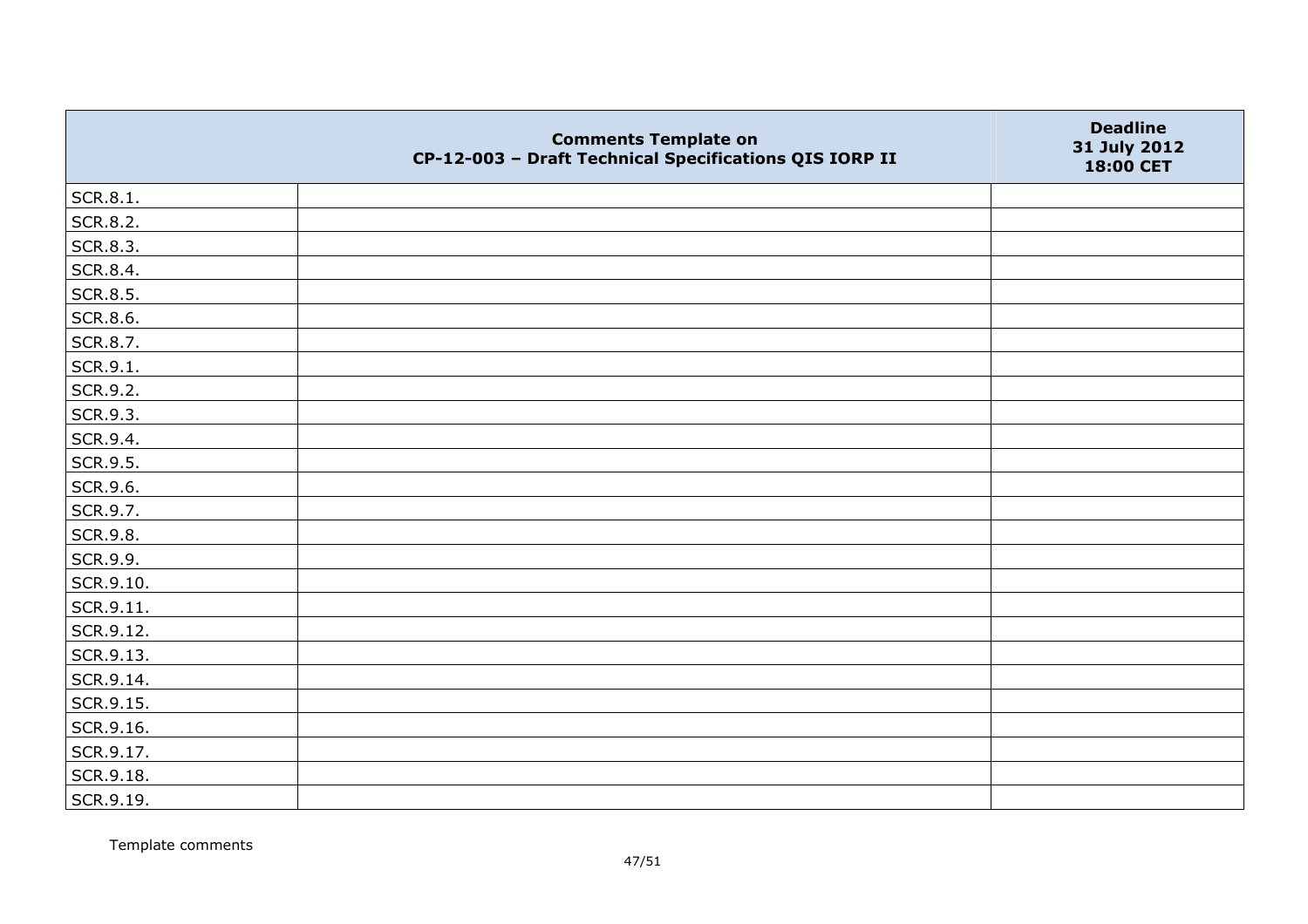|            | <b>Comments Template on</b><br>CP-12-003 - Draft Technical Specifications QIS IORP II | <b>Deadline</b><br>31 July 2012<br>18:00 CET |
|------------|---------------------------------------------------------------------------------------|----------------------------------------------|
| SCR.9.20.  |                                                                                       |                                              |
| SCR.9.21.  |                                                                                       |                                              |
| SCR.9.22.  |                                                                                       |                                              |
| SCR.9.23.  |                                                                                       |                                              |
| SCR.9.24.  |                                                                                       |                                              |
| SCR.9.25.  |                                                                                       |                                              |
| SCR.9.26.  |                                                                                       |                                              |
| SCR.9.27.  |                                                                                       |                                              |
| SCR.9.28.  |                                                                                       |                                              |
| SCR.9.29.  |                                                                                       |                                              |
| SCR.9.30.  |                                                                                       |                                              |
| SCR.9.31.  |                                                                                       |                                              |
| SCR.9.32.  |                                                                                       |                                              |
| SCR.9.33.  |                                                                                       |                                              |
| SCR.9.34.  |                                                                                       |                                              |
| SCR.10.1.  |                                                                                       |                                              |
| SCR.10.2.  |                                                                                       |                                              |
| SCR.10.3.  |                                                                                       |                                              |
| SCR.10.4.  |                                                                                       |                                              |
| SCR.10.5.  |                                                                                       |                                              |
| SCR.10.6.  |                                                                                       |                                              |
| SCR.10.7.  |                                                                                       |                                              |
| SCR.10.8.  |                                                                                       |                                              |
| SCR.10.9.  |                                                                                       |                                              |
| SCR.10.10. |                                                                                       |                                              |
| SCR.10.11. |                                                                                       |                                              |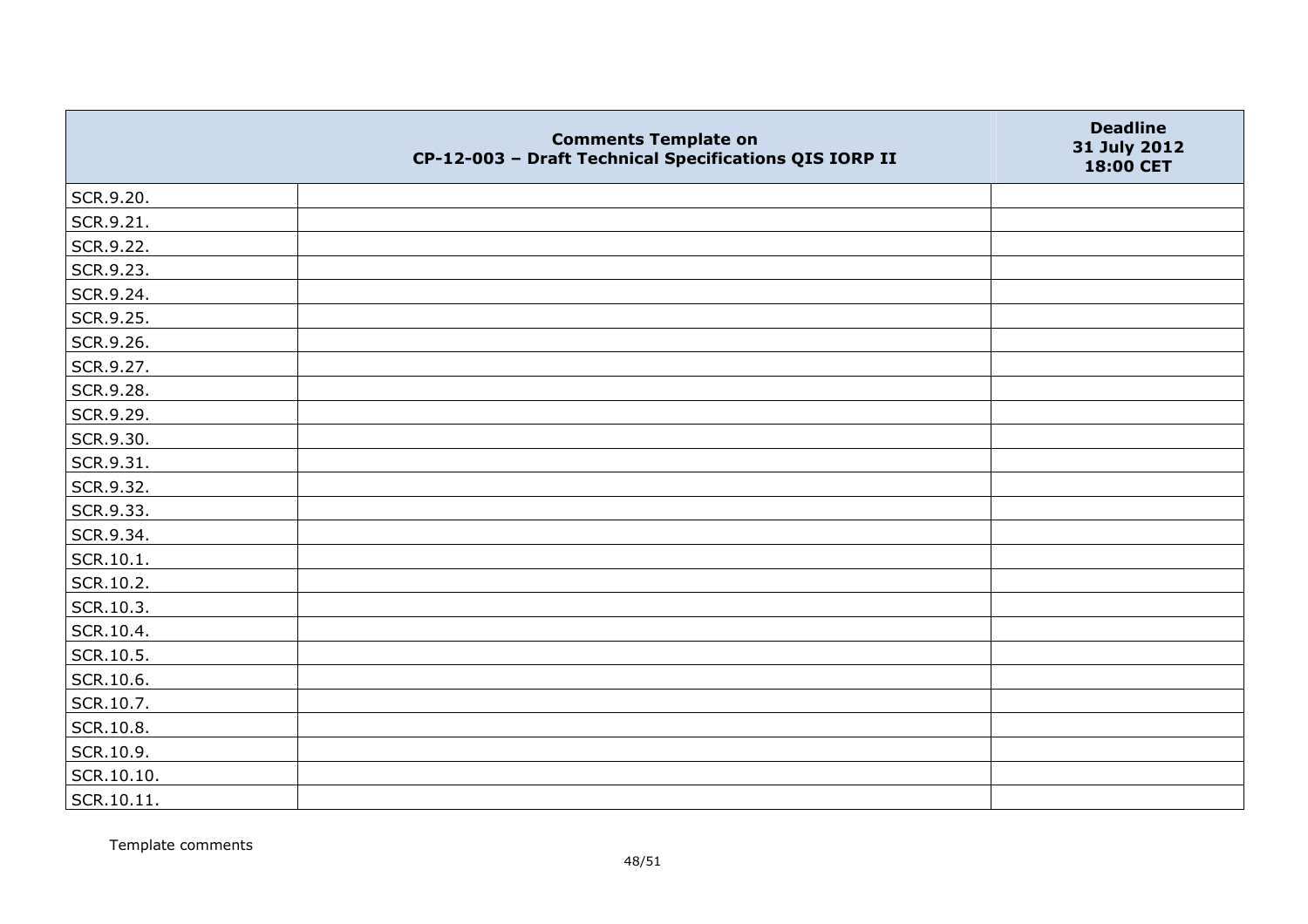|                 | <b>Comments Template on</b><br>CP-12-003 - Draft Technical Specifications QIS IORP II | <b>Deadline</b><br>31 July 2012<br>18:00 CET |
|-----------------|---------------------------------------------------------------------------------------|----------------------------------------------|
| MCR.1.1.        |                                                                                       |                                              |
| MCR.2.1.        |                                                                                       |                                              |
| MCR.2.2.        |                                                                                       |                                              |
| MCR.2.3.        |                                                                                       |                                              |
| MCR.2.4.        |                                                                                       |                                              |
| MCR.2.5.        |                                                                                       |                                              |
| MCR.2.6.        |                                                                                       |                                              |
| MCR.2.7.        |                                                                                       |                                              |
| MCR.2.8.        |                                                                                       |                                              |
| MCR.2.9.        |                                                                                       |                                              |
| PRO.1.1.        |                                                                                       |                                              |
| PRO.2.1.        |                                                                                       |                                              |
| PRO.2.2.        |                                                                                       |                                              |
| PRO.2.3.        |                                                                                       |                                              |
| PRO.2.4.        |                                                                                       |                                              |
| PRO.2.5.        |                                                                                       |                                              |
| PRO.2.6.        |                                                                                       |                                              |
| PRO.3.1.        |                                                                                       |                                              |
| PRO.3.2.        |                                                                                       |                                              |
| PRO.3.3.        |                                                                                       |                                              |
| PRO.3.4.        |                                                                                       |                                              |
| <b>PRO.3.5.</b> |                                                                                       |                                              |
| PRO.3.6.        |                                                                                       |                                              |
| PRO.3.7.        |                                                                                       |                                              |
| PRO.3.8.        |                                                                                       |                                              |
| PRO.3.9.        |                                                                                       |                                              |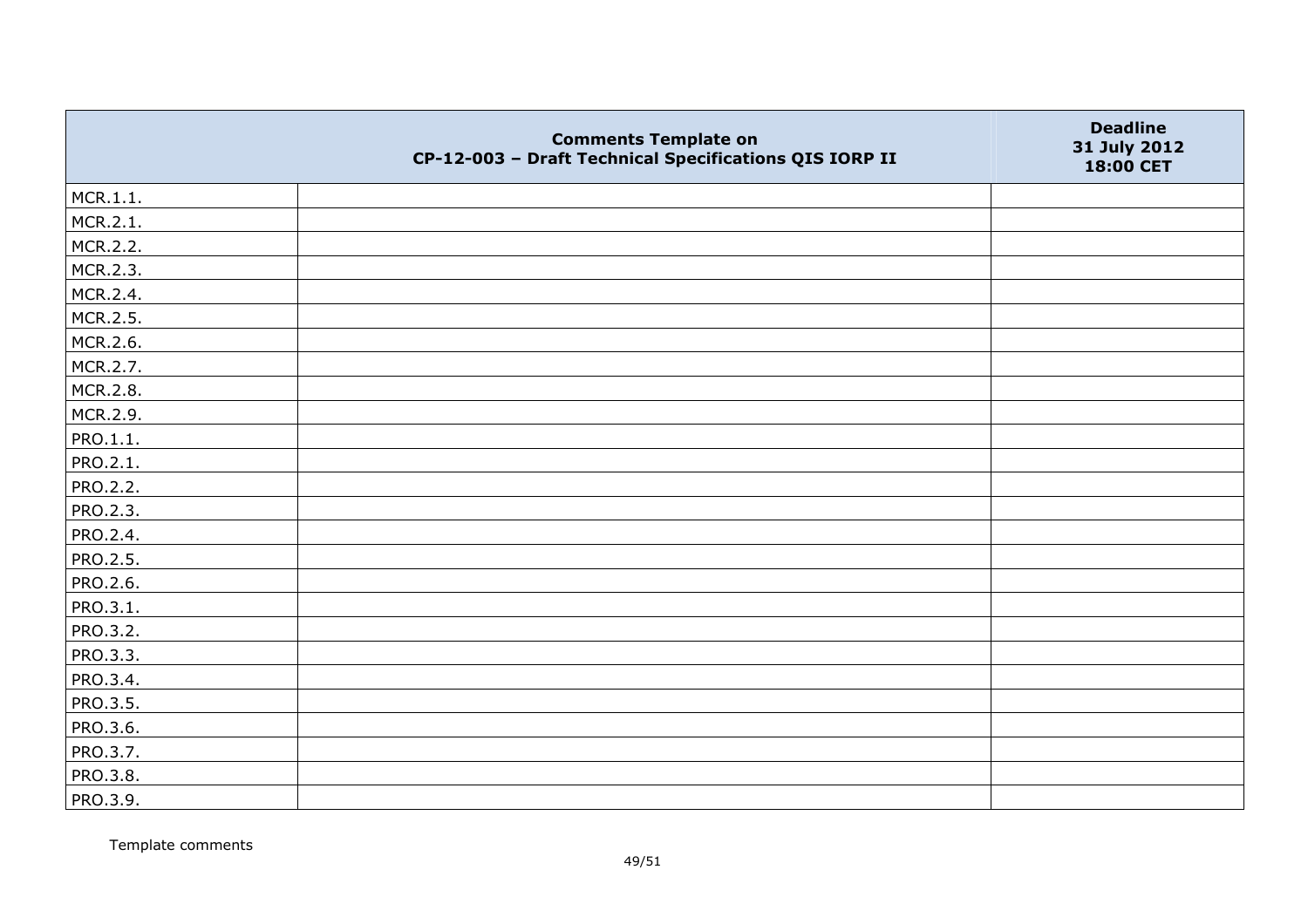|           | <b>Comments Template on</b><br>CP-12-003 - Draft Technical Specifications QIS IORP II | <b>Deadline</b><br>31 July 2012<br>18:00 CET |
|-----------|---------------------------------------------------------------------------------------|----------------------------------------------|
| PRO.3.10. |                                                                                       |                                              |
| PRO.3.11. |                                                                                       |                                              |
| PRO.3.12. |                                                                                       |                                              |
| PRO.3.13. |                                                                                       |                                              |
| PRO.3.14. |                                                                                       |                                              |
| PRO.3.15. |                                                                                       |                                              |
| PRO.3.16. |                                                                                       |                                              |
| PRO.3.17. |                                                                                       |                                              |
| PRO.3.18. |                                                                                       |                                              |
| PRO.3.19. |                                                                                       |                                              |
| PRO.3.20. |                                                                                       |                                              |
| PRO.3.21. |                                                                                       |                                              |
| PRO.3.22. |                                                                                       |                                              |
| PRO.3.23. |                                                                                       |                                              |
| PRO.3.24. |                                                                                       |                                              |
| PRO.3.25. |                                                                                       |                                              |
| PRO.3.26. |                                                                                       |                                              |
| PRO.3.27. |                                                                                       |                                              |
| PRO.3.28. |                                                                                       |                                              |
| PRO.4.1.  |                                                                                       |                                              |
| PRO.4.2.  |                                                                                       |                                              |
| PRO.4.3.  |                                                                                       |                                              |
| PRO.4.4.  |                                                                                       |                                              |
| PRO.4.5.  |                                                                                       |                                              |
| PRO.4.6.  |                                                                                       |                                              |
| PRO.4.7.  |                                                                                       |                                              |